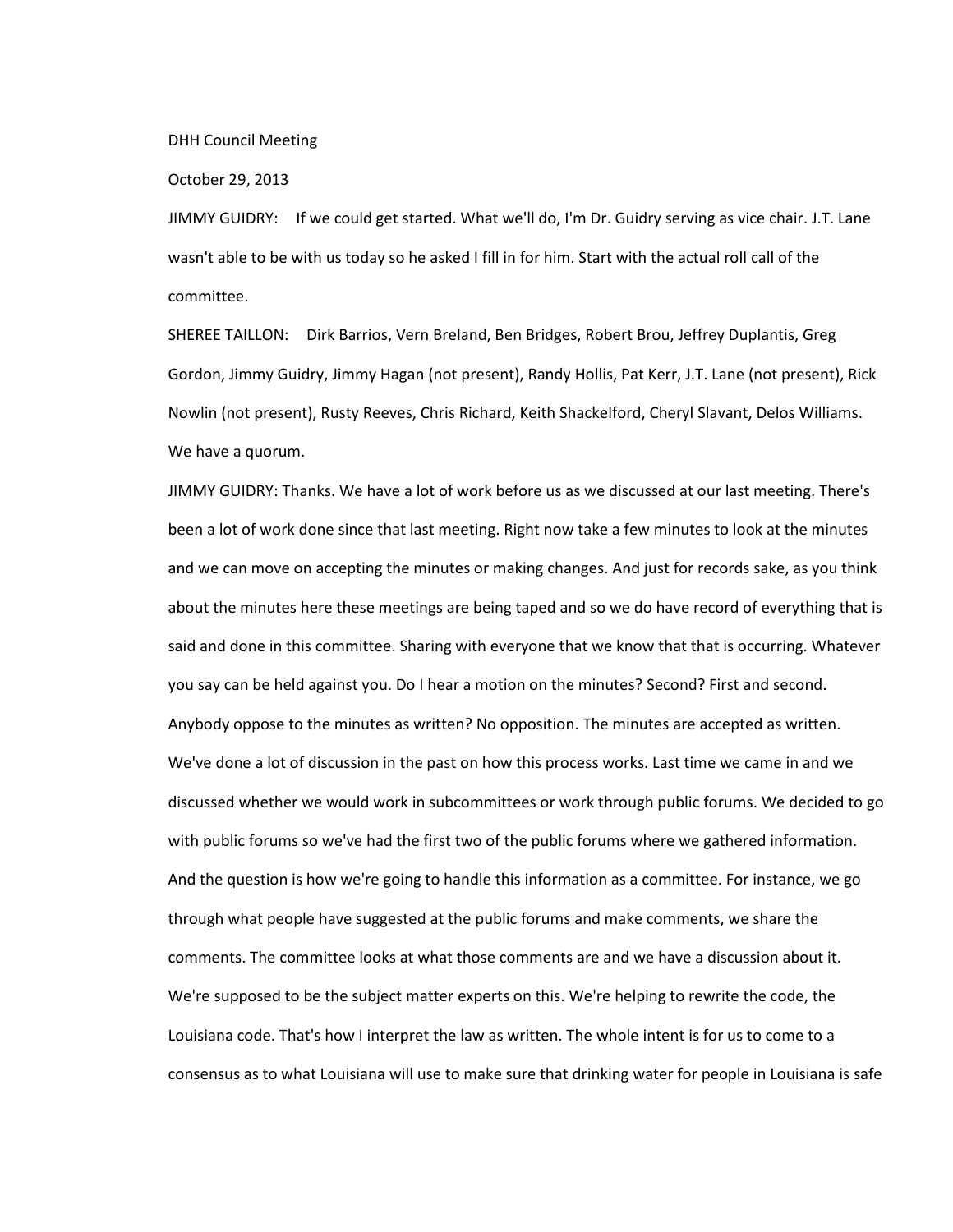and remains safe after we rewrite the code. Today we have to get through two chapters of what we're reviewing. I would present that we would share all of this information, gather all this information and at that point perhaps put it all together, come back in a couple weeks, share it with you on what the suggestions were, how we interpreted them, what the rules might look like, what the code might look like and get your input as best we can so that going forward we can craft what we're thinking is going to be the best code for Louisiana in the future. So hopefully, and I want to hear some thoughts from committee members how they perceive this going forward. We want to get to the review. The importance is that we try to understand what it is that's important. What it is that we don't need to address. What we have consensus on don't need to waste time on. Prefer that we spend time on those things that are complex and where we have a lot of disagreement so we can work those things out and don't spend a lot of time on things that we haven't because all of our time is valuable. We have a lot to cover. We have a year to do it in and so the quicker we can make this happen, the easier we can make this happen. But we really want, and this is why this was set up this way, to get public input, get a lot of input and try to craft the best thing we can do to protect our citizens. Right now I'll open it to committee members on how you see this going forward, what you're thinking your role in the committee is before we get into the discussion of part one and part two. Any discussion at this point? DELOS WILLIAMS: I have not been able to attend the first two meetings because of other conflicts and

I'm not really sure where, I know these parts have been assigned to different people, not sure where I'm fitting in there. I think there was 11 parts and 12 members. I don't know if I am to partner up with someone.

JIMMY GUIDRY: Well, we try not to make it because of open meeting's law a lot of discussion around this to where it was two people or three people working on it. It was just people gathering information. Whoever got that charge was to gather information, have a public forum and bring it back to the committee with their recommendations. So you were lucky you didn't get assigned unless you wanted to be assigned something. Your chance to have input is at the meeting. Everybody can have their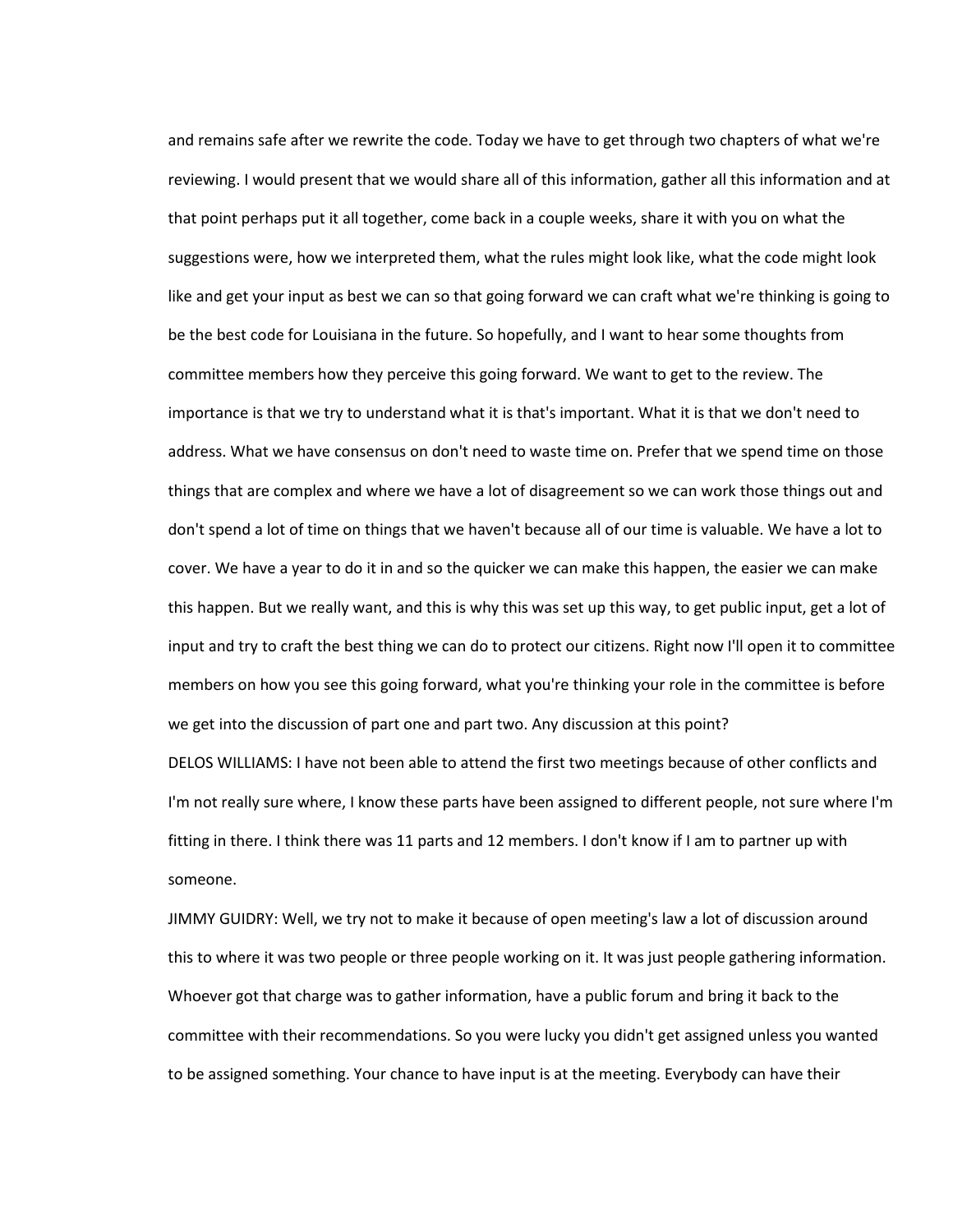thoughts and their opinions. The committee weighs in and says good point. We can evaluate what we can. I'll tell you this from where I'm sitting, just a personal note. I normally don't do this. This is very different. If it looks like we're trying to figure out where we're going and how to get there this is not usually how we do policy in the state. Normally there are experts that sit at a table with subject matter experts and they help craft what makes sense. They bring it to me and I look at it after it's a done deal. I'm not a part of that working process so this is new to me so bear with me as I try to figure out how to get this done. It's really difficult when you're not a subject matter expert to weigh in on some things because there are some things that are real critical in planning and decision and some things that aren't. That's where the subject matter experts have got to speak up. If you don't then we're going to get something that's not going to be the quality we want. As we go forward it's really for people to have a discussion, have input, have an opinion, and then try to build consensus about what is important to make sure that people have water that is not going to put their health at risk. I guess I'm looking from the group, how do you see this going forward? If you propose doing a public forum we'll hear from the folks that have done it, you know people had input, people coming to us with recommendations. We're going to look at that, then we have to start crafting the code from those recommendations and those comments and then get back to the group and say what are your thoughts on this. It's a working progress the whole time. We're going to try to get to one and two today. It could take a while. We're proposing a couple of them each meeting to try to get it done, but there's some sections that could probably take two and three meetings because they are so labor intensive, so much information. So hopefully the first two will go quickly, but it may not. We may get bogged down on some of the concepts. That's what I see going forward is trying to figure out how we all share what we know, share our knowledge and figure out what makes sense going forward keeping in mind that this is a code. This is what we go by in Louisiana. My intent is to make it clear so that somebody out in the field is being told you have a citation or you have something that in policy here that people should already know that we're coming to look for. They should already know what the policy is. It should not be that every time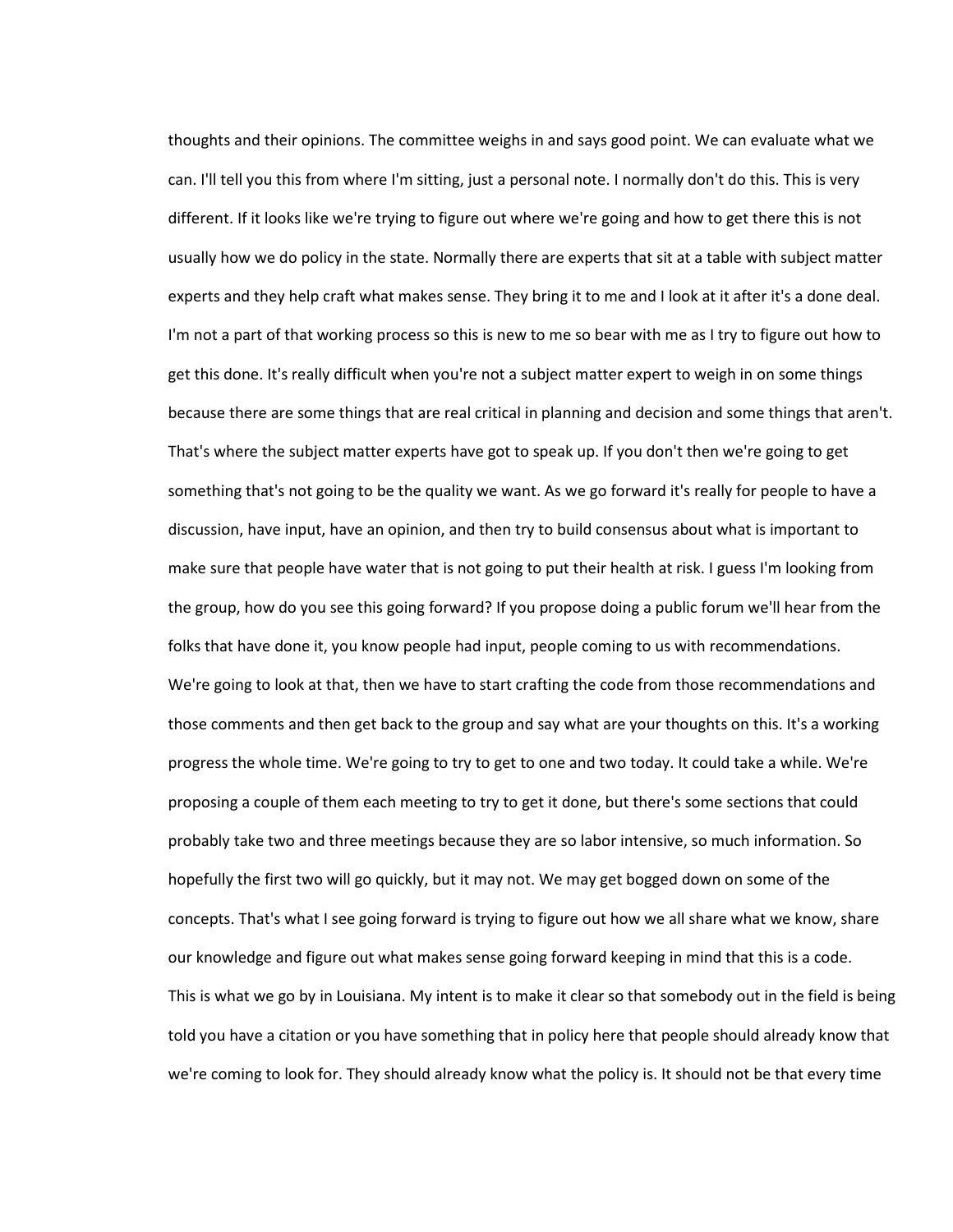somebody comes there there's something new that you never heard of. That would be my goal is that when they come in it's like the kids that have to take the test. If you don't get them to study for the LEAP test they don't do well. Got to get them to study at what they are going to be looked at for. So to me the whole intent is to make the code clearer and no excuses for not knowing. It should be pretty clear. Now, I don't know if we can achieve that because you can't capture every possibility in writing, but you can capture a lot of it and you can make it clear. That's kind of where I'm thinking we're headed. I'm hoping that's where we all want to go, but I really want to hear from you as we go through this you'll see people just giving their opinion doesn't necessarily help you come up with how to write something. You ever had to write a policy or a code? You really have to know some legal, you have to know some expertise, and you have to be able to write it and try to make it so that people read it they understand what it means. A lot of times when you read the code kind it's kind of open ended. Somebody has to interpret it. I think our job is to try to make this where it doesn't need to be interpreted. I hope we're on the same page, but I really want to hear from all of y'all what you think once you hear this. Can we achieve what we're setting out to do and how can we do it quickly because there is a lot to go through. I know Randy you kind of suggested we do it this way and I was kind of hoping to hear what your thoughts were on going forward.

SHEREE TAILLON: There were several people who did not get assignments so you are not the only one. There is 17 of y'all and only 12 assignments so don't feel left out.

RANDY HOLLIS: All right Dr. Guidry, I think the forum concept proved quite well. In the first one the attendance I think we had about 50 people that attended. There were several of us here. If you look at the list of people that signed up it was from one end of the state to the other. Getting input from people around the state, I think the comments on part one I had hoped to get a lot more comments on it. I did get a lot more comments on part two, but it did show participation from around the state which is what we had hoped to accomplish as opposed to people having to drive in here to a set meeting at a set time. As far as how we move forward I anticipated that the moderator of that section look at all the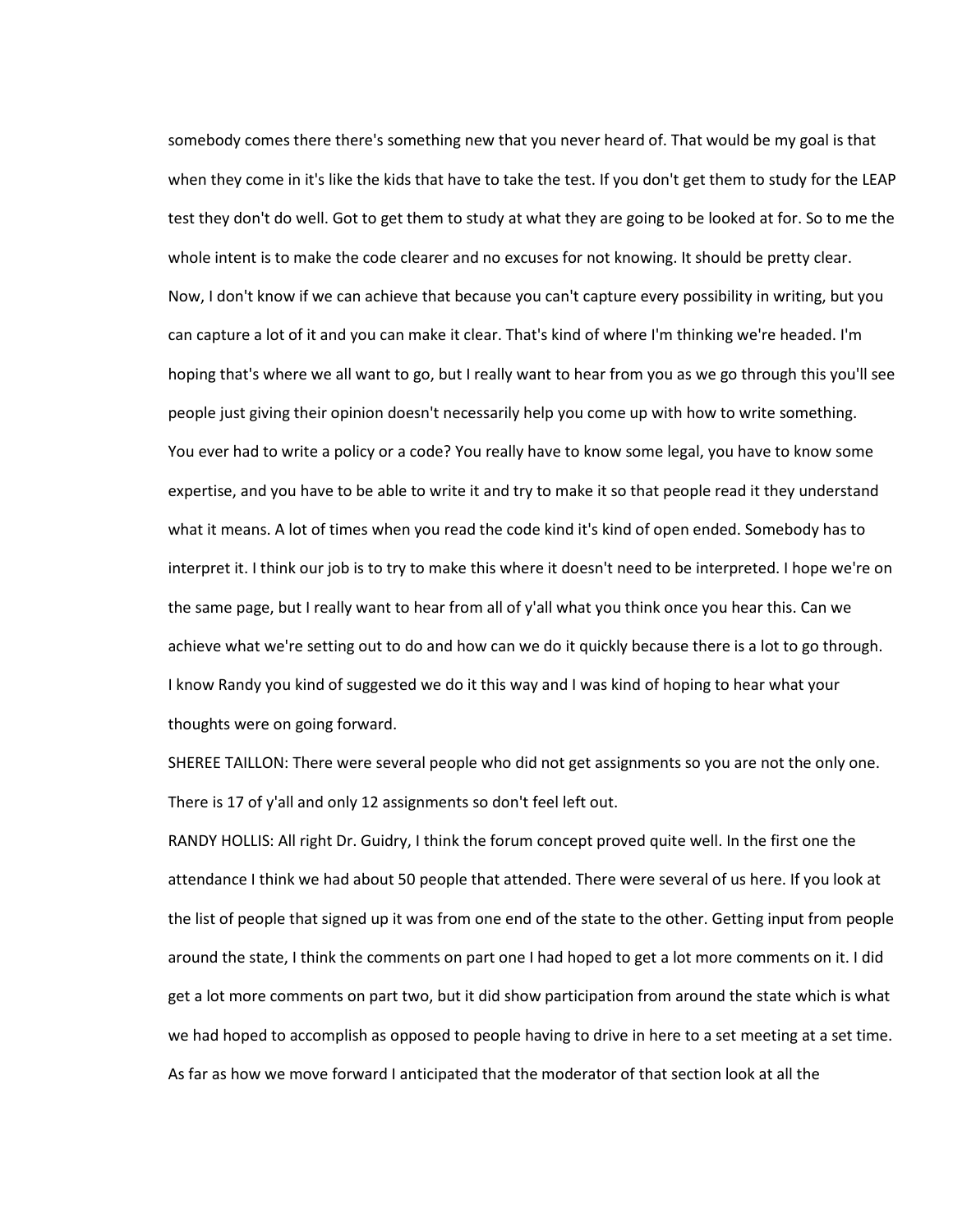comments, and I think Keith you have done this on your first one, and kind of made your recommendations to the committee of how the first section should look as far as what should be deleted or whatever. That should be thrown out to the committee and then we know what those comments are and then I think someone should be given the task, if it's DHH or whatever, to take part one and to modify it to reflect those comments. And then during this next month that would be sent out to committee members, we would look at it, and then we could consider it for further detail in the next meeting in a very short section because now we've got all the comments.

KEITH SHACKELFORD: I'll just speak up. I may have been operating under a misconception, but I thought the committee members were also supposed to submit their comments prior to, or at the, or before this meeting to be incorporated. Having all of that together at one time before the meeting I think would be advantageous rather than taking up the time having those additional comments introduced at the next meeting. We only had comments I believe from three, maybe four of the committee members in this package that we have.

JIMMY GUIDRY: That's a good point. We don't have to spend time on it if everybody has it in advance. KEITH SHACKELFORD: Just go through it and decide yes or no.

RANDY HOLLIS: I think it was clarified in open meeting's law any committee member can comment on them, just can't start a dialogue back and forth. The open meetings, if I am not mistaken.

DAVID MCCAY: You can send something even if you send it to every other committee member, but like you said, you can't have a dialogue back and forth. You're just submitting the comments and sort of lay it there.

PATRICK KERR: I wonder for efficiency sake would be wise to have selected SME, Keith for part one, after today's meeting go back and write a daft of his section that we as a committee then would have something to actually look at, and discuss, and vote on possibly at the next meeting. That would take, I'm sure, adding David or the legal side to make it look right and it may take some time, but if we did it a section at a time like that so we could have the public forum, discuss the public forum the comments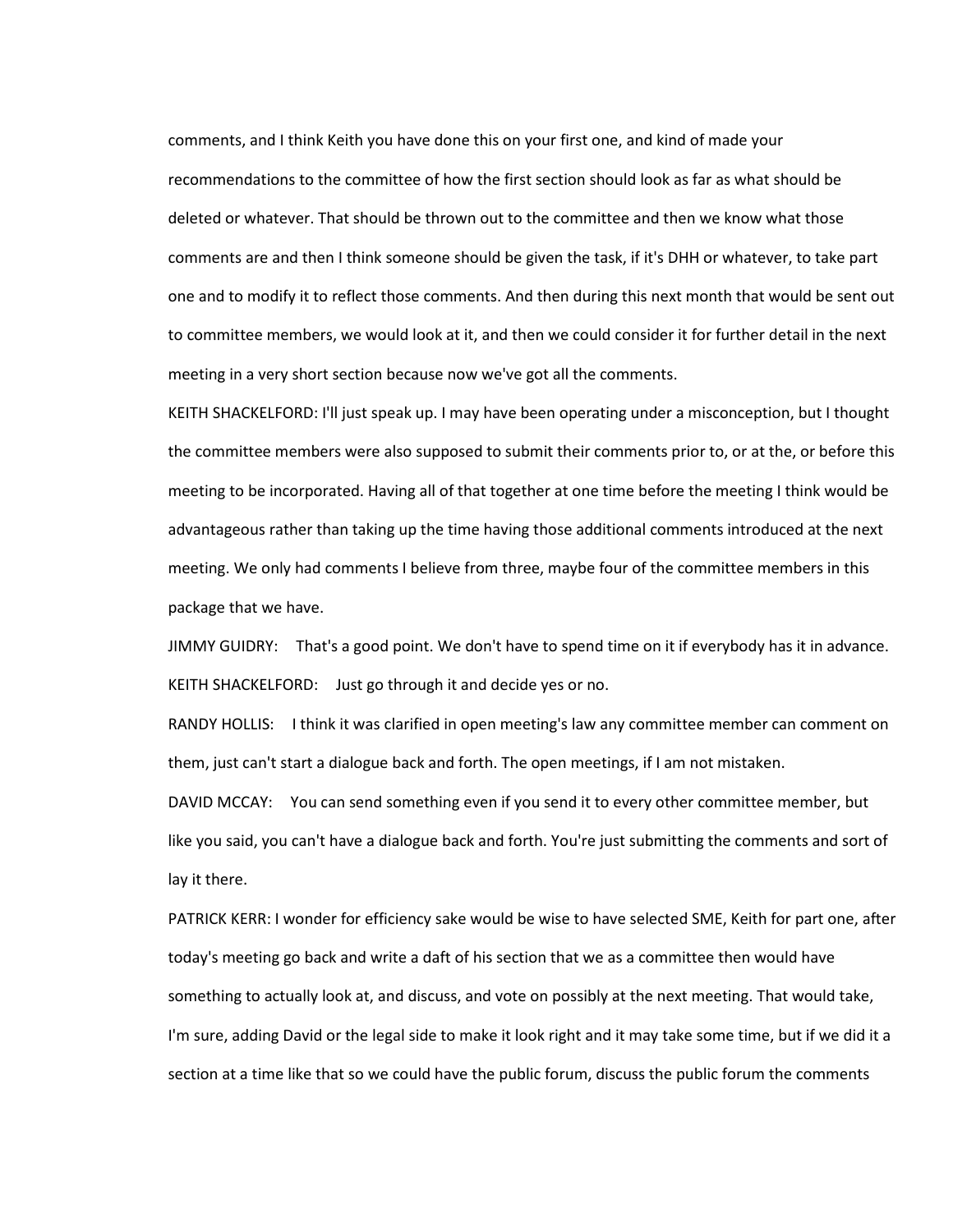that were made in the next meeting, the subsequent meeting have a draft of that part written by the person who is responsible for that part for us to then bless or seek changes on and discuss at an open forum like this. And then we could put it to bed. There would be a final vote at the end I'm sure on the whole package, but that way make progress and we could put it behind us. If there's an objection that comes up in the future, if something disagrees in part five with something we have in part one, we can address it then.

KEITH SHACKELFORD: I don't have a problem with doing that, but you mentioned you thought y'all might be assembling that in house. However the committee decides to do it, I think it can work either way.

JIMMY GUIDRY: I can see us working together because if you held the meeting and you have the input some of it is left to interpretation. I'm not sure what somebody is asking for. It would be nice to have at least a discussion as we write it what were they thinking. I do want to be as transparent as possible and I do want people to have as much input as possible.

PATRICK KERR: And then we could circulate that draft with the agenda prior to the next meeting for everyone who's interested, the public and the committee members, and you can come with your questions and we can knock it out in short order. But I do have one other question and that is each of these sections also has a relevant section existing part 12. Are we here to address part 12 when we're doing it? We're not limiting it to ten state standards, and I think Keith we did limit your public input to the ten state standards as opposed to grabbing section 12 and saying what does section 12 say about requirements for plan review. It's going to be one document at the end. I think going forward we need to have that brought into the conversation.

DAVID MCCAY: I was thinking the same thing. Some of these general clarifications that Mr. Shackelford listed I think are addressed in part 12. Somehow it's all got to be integrated so it works together.

CHRIS RICHARD: You weren't here last committee. I had mentioned that as my understanding we were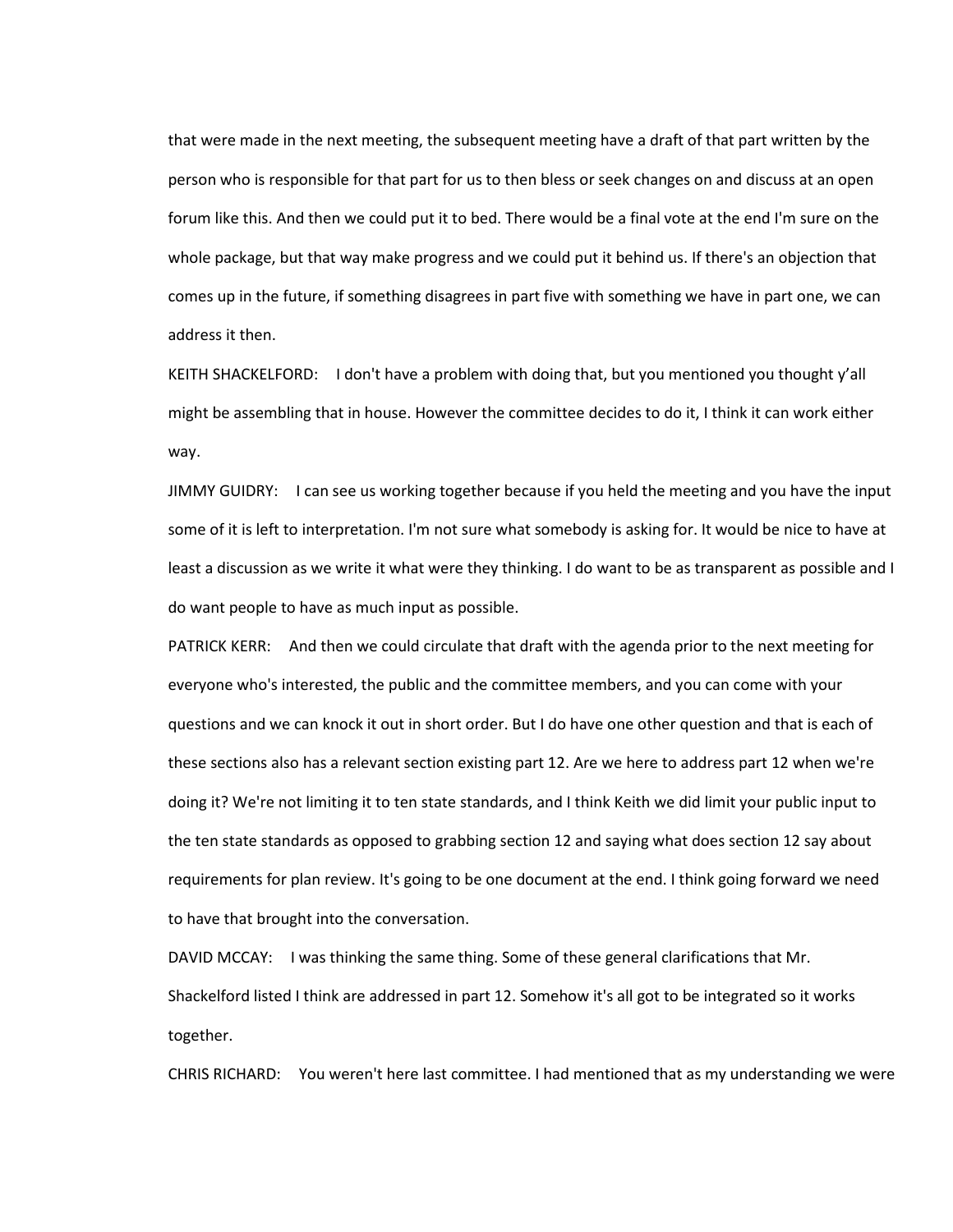finished with one through ten in ten state standards that DHH with chapter twelve and reconcile the two to make one. It wasn't assigned to anybody.

PATRICK KERR: But the committee's responsibility is to develop a new chapter.

CHRIS RICHARD: There's going to be some duplication or some conflict and they are going to have to go and resolve those conflicts and assemble a document and incorporate it. They are going to present something back.

PATRICK KERR: Okay. I did miss that and I would have objected to that in that I think the committee is charged with writing the rules for operation, maintenance, and instruction. DHH is charged, we're 50/50 in this. DHH has to say yea or nay on it also. The committee probably needs to do some more work than just throw this in y'alls lap and say write the new code. It's the committee's job to write the code. CHRIS RICHARD: Right, no. (inaudible) The piping, the assembly, the legal work done by DHH staff and come back to this committee as a document for us to review and then vote on. I'm not saying right or

wrong.

PATRICK KERR: Wouldn't it be easier to staff Keith doing that section and Randy doing his section on treatment?

JIMMY GUIDRY: I guess I would have to ask who have sections. Some people have to feel comfortable. I can tell you not many people have ever written policy so it really requires a working knowledge of how that's done. I see a number of people coming together to make that happen. I don't see one person being able to do it.

CARYN BENJAMIN: DHH is always involved with some kind of codification process so we'll take whatever the committee decides on and make sure it fits codification requirements. And if there's any other sections that conflict we would strike out those other sections.

PATRICK KERR: Well I agree Caryn. I just don't think we should do it all at once. Keith is working on plant submittals, we ought to be talking about chapter twelve requirements and then the staff, and that is y'all, write the new part twelve plan submittal requirements to incorporate both ten state standards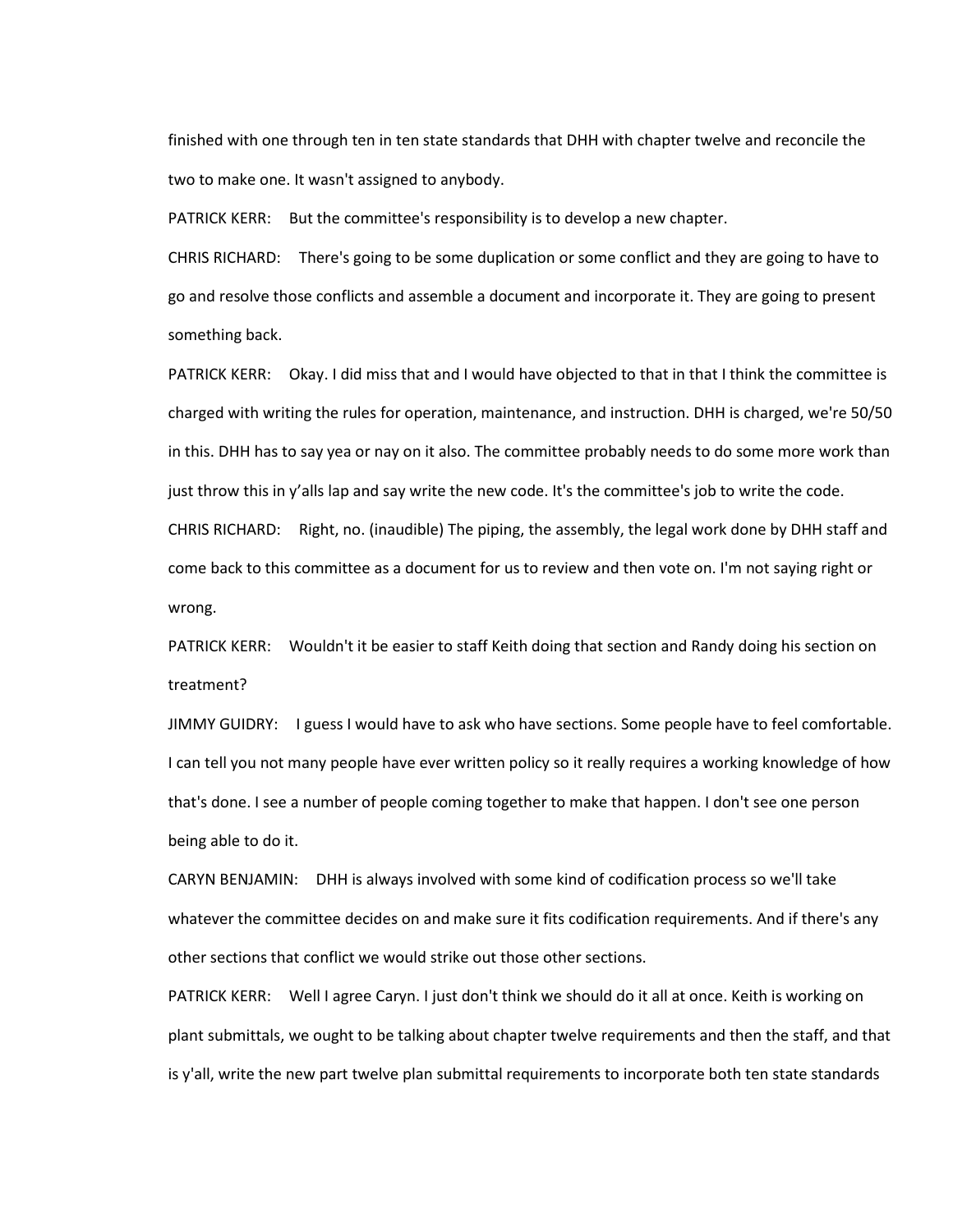and existing, and maybe possibly new roles and then vote on that and move on. As opposed to we talk about the ten state standards, but missing the other half of the puzzle code requirement.

JIMMY GUIDRY: That's a good point. That's why I wanted to have this discussion because we're developing this as we go and so I don't think there's any preconceived idea how it works. That's what I'm working on. Let's get to where we know exactly how we are going to make this work. Today we're going to hear about these first two sections. That experience, what they got out of it, now we need to link it up with 12 and make sure that it agrees or comes together. I think we're a work in progress. Any other comments? So I guess with that said we'll go forward and have Keith share with us his experience and his recommendations.

KEITH SHACKELFORD: Hopefully y'all have all taken a little bit of time to download or pick up and read the comments that were received on part one which is submission of plans. The recommendations, obviously these were fairly minimal in number. Really need input from the rest of the committee members, but I'll start with the first page of the facilitator recommendations. The first comment that we received was on section 1.0 general. That section be rewritten to delete the sentence beginning with preliminary plans and engineering report. That has historically not been a part of submission to DHH for projects and it's actually part of what you may submit to a funding agency, be it state revolving funds, or utility services, or someone like that. It really doesn't have a place, I don't believe, in this particular section.

SHEREE TAILLON: So Caryn actually has the ten state standards so you can see exactly what part he is talking about.

KEITH SHACKELFORD: Anybody wants to jump in we do that now, or just continue with recommendations?

JIMMY GUIDRY: I guess tell us what happens today. What is submitted.

CARYN BENJAMIN: Okay. We have a permit application. The permit application has a design summary page for each type of project, as well as a project. There is a summary page for each, each project has a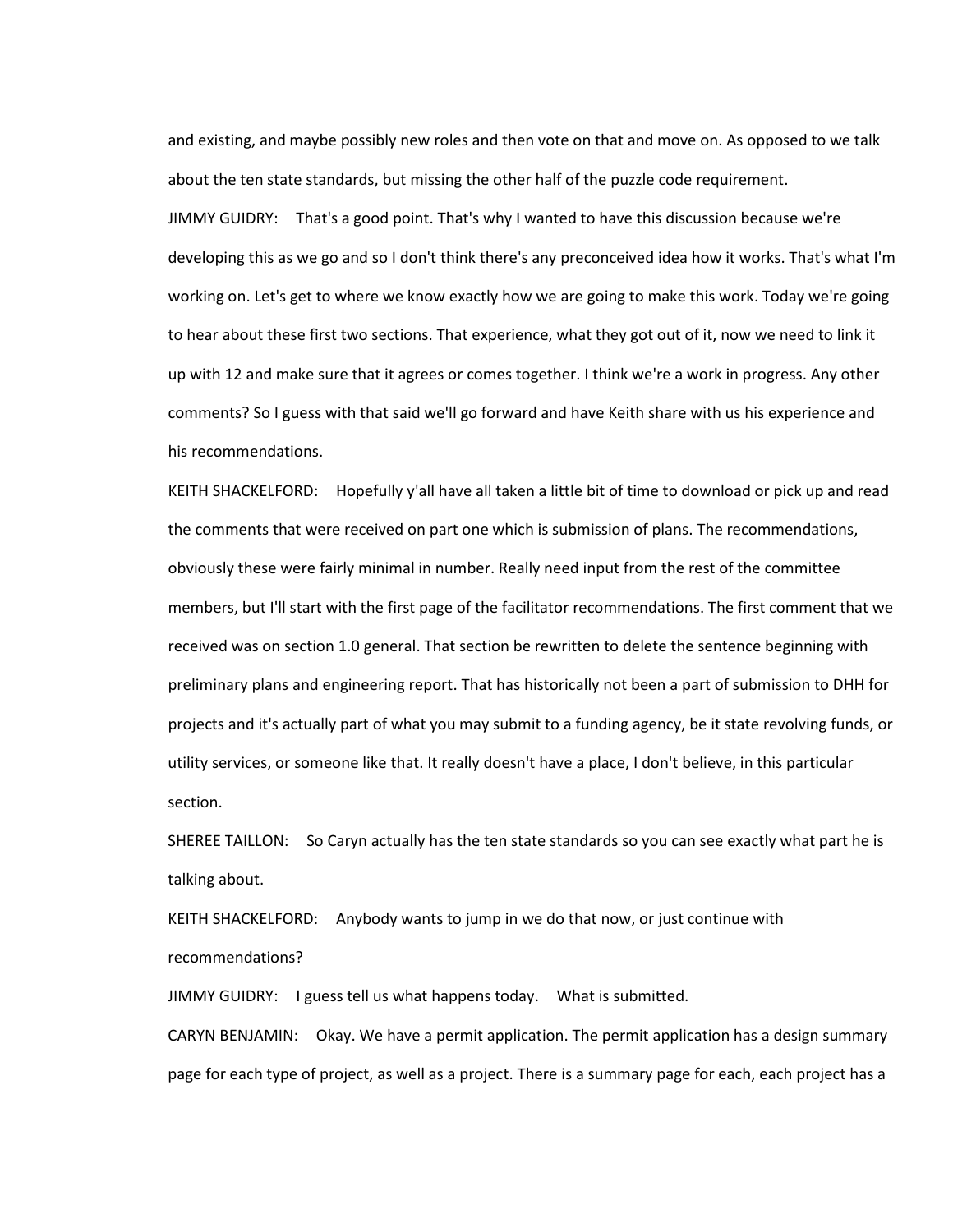summary, I wasn't prepared to go over this. I can pull it up and go through our permit application. JIMMY GUIDRY: Not specific to all of it. How does this statement affect what we have today? CARYN BENJAMIN: Like Keith said, we don't actually require an engineer's report for our projects that are submitted. I guess we actually agreed in this case with the comment.

KEITH SHACKELFORD: You do have a permit application which summarizes the owner, the name and address, the permit numbers, and design criteria. Insure that you've met all of this design criteria. I think down the road we'll get to the point where we're going to recommend that be greatly expanded to supplement the standards. The next item is...

CHRIS RICHARD. Right now you're required to submit plans for DHH approval. They are not necessarily complete plans. It's really the technical specifications for the sanitary features, those kinds of things. You don't review a complete sanitary. A lot of times (inaudible) control, programming or up front (inaudible) and just say sanitary feature be submitted for approval and also technical specifications. And also right now (inaudible) make plans for maintenance are not required to be submitted at all. (inaudible)

JIMMY GUIDRY: Now I'm not going to go through every one like that where something catches my eye that you will submit something. I want to know what is being submitted, but if you delete something I have to know does it impact the code that existed. That's what I'm looking for.

RANDY HOLLIS: But I think Chris you're recommending on that sentence to take out the words final, complete.

CHRIS RICHARD: Yes.

RANDY HOLLIS: So it simply says can be issued until detailed plans.

CHRIS RICHARD: Technical plans, or the sanitary (inaudible).

KEITH SHACKELFORD: The next comment we received was that section or paragraph 1.08 engineer's report be deleted in its entirety. That is not a required submittal in the package to DHH and I concur in that. The next comment, delete subsection 1.0.C operation requirements. Once again, that's typically a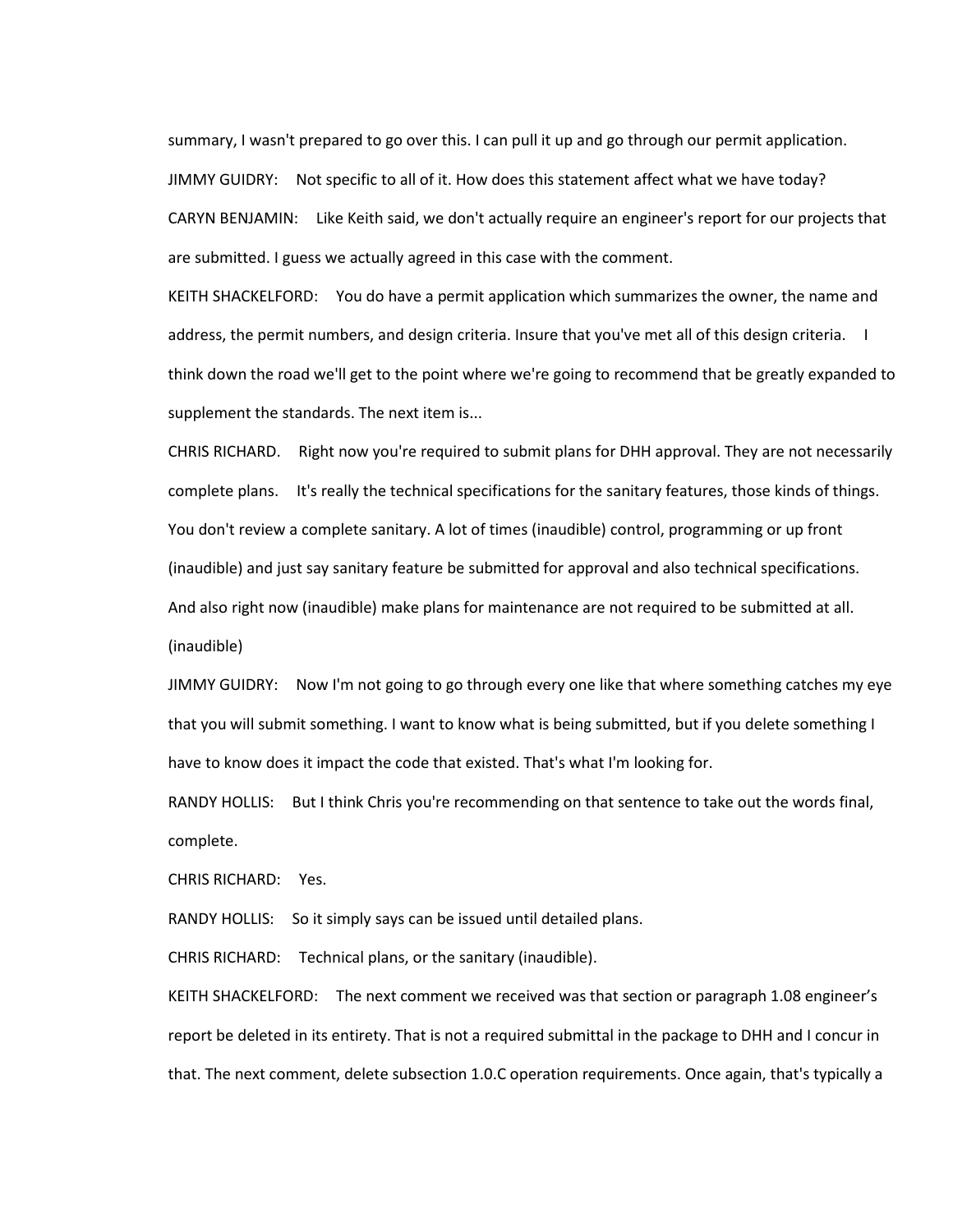part of a manual that might be prepared at the end or an engineer's report, which again we're not required to submit with the technical planning specifications. Same thing goes for subsection 1.0.G cost estimates. We certainly as engineers prepare those for our client and we have those, but frankly I would think of no interest to DHH at this point. The client and their lending agency are certainly going to want that information. While I don't presume to speak for DHH, it's not something we typically submit. CARYN BENJAMIN: We have been asked of us how much total cost for projects. It's come up from the legislator.

PATRICK KERR: So is that something you need?

CARYN BENJAMIN: Yeah, because we've been asked that question so that's why we requested it on the application, I guess two years ago.

KEITH SHACKELFORD: So it is in that permit application?

JIMMY GUIDRY: Sometimes we're asked for an alternate method or variance because of the cost of a project and so sometimes it's really helpful to know if we're holding somebody to the line it's going to cost them 5 million or 10 million. I wouldn't want to delete because we don't know some of the cost. KEITH SHACKELFORD: I was thinking the justification for variance or waiver is whoever submitted it would be incumbent upon explaining it and provide the difference in cost and not necessarily part of your submittal package.

PATRICK KERR: It is objectionable though? The estimate doesn't have to be perfect.

KEITH SHACKELFORD: No. It's an estimate.

PATRICK KERR: You've given an estimate for your client for cost.

ROBERT BROU: I wouldn't have thought you had any need for it. If there's a value to you it's simple to provide it.

KEITH SHACKELFORD: It's a product that designers provide.

CHRIS RICHARD: Do you have to do it for a public bid anyway?

(council speaking simultaneously)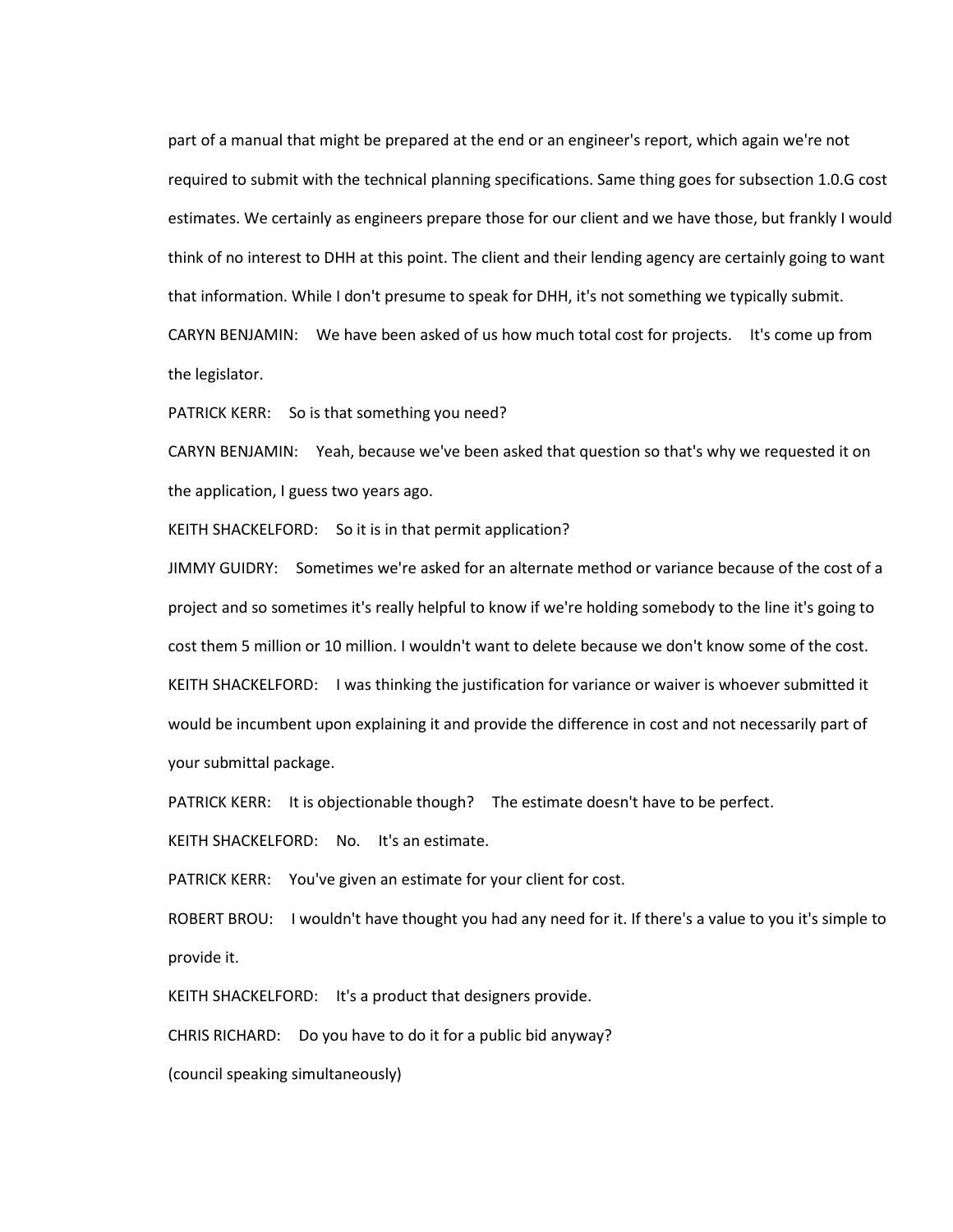KEITH SHACKELFORD: The next comment was delete subsection 1.0.J.

KEITH SHACKELFORD: I can understand. I'll give you an instance. I had a project in a small community that was not going to produce their own water. They were going to purchase it from another supplier, and I can understand the interest on the part of DHH, and wanted to know where that water is coming from. That you have a contract, a firm contract to purchase that water with the duration. May be you don't necessarily have to know the price of the water that's being purchased, but that you do have that agreement in place. That's my thinking on leaving that particular part in.

PATRICK KERR: Well, shouldn't that just be source of supply regardless rather it's purchased or you produce it yourself? We are already asked to certify that we will have water to these customers we're adding. We might even expand that just to say source and supply whether it's contractual or.

ROBERT BROU: Source and supply where applicable.

SPEAKER: Right.

(council speaking simultaneously)

CHRIS RICHARD: I'm not saying it's not important information, but I'm extending a (inaudible) water line and I submit to DHH. So I got to submit an agreement that exist in this water system (inaudible).

Every time you do a submittal you have to submit an agreement?

PATRICK KERR: No. You have to demonstrate that you have the capacity to provide service to those customers. Not to the detriment to existing customers. That's a question I already asked.

CHRIS RICHARD: This says you will supply, you will submit (inaudible) submission of plans every time (inaudible) a three inch water line to customers.

PATRICK KERR: What does it say certification of adequate supply to meet the demands**?** 

CHRIS RICHARD: It already asks for (inaudible).

PATRICK KERR: Okay. So we don't give them the contract, but we certify we have adequate supply.

JIMMY GUIDRY: This is my historical knowledge. Somebody comes in and says I've got approval from

city (inaudible). Never had the approval never had the application. You really have to have some proof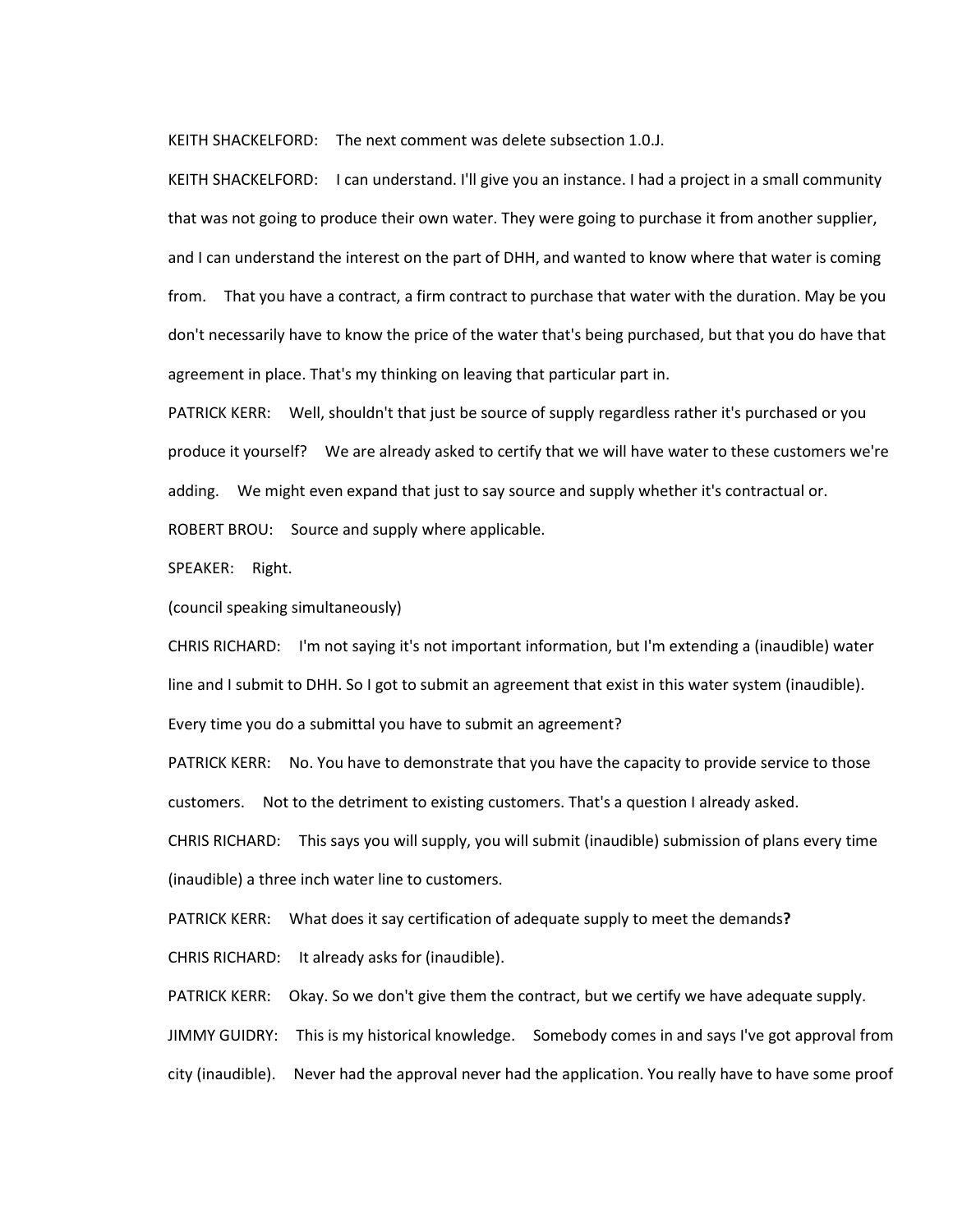that somebody actually has valid contract or a valid agreement because number one I want it with someone that's agreed to let you have the water. I want to see who that is. Are they a good citizen and doing what they should with their water system. Exactly what you said Pat, lower the pressure. Will it cause problems on water pressure for fire fighting? That (inaudible) or that connector he's not concerned or not thinking about what it's going to do to that system he's tapping into, but we are. So to me I got to know how's it going to affect where it's coming from.

BEN BRIDGES: We need to do some work on that.

CHRIS RICHARD: I just don't say I can see where a contract is accomplished (inaudible).

SPEAKER: Wouldn't that be in the scope of the job that's being done though? Whether it's one house you're adding or a subdivision. DHH needs to know if you can adequately supply water before you build this infrastructure and have no customers or have customers with no source.

JIMMY GUIDRY: The scope within the job itself, but wherever they're getting it from you got to know who's supplying it if they have the capability as well.

BEN BRIDGES: (inaudible) The scope of like whether it's two houses or a forty unit subdivision.

Would that not require more detail, I guess?

JIMMY GUIDRY: I know, my engineers rep tell me, I know we have to look at all these things to make sure we're not compromising where it's coming from and that the people who are getting the service are not going to get shafted with poor pressure or possible contamination. So the more information we have to protect folks I think the better off we are. Exactly what that is is what I'd like to clarify. If it doesn't make sense to supply what you're saying, then what does make sense to help us make those decisions.

PATRICK KERR: Can we just say documentation of adequate source of supply and that might be a contract, might be an engineer's statement that's adequate with a stamp.

(council speaking simultaneously)

RUSTY REEVES: I think where Dr. Guidry is coming from he's got a couple situations that I know of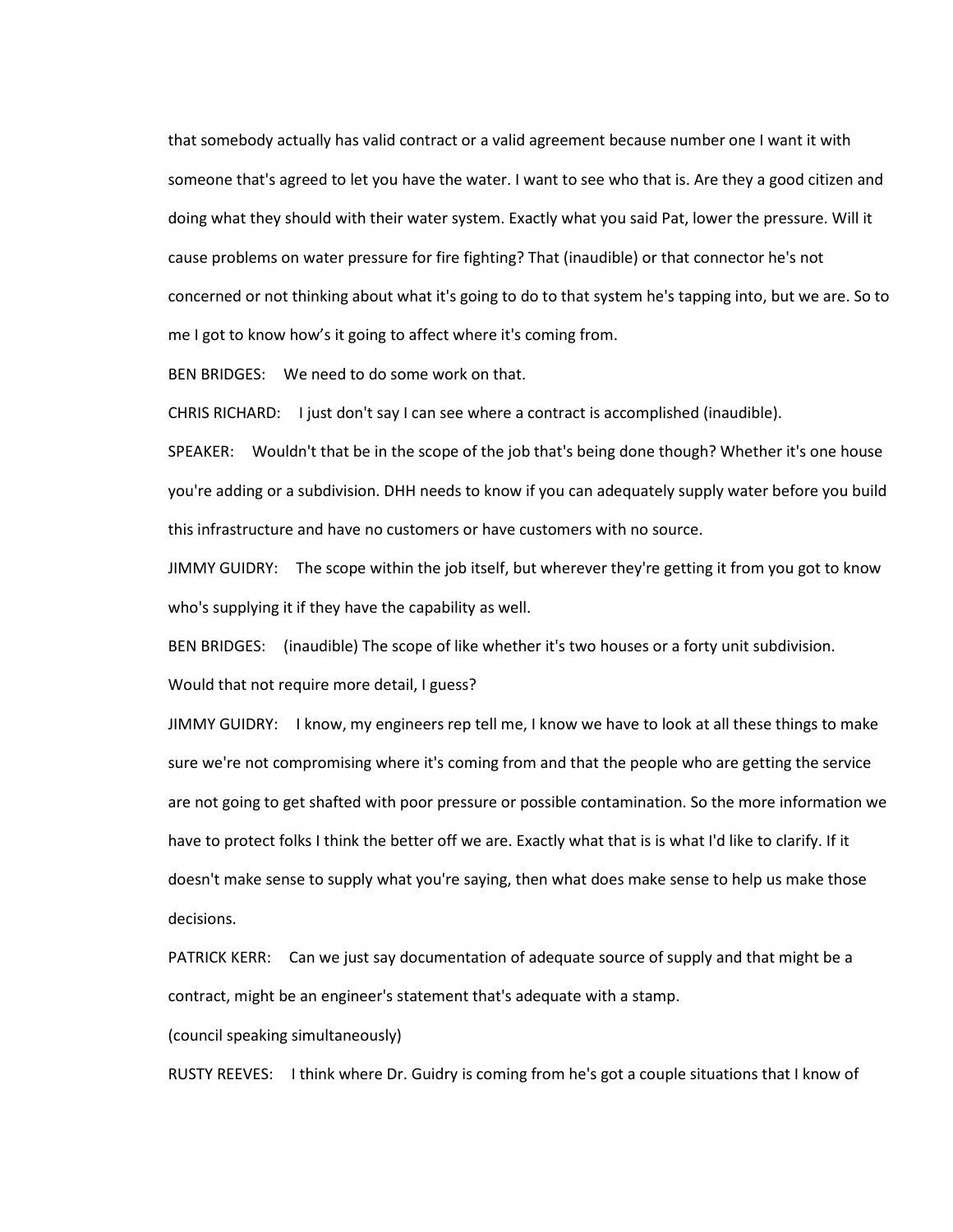where ABC water system says we can sell XYZ water and they do fine Monday through Thursday. Friday, Saturday, and Sunday's a nightmare. Next thing you know Monday morning ABC's out there cutting a valve off. He's got to have some kind of paper when he goes before that judge to keep that valve going. (inaudible). They papers say, yes ABC said they would furnish them two million gallons a day, or whatever the agreement was.

CHRIS RICHARD: The water system should have that. I'm just saying the submission of plans (inaudible) so you're saying every time an engineer submits a set of plans for anything on a water system you are going to have to submit...

(council speaking simultaneously)

PATRICK KERR: For example, we sell water to Iberville Parish Water. We have a contract with them. If they decide to add a subdivision if we're in the permit process they will tell DHH, their engineer will document there's an adequate source of supply. DHH may very well come to us as the wholesaler and say you need to prove there's adequate supply. So if we just change that to say documentation of adequate source of supply then that documentation is a little open to interpretation, but that's something engineers are going to review (inaudible).

CARYN BENJAMIN: We want to insure adequate capacity, but also we might want to look at water quality as well. A lot of purchase systems have problems with disinfection by products so that would be something we need to consider.

SPEAKER: Absolutely.

GREG GORDON: I'm just going along the lines (inaudible) where it says at that first paragraph document submitted formal approval, formal approval of what? I mean is this a new water well, a new water system, is it just an extension? It's a lot of information, and then plus (inaudible) a lot of that's in the business plan that we originally turn in to do a water well in that business plan. I just don't want to get in the logistics of having to turn in a ton of information for something that's relatively simple. PATRICK KERR: This is where I think part 12 needs to come into this. Part 12 lays out whether you have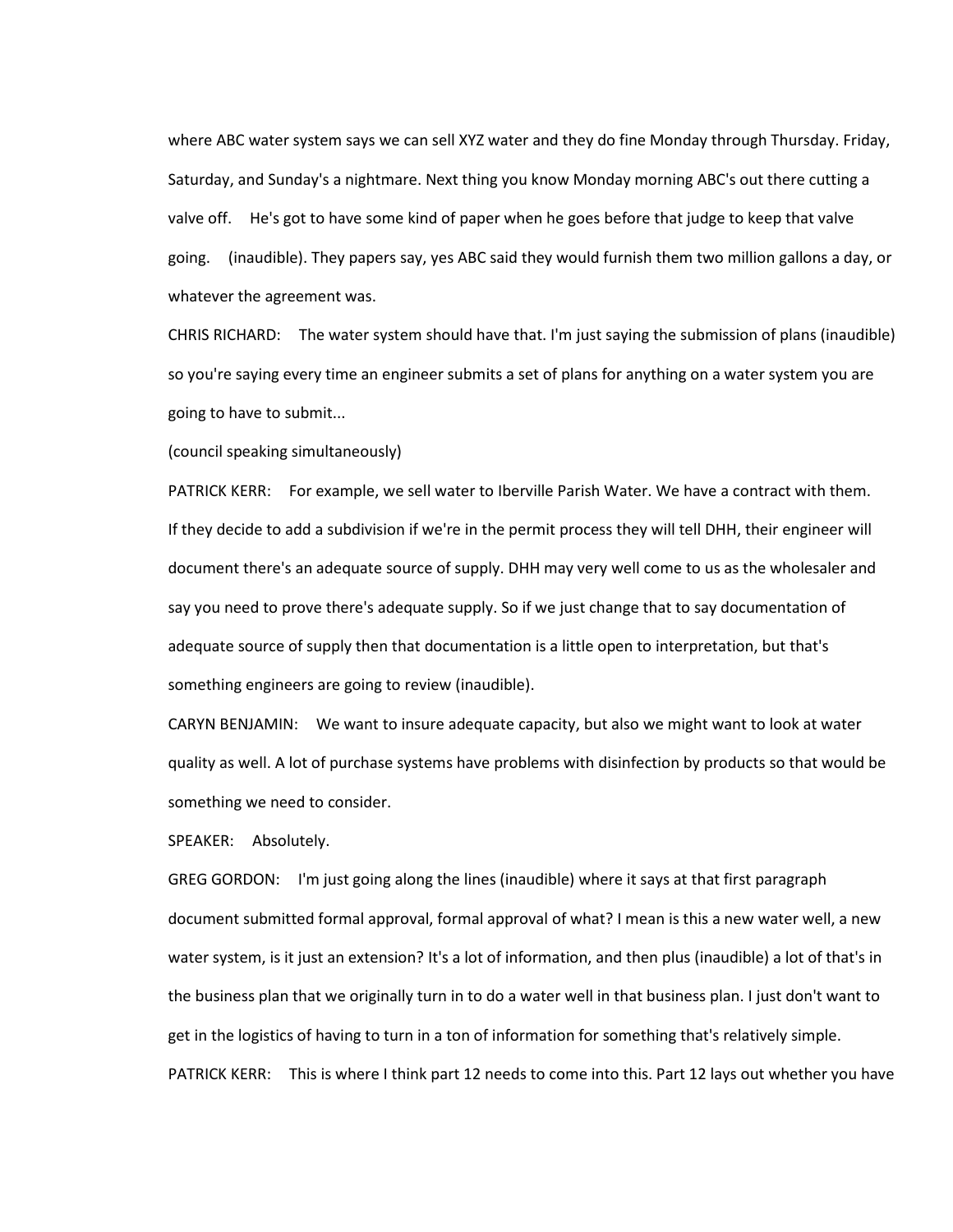to submit plans, and if we have to submit plans then the plans are to comport to submission of plan requirements. And that's what I was talking about earlier. I think we need to bring chapter 12 and what it says already into it. We don't need to submit plans to something that doesn't change the hydraulic capacity of the system. So if I'm doing a replacement pipe in size or replacing clarifier parts we don't have to submit plans for review. This should only apply to the thing that part 12 says we've got to submit plans for.

JIMMY GUIDRY: I think that's what we have to, as we go through this, that's what we have to address. Now when we start writing the code we have to include part 12 that supports it. I think this is a large problem in all of government is that we reference things all over the place and somebody's got to go search it and find it and then it changes because the date where you read it right here was in 2010, 2012 we got change. The more you bring the code together and it's clearer then you don't have to go look for it.

PATRICK KERR: And that's why I suggest doing it together.

JIMMY GUIDRY: And I think we can. I think we take the input today that Keith's going over then we tie in part 12 (inaudible), and we start clarifying where 12 addresses this. I certainly don't want submittal of stuff we don't need because we don't have time to look at it. And I certainly want us to make sure we get what we need to make sure everybody gets the protection they need. I feel like we're getting somewhere. It's going to be painful because it's a lot of stuff like this. In the end the outcome is worth the effort. Go head Keith.

KEITH SHACKELFORD: I think we're up to delete subsection 1.0.J. Other information is required by the reviewing authority. That either needs to be deleted in its entirety or that other information delineated. That's a blank check.

JIMMY GUIDRY: I like that. On every one of our employees at the end of their job description it says or as determined by your supervisor because somebody is going to inevitably say you didn't say that was part of my job. And I understand where you're coming from. But if you are going to delineate and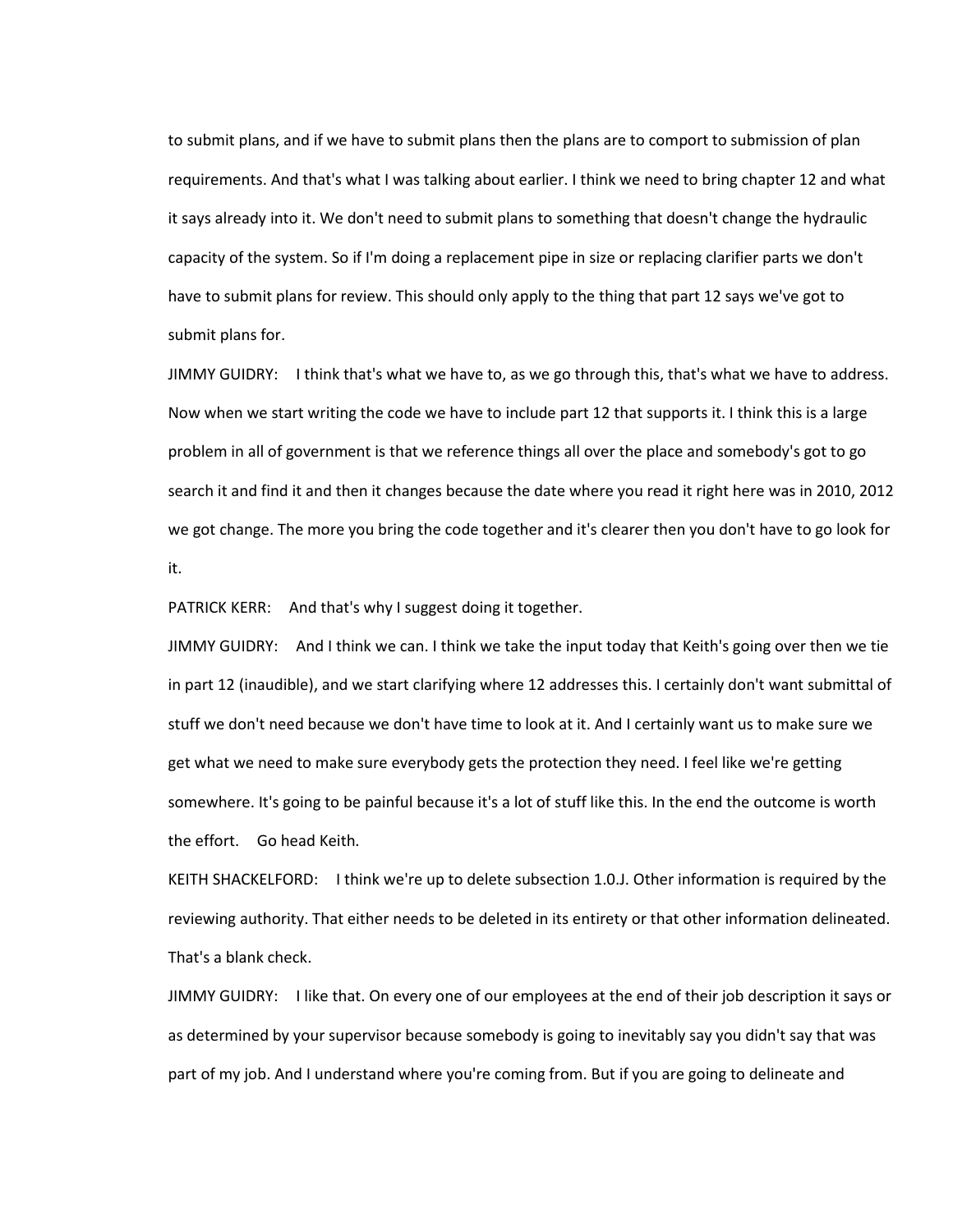remove that open ended then you have to write a lot more to make sure you get what you need so you got to be a lot more specific.

KEITH SHACKELFORD: Well, I'm going to come at it from a standpoint of the designer. I don't know what you may ask for. It takes more to redo something or incorporate an extra request than it does to include it in the first place.

JIMMY GUIDRY: I got you. Again, as we go through it we need to look if something like this gets deleted what do you replace it with? What are the specifics? I can tell you there are a lot of things we don't think about in writing that becomes important as time goes on. This gives you some opportunity to incorporate those much to the chagrin of those people that are being asked to do it. There needs to be a balance here. Keep going. I understand the heart burn there. I'm also on the receiving end of that as well.

RANDY HOLLIS: Let's back up. We skipped over I. Do we want to make I part of the burden of code here of evaluating technical, managerial, and financial capability for everything that we are going to submit. I think I should be deleted in its entirety and if we have an SRF loan you've got to do it, if you have an RUS loan you have to do it, but should we leave I in there in its entirety.

KEITH SHACKELFORD: Well, and I asked that question early on and Sheree was kind enough to provide me with a copy of article 48 of the (inaudible) code that gives DHH the right, and in some cases the responsibility for requesting this information.

GREG GORDON: Chapter 12, cause that's what I was going to reference. It would be in that chapter 12, most of this information?

PATRICK KERR: It's not.

KEITH SHACKELFORD: Not in that title. It's in title 48.

SPEAKER: That's a different part.

PATRICK KERR: And that probably (inaudible) safe drinking water act. That ties (inaudible).

RANDY HOLLIS: Like Chris said, even those small (inaudible) client extensions. Look at what you've got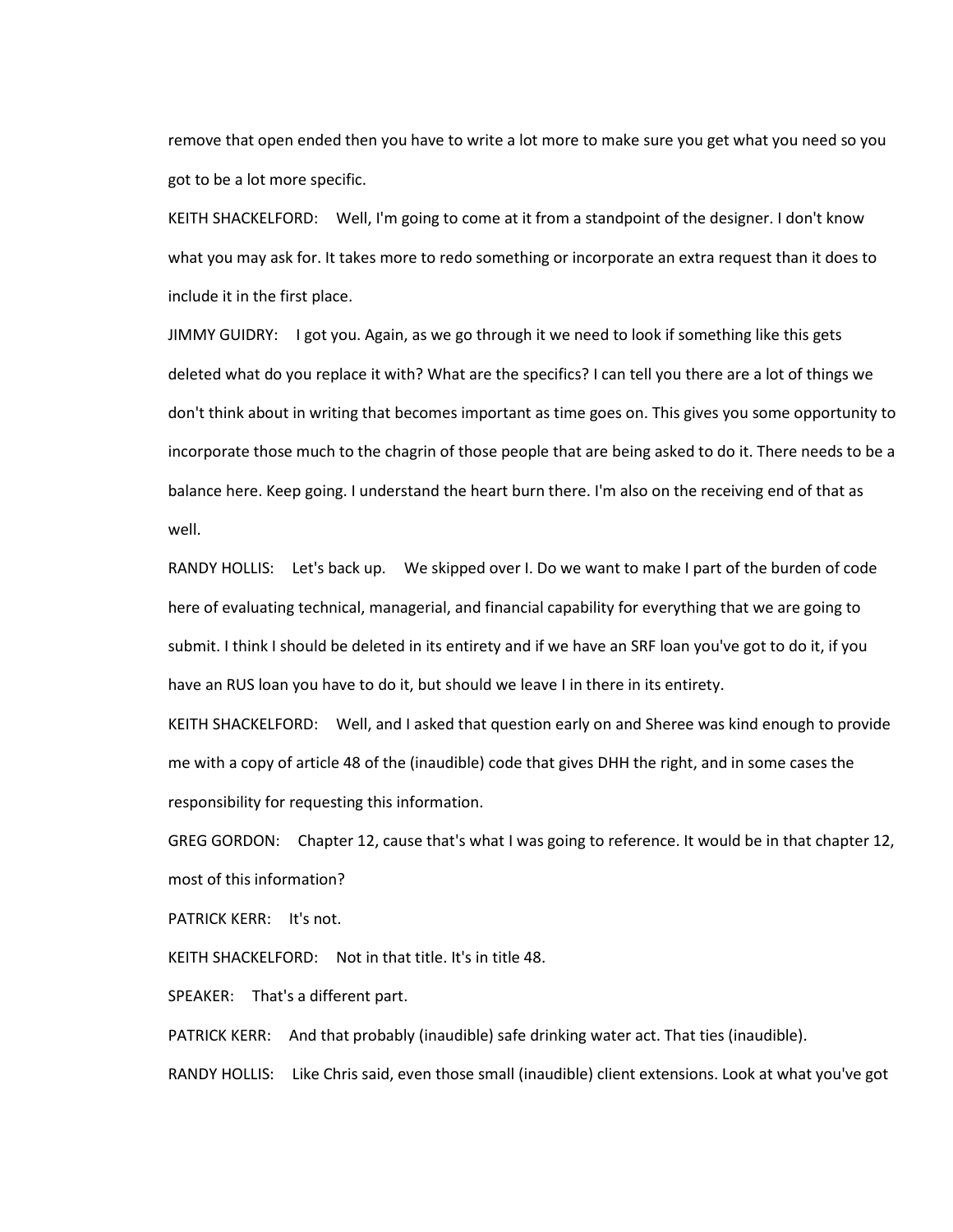to provide just in section I here, a ton of information in section I.

CHRIS RICHARD: Everything here applies to every plan submission, that's what this is about.

SPEAKER: Every plan submission. So it's not just work on our part, it's work on DHH's part.

PATRICK KERR: Maybe we ought to have a general and then specific for a new system shall, in addition a new system shall submit the following and put section I in it.

ROBERT BROU: You can always rely on 48 if 48 allows them to request for certain specific situations it will stay on its own and still request, but it doesn't become automatic for every submission. Take it out of this in its entirety, don't delete title 48, or don't delete the requirement. It's still there when they feel there's a need to see that they request it. That would be the easiest thing.

RUSTY REEVES: If you took I out and left J in there J covered it.

(council speaking simultaneously)

CHRIS RICHARD: The ten state standards have been used to review plans how many people have submitted (inaudible).

PATRICK KERR: They did an evaluation of every system in the state ten years ago.

(council speaking simultaneously)

JIMMY GUIDRY: We have a title and if y'all feel like it needs to be eliminated put it up there for elimination. We need to be able to ask for it.

RUSTY REEVES: If it was a (inaudible) of a new system and you wanted to ask for that, but if it's just an eight inch line extension, or ten inch line extension, or connect two systems together that's operating fine they just need to assist one another.

CARYN BENJAMIN: This is required for new systems.

RUSTY REEVES: (inaudible) a line extension or adding a subdivision on a water system that already has capacity.

PATRICK KERR: So what if it said I, new systems in addition, new systems coma shall provide (inaudible).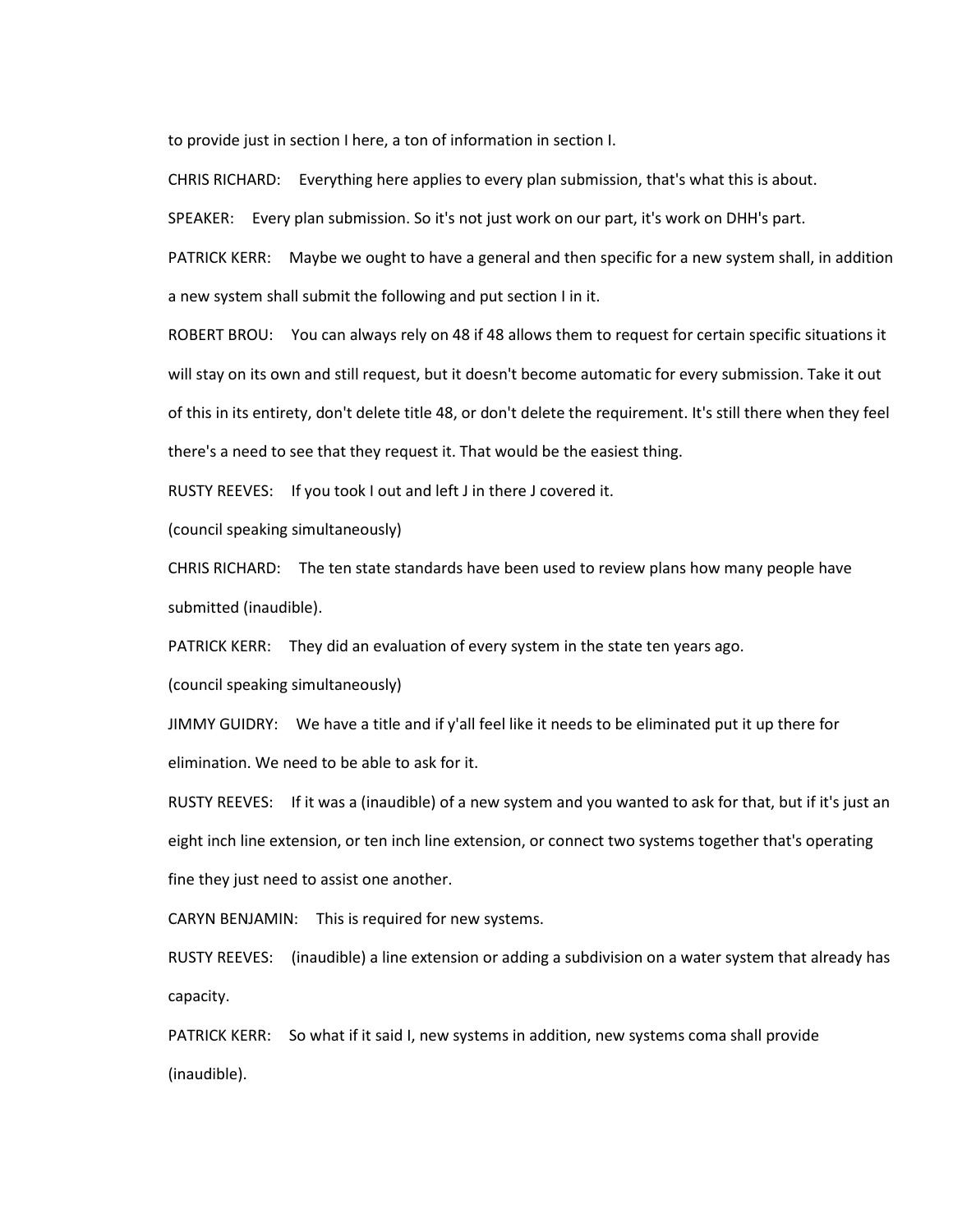JIMMY GUIDRY: I could live with that.

PATRICK KERR: Does that cover it?

CHRIS RICHARD: It's already covered. Restate end up with conflict (inaudible) change or amended (inaudible). Like they said, leave it out and they can come back.

ROBERT BROU: May be better off leaving it out of this and strictly going by title 48.

JIMMY GUIDRY: As long as I can get it I don't care where I can get it from. If you delete it here and I have the authority somewhere else what do I care? I'm not going to invoke it. This invokes it every time.

ROBERT BROU: What Pat suggested works fine, but if there's other circumstances probably better off leaving it out.

CARYN BENJAMIN: I think they go through when they are getting the loan with us also. (council speaking simultaneously)

GREG GORDON: What you're saying you brought this up and Pat did too is a direct reference though within that standard saying like you said new system, but I just want to make sure if we're tying, if you're going to get it from this other area that somewhere either mentioned or reference.

JIMMY GUIDRY: Yeah, if you're going to do that you have to include it here as what this is for and make it clear so people don't get confused.

GREG GORDON: I mean you could say technically, I guess, new systems you would have to have everything under I. If you're an existing system and you are doing an extension you may be asked to provide the stuff you did under title 48 or whatever, I'm sorry I don't know all the technical language, that you can resubmit that information relative to that project that you are doing.

CARYN BENJAMIN: I do know that during sanitary surveys we do look at the operator. So number one that definitely would be looked at when we do sanitary surveys.

RUSTY REEVES: If they took I out of there how would it affect, I realize the health department 48 for the SRF fund, but for USDA project or other funded agencies if this is going to be the Louisiana code, and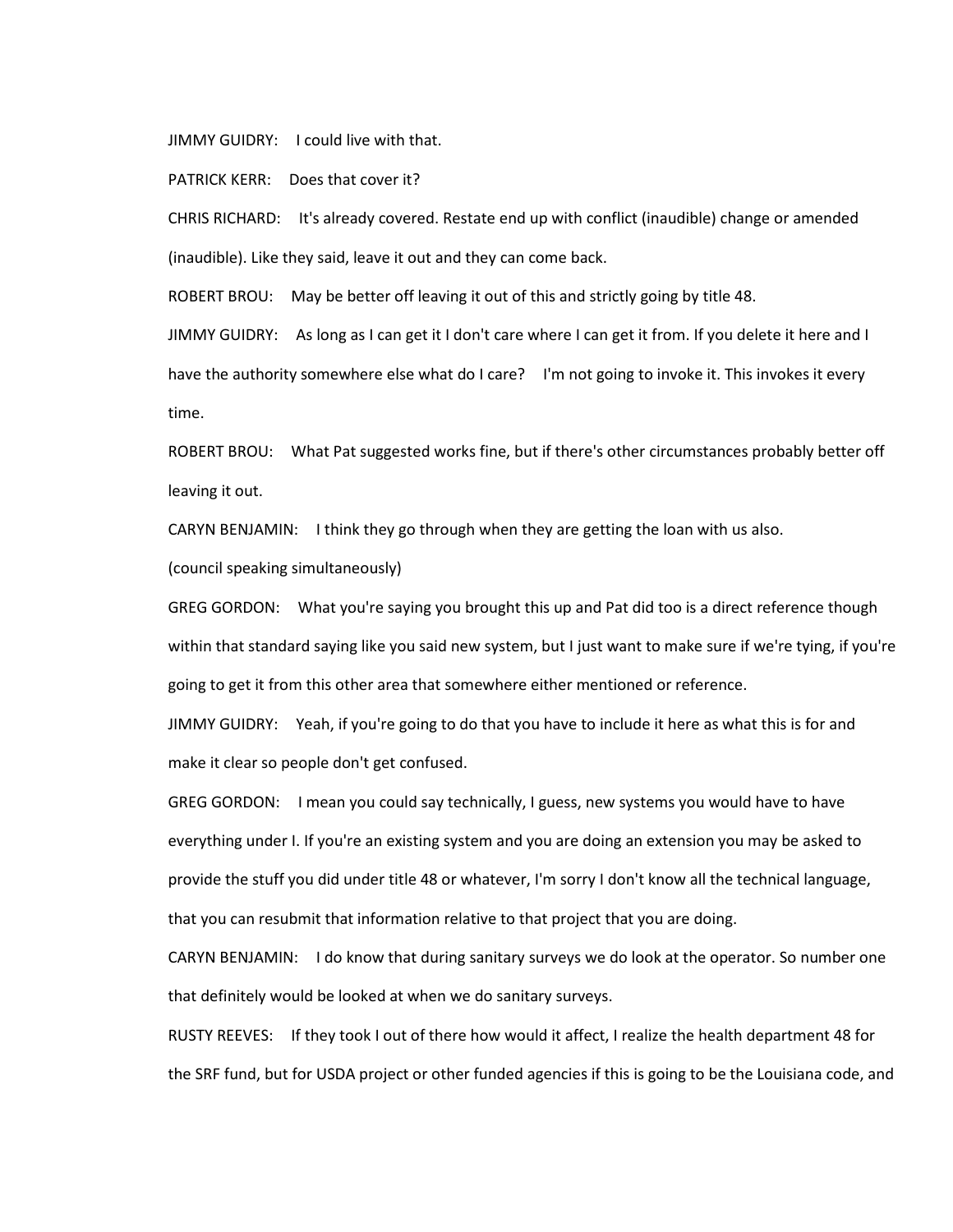I'm not talking about nobody sitting at this table. I'm talking about ten years down the line somebody comes and says well, I don't have to furnish that technical, managerial, financial capacity cause it's not required by the state and they don't have to be reminded.

GREG GORDON: Yeah, you get money from them you better turn in what they want.

(council speaking simultaneously)

RUSTY REEVES: (inaudible) it would be in a code from here on out.

RANDY HOLLIS: Rusty it's just like if you apply for an SRF loan. It's going to come with conditions such as (inaudible) and all this other stuff and a complete SIP that you have to submit for financing. That's if you are borrowing money from them. Why include it here if you are going to barrow the money? RUSTY REEVES: If this is going to be the state code going forward so no longer will ten state standards be... all funded them funded agencies go back to their engineers and the funded agencies goes back to the code or what's accepted as the code.

JIMMY GUIDRY: Well, I think the (inaudible) we have after we get a recommendation of something deleted is to make sure whatever being deleted doesn't impact us negatively down the road. So I really think if this deletion doesn't impact us negatively, and we have authority elsewhere, let's make the code simpler. That's a lot of language I don't need to have there. If I need something there I need number one and then I have to come back to y'all and say look (inaudible) capacity of systems, but I think we have to give it due diligence and say does it past the test? If it goes away do we really need it? The less language we have the easier it is for people to interpret. That's my end game. I will leave that as a recommendation and then we may come back and say wait a minute we hadn't thought about this. Then we have to say we need to discuss that, but right now on the spot I can't answer the question. CHRIS RICHARD: I think it should not be in the section on the submission of plans. It applies to every single set of plans somewhere else in the code (inaudible). That might be the answer, not in this section. KEITH SHACKELFORD: Caryn mentioned that they look at a lot of this during the sanitary surveys and not so much a part of the (inaudible). So I think you're right Chris.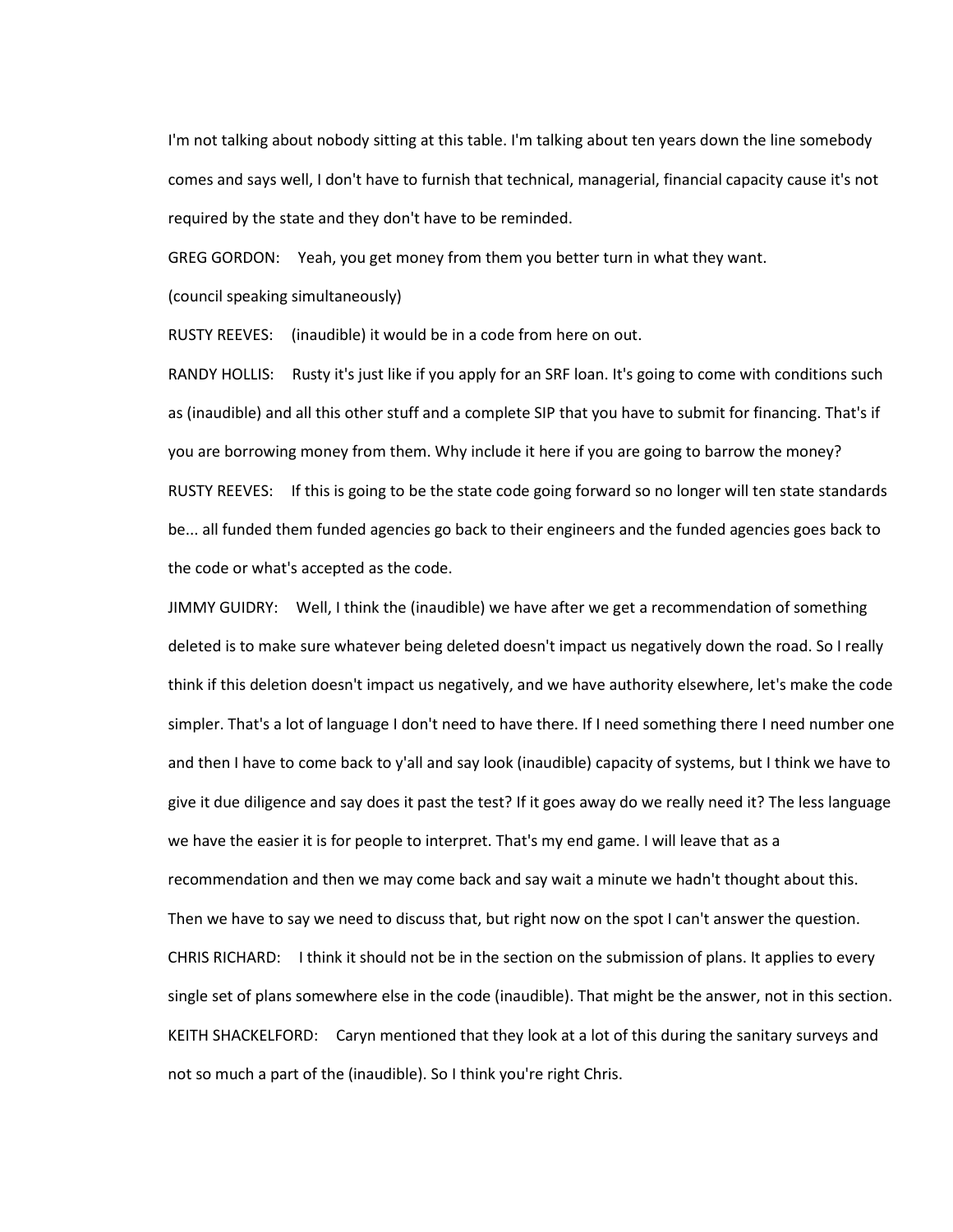JIMMY GUIDRY: So it needs to be in the sanitary survey area where we're clear on what we're looking for.

KEITH SHACKELFORD: I believe so.

JIMMY GUIDRY: Good enough.

KEITH SHACKELFORD: The next item delete subsection 1.0.J other information or is that what we just covered?

SPEAKER: Yes.

KEITH SHACKELFORD: Okay. I'm sorry. Moving forward, delete section 1.1 engineer's report in its entirety. Again, we've already said that we're not generally required to submit an engineering report to DHH for review and approval. That, again, is for generally for clients and funding agencies. I have no problem with deleting this per the recommendation.

JIMMY GUIDRY: And what we need to look at is in section 12 there's exactly, I want people to know exactly what they need to have to turn in. So if we don't turn this in, you don't have to turn this in, shouldn't be any gray area. But if there's something that replaces that that needs to be clear and we need to be clear what that is. Now whether it goes in this area or somewhere else need to make that decision. If it gets deleted should we clarify what should be deleted? Does it bear discussing what needs to be turned in for each plan? Replacement language of what is needed.

ROBERT BROU: This section just describes what the content of the engineer's report should be. Not going to submit an engineer's report you don't need any contract. Really covered what other things need to be submitted went with what we were just discussed in those previous sections.

KEITH SHACKELFORD: A lot of the information, for instance, part 1.1.7 source of water supply. That could easily be incorporated in part two general design considerations. You are not submitting engineer's report to put it somewhere else if y'all require that data.

CHRIS RICHARD: Also remember that (inaudible) source on funding, on distribution, and on treatment and you can handle when you are submitting plans for treatment what needs to be included in the plans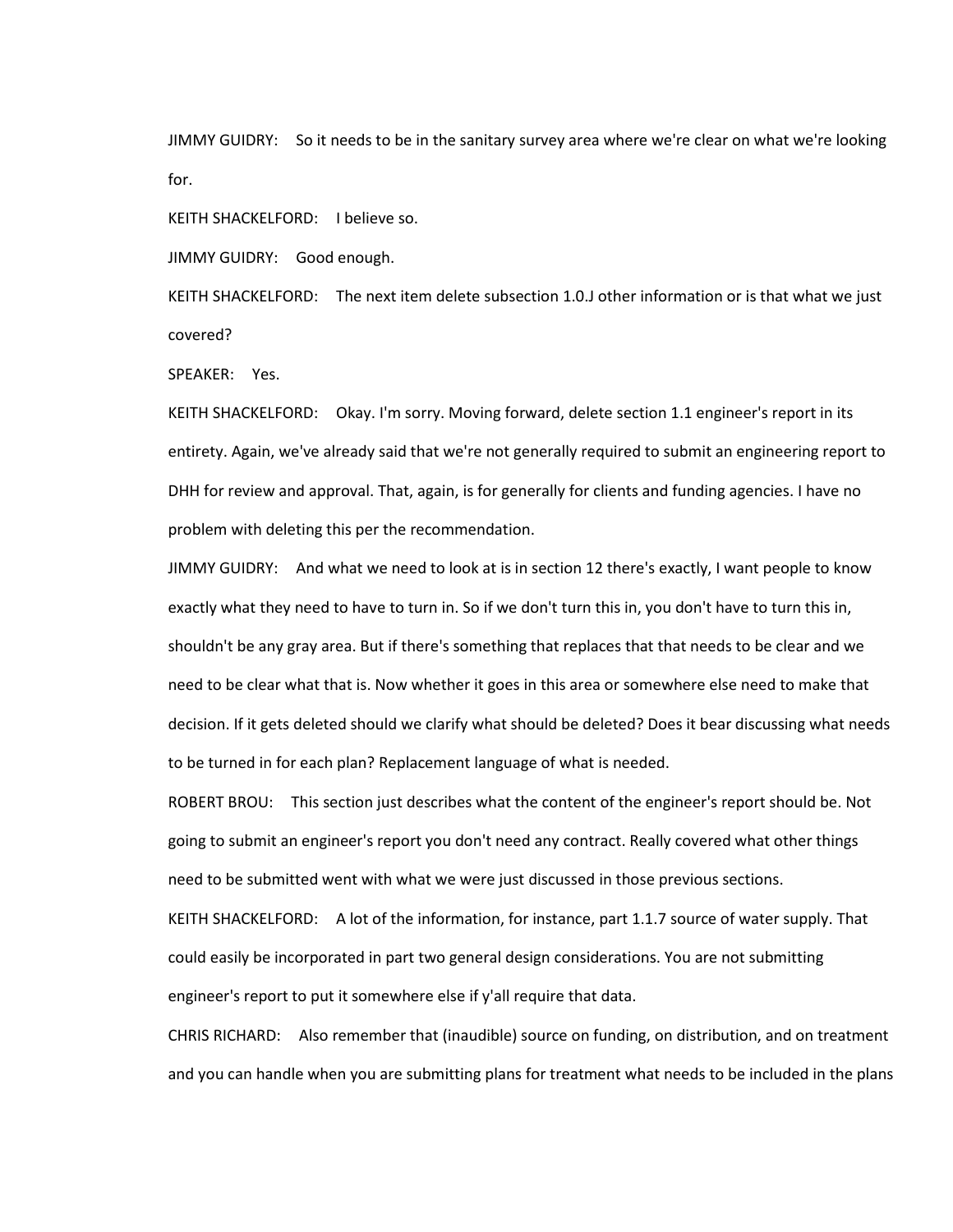and code requirements specific to treatment, or source development, to pumping stations and not in a general (inaudible). Everything in here applies to everything. Get more specific.

CARYN BENJAMIN: Parts of the engineer's report is contained in the permit application so that really is what takes place or replaces the engineer's report. We may have to include the information that the permit application already has in this section may be so we're not losing out the permit application. CHRIS RICHARD: A lot of these things that we're talking about taking about- we don't submit now. It doesn't compromise your ability to review. So these are the things that (inaudible). Adopt a code as written, adopt ten states without taking and requiring more.

CARYN BENJAMIN: Right, so just adjust this to what's currently required?

JIMMY GUIDRY: Yeah, that's all they're saying is whatever's currently required has to be stated somewhere so that people know what we're looking for.

ROBERT BROU: Who would write a final draft of this section? I think it's important that someone on DHH staff look at current permit application and what is important for y'all to receive and is it covered under. If not you need to request to get it added.

PATRICK KERR: Can I ask a stupid question? Why don't we just let the permit application and say here that you have to submit a completed permit application and if in the future want to change the permit application all it takes is the committee and DHH to publish it and register and we change the application. If you only need what's on the application then why don't we just take the application and say general submit a full completed application?

ROBERT BROU: If y'all like the current format.

PATRICK KERR: Would that make it easier?

CARYN BENJAMIN: It would make it easier for us to change the permit application.

PATRICK KERR: Well, it would also make it easier to make sure you get everything you need.

DAVID MCCAY: You can't just say pull or complete the permit application. You have to say what has to be in that permit application. Put that language in there.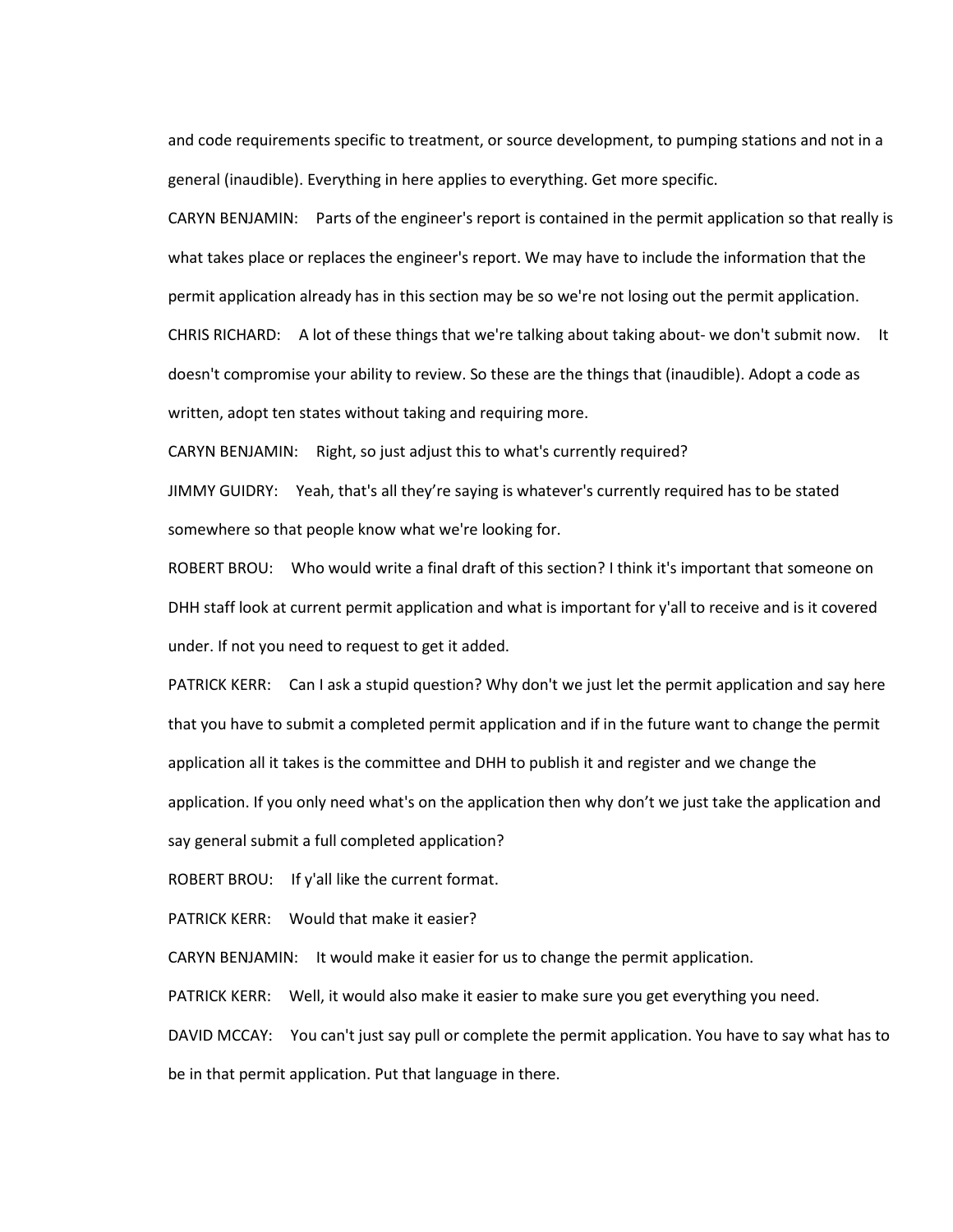PATRICK KERR: The application is part of the code.

(council speaking simultaneously)

SPEAKER: Appendix B would be permit application.

JIMMY GUIDRY: Subject to change by the review of the quorum.

AMANDA LAUGHLIN: Just on that note, there are things that we look for that aren't on the permit application. So we wouldn't have to incorporate anything (inaudible). We don't have the entire code in the permit application so we do look for a lot of other items on there.

GREG GORDON: (inaudible) code and the permit application in some kind of written format and throw it in here instead of this section 1.1.

AMANDA LAUGHLIN: (inaudible) application is an overview of the project. It gives the reviewer an opportunity to review is this a water line extension using this material, you know. It gives a brief overview, but it doesn't necessarily point out every little thing in the code that we may be looking for. (council speaking simultaneously)

JIMMY GUIDRY: But in the application that somebody picks up, does it delineate what they need to provide? Not just a permit, is there an application packet?

CARYN BENJAMIN: It's an application packet that contains the summary for each type of project and then you're supposed to also submit with that plans and specifications.

KEITH SHACKELFORD: And once again, when we get into the next section it talks about a summary design criteria within the plans. So you can get into a great deal of detail on plan specification supplements what you may be requesting in the permit app.

CHRIS RICHARD: So right now talking about permit application. (inaudible). I'd like to see in there, we have issues right now with general water line taking months and months to get things permitted, talks about permit, if we could add something in the end that's an engineer certification and put a stamp on it. That's my responsibility as an engineer and my standard. I don't need, not trying to be arrogant, but I don't need somebody going through and checking and scaling. If I say I have six foot separation then it's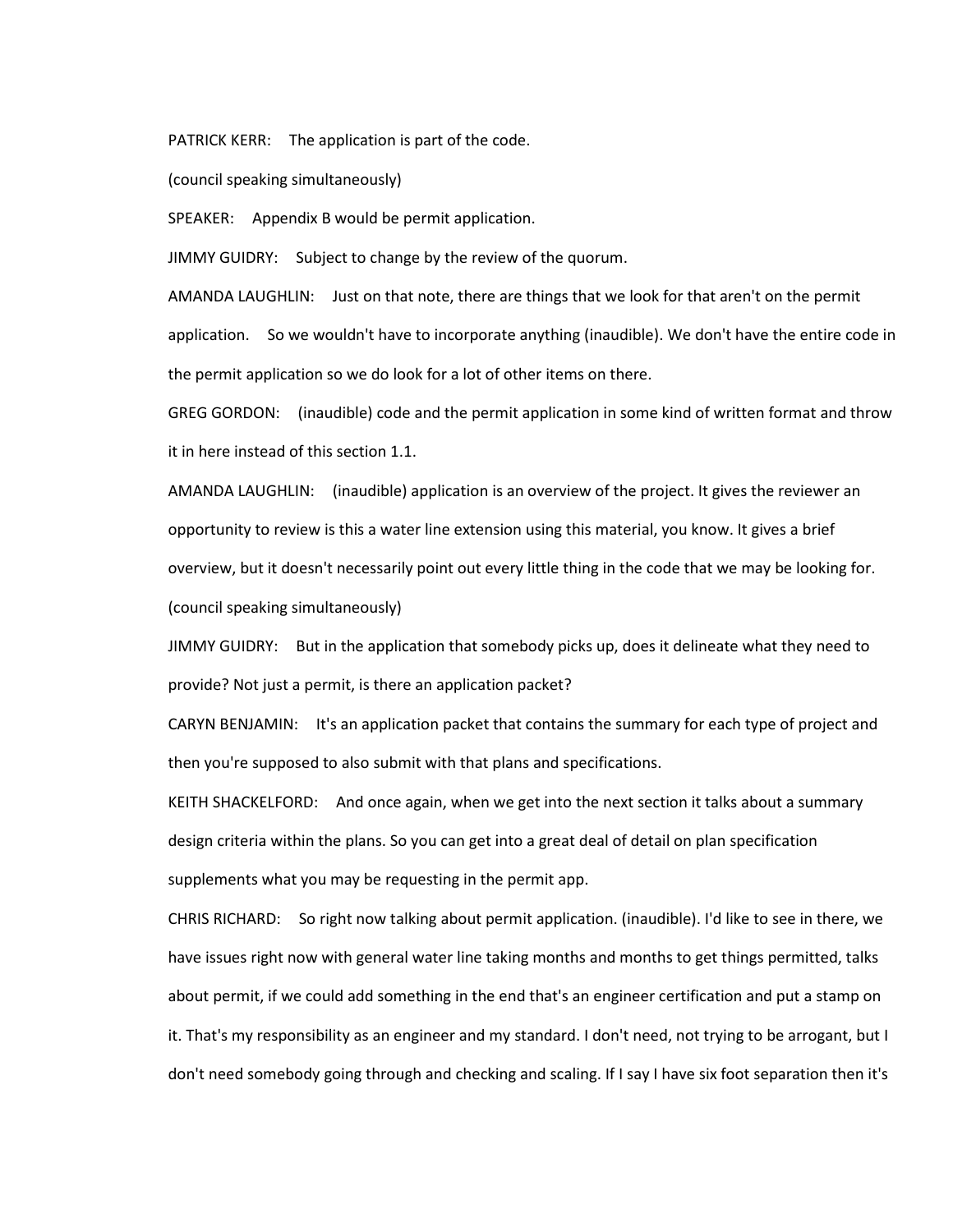on me. But to take three months to review a set of plans holding water systems from fixing things to me it's not necessary. The engineer is responsible for it. Put in an application, stamp it, and sign it.

PATRICK KERR: And bond it?

CHRIS RICHARD: What I signed and what I stamped and I send it out. In other states that's what you do. In Florida (inaudible).

CARYN BENJAMIN: I wish all the engineers were like you. We just, we see so many mistakes that nine out of ten times always a comment letter. And it's not really water extensions, I'm talking about the more complex plans that come in. Water line extensions usually don't take but a day, if that, to review. The delay hasn't been because of the taking those two months to review, it's because staffing has been an issue.

PATRICK KERR: (inaudible). Your permit already says if we miss something it's on you. You know, so basically we're waiting for permission to proceed from permitting, from review engineer and sometimes it does take more than 90 days to put in a water line. And if we screwed it up you can already come back (inaudible) maybe it says after expiration of 30 days or whatever.

CARYN BENJAMIN: State statue gives us 60 days to review and I don't think we're going to budge on allowing...

DAVID MCCAY: I hate to even bring this up, in that statute, isn't it Caryn?

CARYN BENJAMIN: I'm sorry?

DAVID MCCAY: Doesn't the statue you are referring to address what happens if we don't meet those deadlines?

PATRICK KERR: We have to get an order from the judge to force it.

DAVID MCCAY: I haven't looked at it in a long while. I thought it said if you don't hear back or

something you can go ahead and do it. That's not what it says?

PATRICK KERR: No, I think you take it to the 19th JDC, unfortunately.

DAVID MCCAY: And maybe you don't want to rely on that.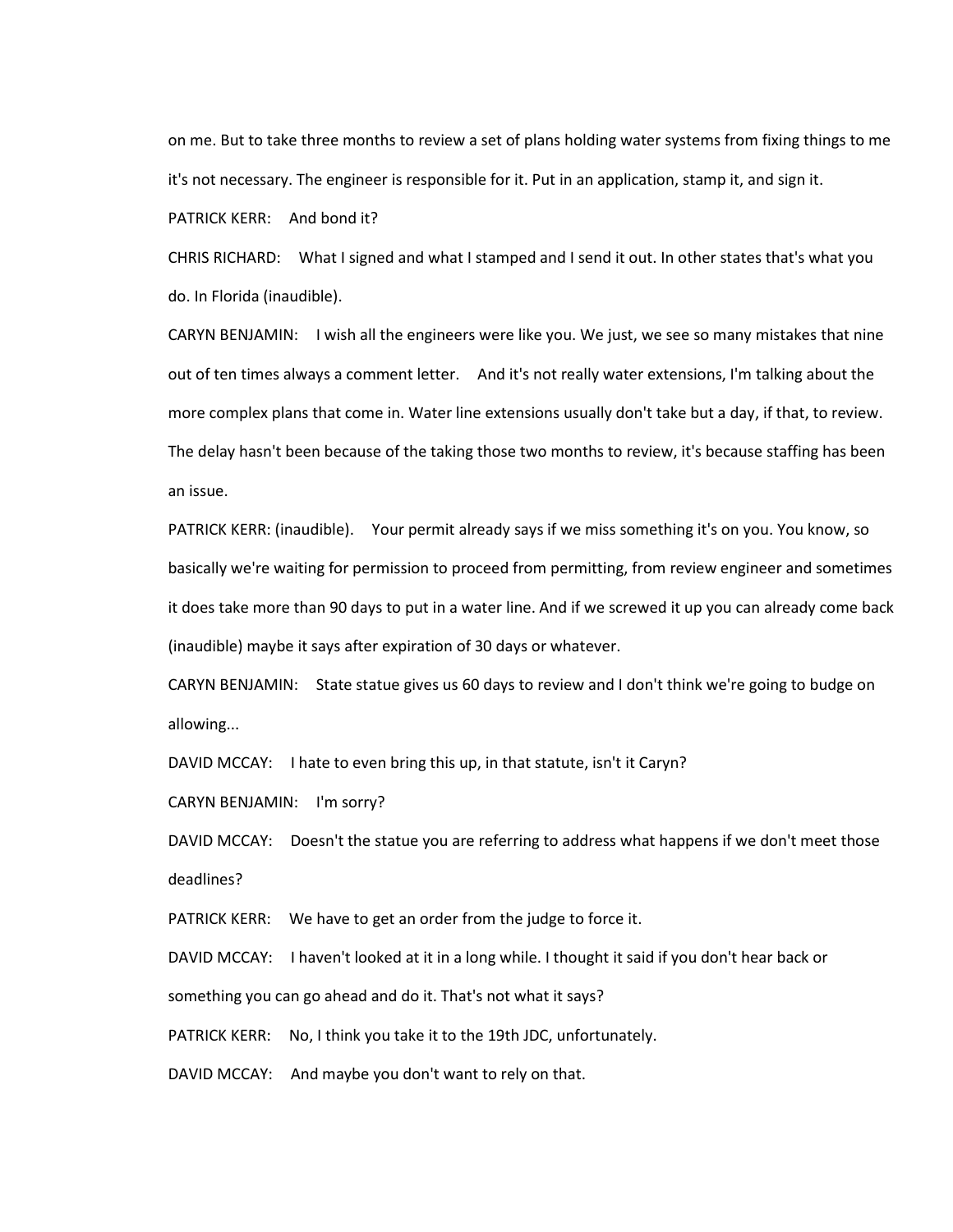PATRICK KERR: And none of us wants to do that.

KEITH SHACKELFORD: I don't mean any offense, but DHH plan reviewers have played games in the past where at the last minute at the end of the 60 days they will review and issue a letter with a few comments and that starts and the 60 days starts over after those have been addressed and resubmitted. CARYN BENJAMIN: I can tell you now that since the reorganization and with improved staffing levels that's going to get better and that's not going to occur under me. If there is any cases that you are aware of you let me know.

KEITH SHACKELFORD: It's been some time back.

CHRIS RICHARD: (inaudible).

CARYN BENJAMIN: I didn't hear you Chris.

CHRIS RICHARD: How they do it in Florida permitting water lines in Florida the way I do it is there's a permit application is they have a list of what they consider important features they want you to comply with you. And you initial. It might be a four page application. I initial everything I comply with. If I don't I put an X and in a section where I put why I did that. (inaudible) I'll attach that. There's two places where I sign, the owner signs. I certify that I prepared the plan specification. I put my stamp, I send it to them. I get an email in less then two weeks with the order to proceed. So maybe there's a simpler way to speed things up your part depending on the type of project.

CARYN BENJAMIN: Called plan review fee so we can hire more staff.

CHRIS RICHARD: I think there is actually a fee right now. (inaudible) six months later. If it would speed it up maybe (inaudible).

(council speaking simultaneously)

CARYN BENJAMIN: There's a fee in almost every state.

CHRIS RICHARD: The owner pays for it. It may be 250 dollars.

SPEAKER: It speeds things up too.

SPEAKER: That's what I'm saying if you can guarantee it will be done in two weeks verses six months I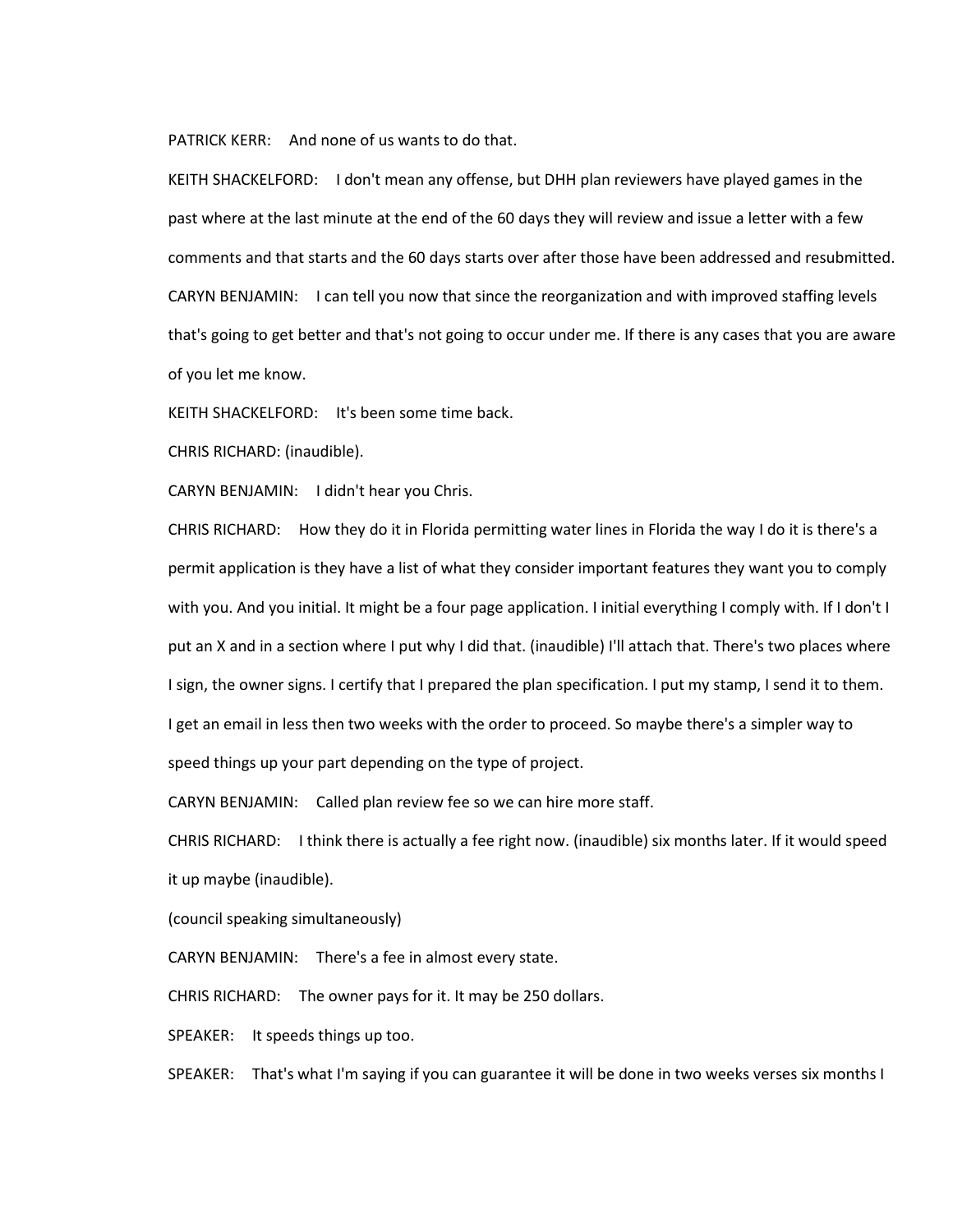don't think people would object.

JIMMY GUIDRY: Very good input. Now I'm starting to see why you might not like us. Go ahead. KEITH SHACKELFORD: We only have two more items of submitted comments in part one and then I guess we'll open it up for additional discussion. Section 1.2.2 detailed plans subsection A, has to do with bayou river crossing. Crossings directionally drilled below the bottom of the channel need not show the extreme high water level. I think the standard calls to show the low water level, high-water level, and extreme. Well, you need all of that if you're going to be constructing an aerial crossing, but for a submarine crossing that's particularly being directionally drilled you are not disturbing the bottom then why not include this language. The last submitted question in section 1.2.2 detailed plans subsection F suggested that we delete the wording that elevations and designations of geological formations be deleted. This has to do with the plans cross section and details of the water well because in many cases we don't know where the formation limits are until the test well is drilled and electronic log is taken. JIMMY GUIDRY: So there's no way to provide it?

KEITH SHACKELFORD: I guess what can be done is you can provide geologic formations from a nearby well, but there's no guarantee they are going to occur at the same elevation, particularly in this area. JIMMY GUIDRY: So do we need the information after they get them?

PATRICK KERR: DNR needs it. (inaudible) it shouldn't matter.

(council speaking simultaneously)

SPEAKER: To the sanitary inspection.

KEITH SHACKELFORD: And of course y'all operate statewide, not just in the capital area where there has to be ground water connection and you have to submit to depending on which (inaudible) you are trying to tap.

JIMMY GUIDRY: Yeah, I just feel like whether you delete it or you save it provide it after it's available. KEITH SHACKELFORD: You tell us whether you're going to need it eventually or at all. CARYN BENJAMIN: No, we definitely will need that.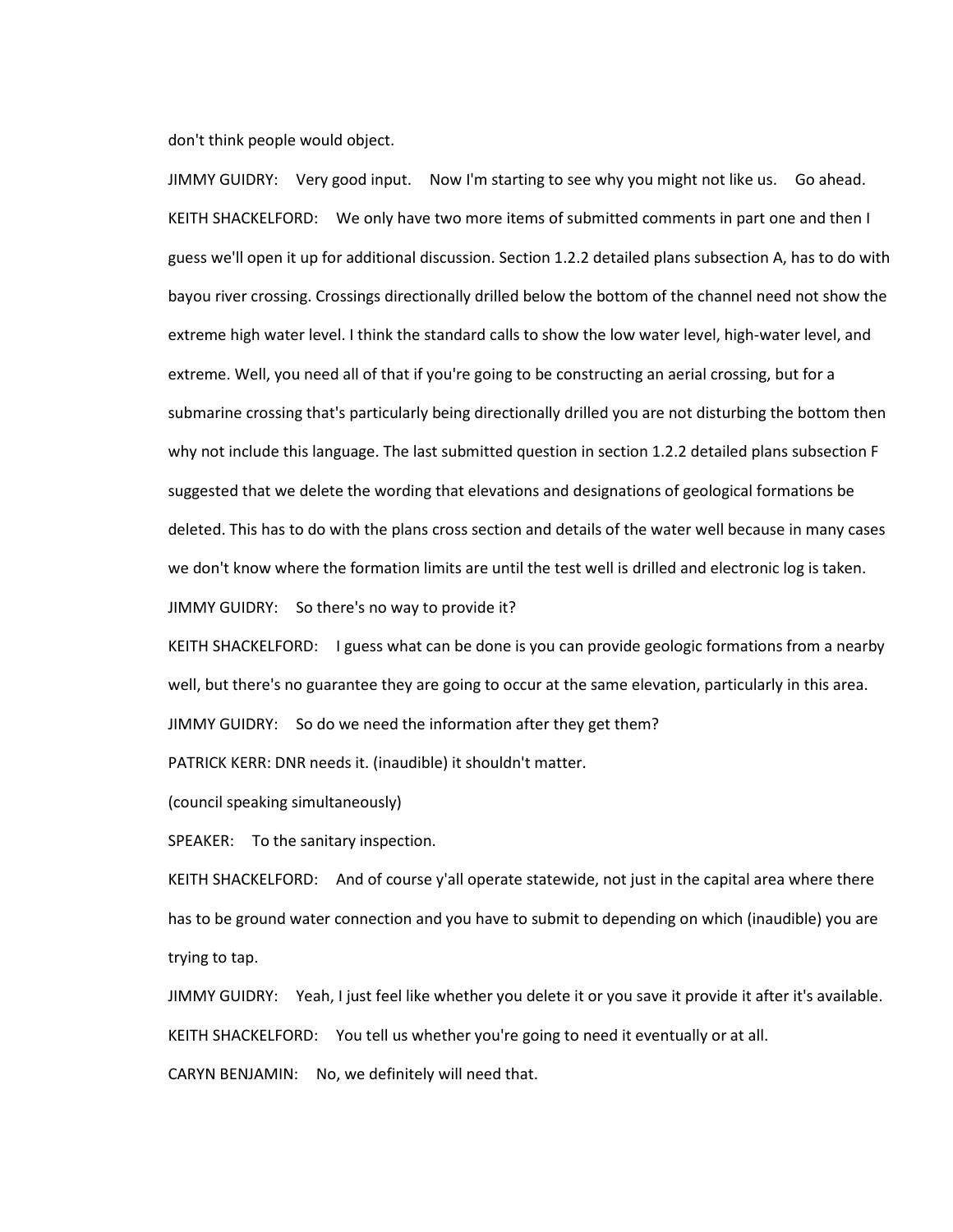## SPEAKER: Do we submit (inaudible)?

CARYN BENJAMIN: If it differs from the permitted plans you should. If the grouting, casing, depth, all that changes we review all that. There's specific requirements for this.

(council speaking simultaneously)

CARYN BENJAMIN: If it's different than what you submitted do an as-build afterwards clarifying.

CHRIS RICHARD: Are the wells covered in another section?

SPEAKER: Yeah.

CHRIS RICHARD: Since this is submission of plans take it out here.

GREG GORDON: That's the only thing about this water works improvement shall. What are those water works improvements going to be defined. Seems like my standpoint 1.2.2 obviously just trying to make sure that since you can consider we're doing this for Louisiana, small systems, they may have a hard time with all that information.

PATRICK KERR: Again, it's only for plans you have to submit. Don't have to do it for repairs or replacements.

GREG GORDON: Okay, as long as you define it that way.

(council speaking simultaneously)

ROBERT BROU: It says where pertinent, but it's important to be there because this is an all inclusive list. Not everything is going to apply to every project. There was a recommendation to delete that.

KEITH SHACKELFORD: If it's not applicable you don't have to submit.

CARYN BENJAMIN: Are you getting all the changes? I'm not writing it all down.

SPEAKER: Hopefully they are being picked up on the tape we'll have I suppose.

LYNSEY HEBERT: If you want it all... I mean everybody is talking at the same time, nobody is using the microphones. It's getting difficult.

CARYN BENJAMIN: I know. Y'all need to speak with the microphone if y'all want her to get everything. KEITH SHACKELFORD: Chris said he's been marking. That's the end of the comments that we received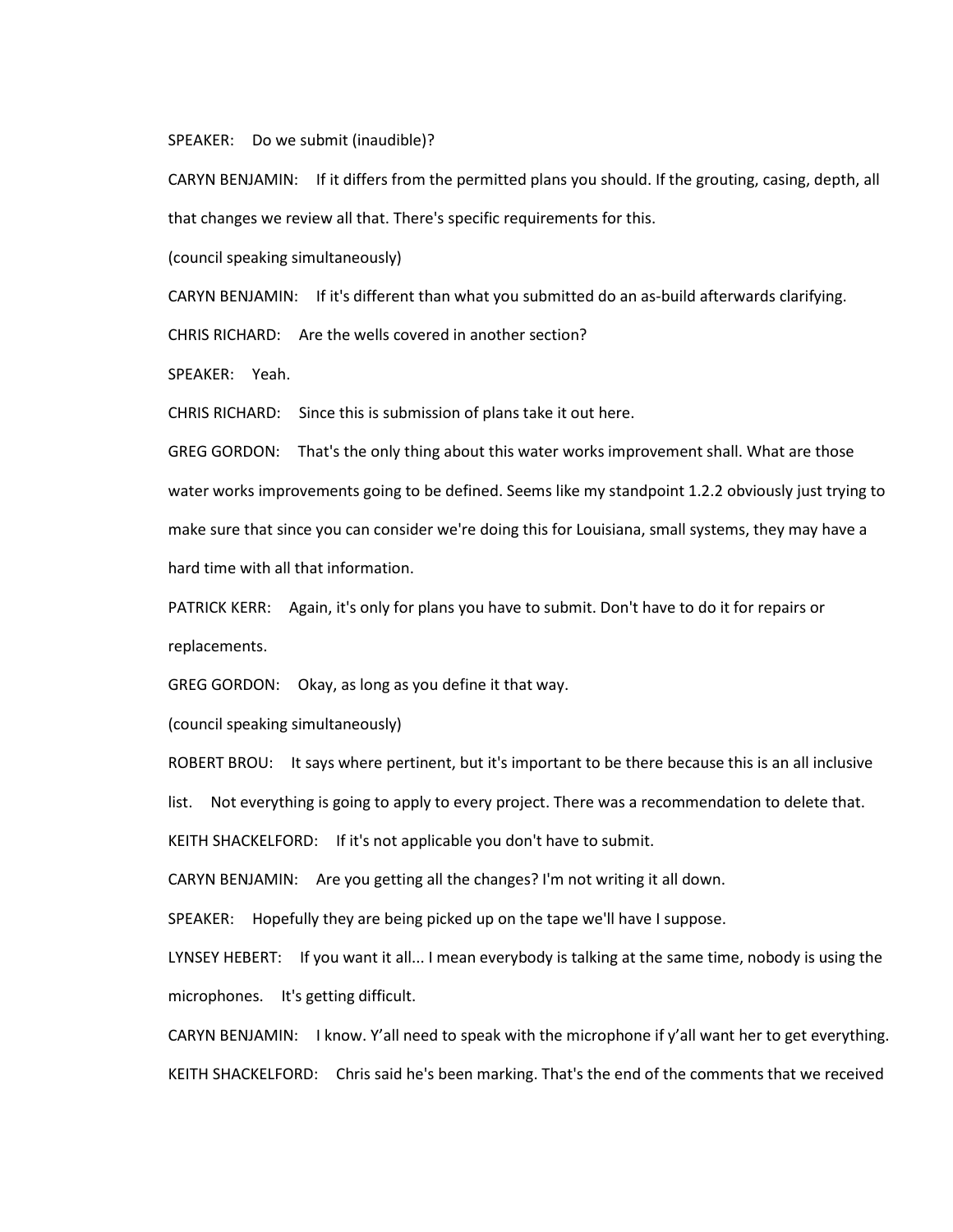prior to and during the webinar and we've summarized since then. Again, as I stated earlier, we only received comments from I believe three of the committee members and none from DHH. I think y'all need to weight in with what y'all think and not just react to what we've come up with at the review meetings as well.

JIMMY GUIDRY: We certainly will react, don't worry about that. But I think it's trying to figure out what the census is and spend our time on where it needs to be spent.

KEITH SHACKELFORD: I think we can save time if we've already narrowed it down from all of these items what we really need to discuss and we can do that by getting comments. We're not going to receive comments on every single subpart or paragraph. So do you want to open the floor to see if anybody else has...

JIMMY GUIDRY: Yeah, at this time if there's any comments from folks that are in the audience we certainly want to give you an opportunity now that the committee reviewed the comments from the forum that occurred. Is there anyone that feels the need to share with us anything at this point in time? If not we'll move on in the interest of time. So if we could, as we pointed out, use the microphones so we can document all the information so we don't miss something.

DIRK BARRIOS: The next section is part two. We'll go over the comments that were made and we had maybe six people that commented. The first comment that was made was on 2.3 building layout J. I didn't have any comments on it, but Randy did so let Randy tell me what he means. Says add this sentence to the following, if and when the chemicals are to be stored inside a room.

RANDY HOLLIS: Well, my comment on that is what if we decide under chemical feed and chlorine storage that they will not be inside a chemical building, that we will allow chlorine cylinders to be placed outside under a cover and all of a sudden this says chemical (inaudible) in a safe and separate room. I don't think we need to stipulate they will be in a room in this paragraph. We haven't even covered chemical feed yet.

JIMMY GUIDRY: And I guess the question that I have right now, because I've heard back and fourth on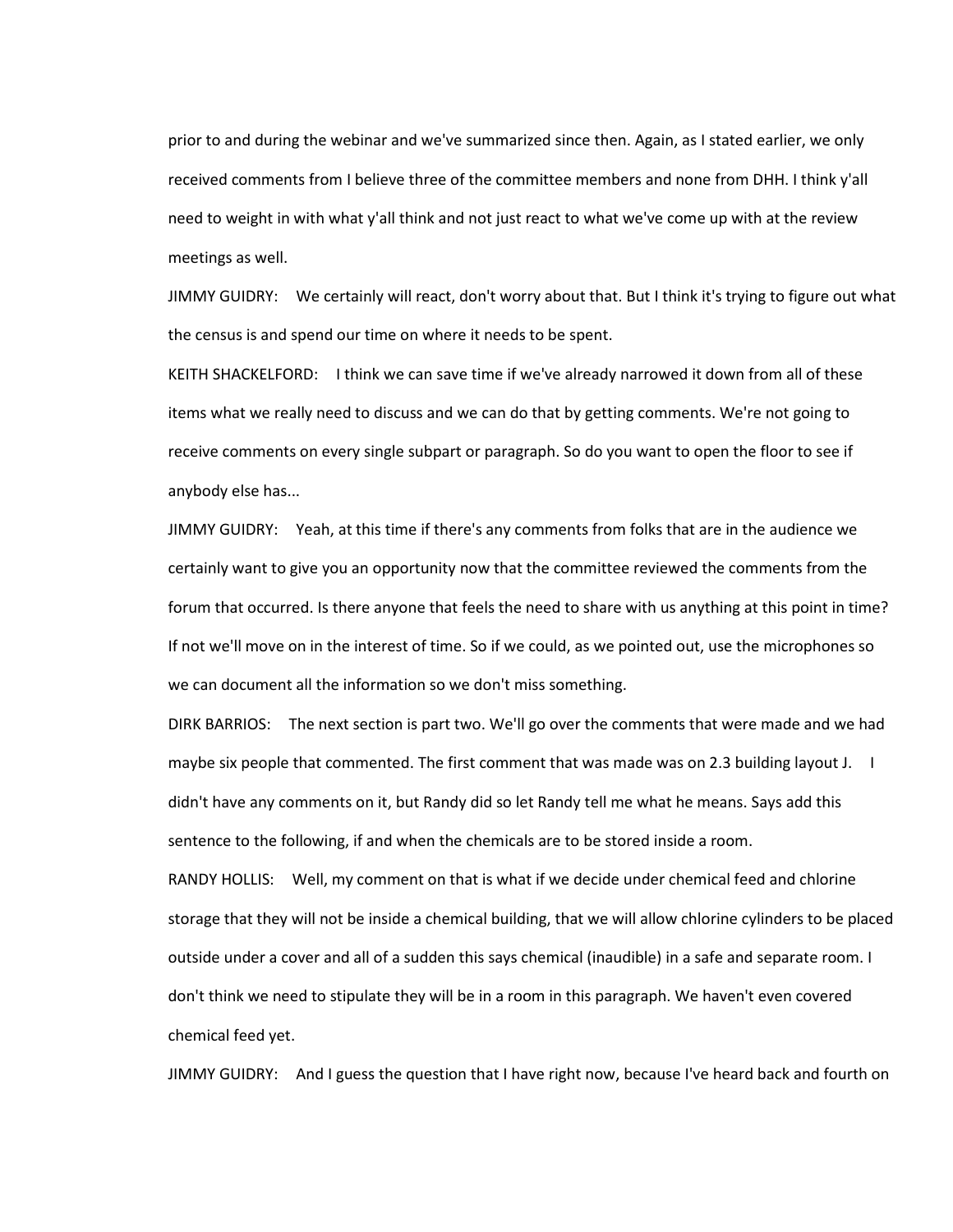this, is perhaps for a system that exist to have to go back and do this it's not feasible, but for a new system isn't it safer to have it in a building that's vented, especially if you're next to something where chlorine can escape. I know of chlorine cylinders that are actually next to schools, playgrounds. I hear where you're coming from Randy, but I'm wondering if we should make it clear that the safest thing is to have it enclosed and vented and that's what we want with new systems. The old systems if we can't afford it we can work around. I'm not sure we want to say that we're not going to recommend that. I still think it bears recommending.

RANDY HOLLIS: Well, I think one perfect example is anhydrous ammonia. If you have anhydrous ammonia inside a room they will not deliver it to you because it conflicts with that federal standard for anhydrous ammonia. That's a built in conflict. Y'all are requiring buildings and rooms for anhydrous ammonia, yet the industry will not deliver it to you.

CARYN BENJAMIN: Actually, we met with St. Bernard and the Louisiana Gas Commission I believe it is and they, their regulations actually do state, and I wish it I had it up here. Essentially, that as long as the building is designed for such storage and that it meets requirements it's allowed. When we met with St. Bernard just recently they did see the concern that there was a school, actually, I think within 200 feet of the new plant that St. Bernard's building, and they did, I guess, come to an agreement to allow enclosed.

DIRK BARRIOS: That brings up something that we've experienced and I believe St. Bernard is a new facility. We're an existing facility and we had a partial building because basically (inaudible) kind of help in the winter time, freezing of the lines and all. We had a sanitary survey done and we were told we had to completely enclose the building next month. They refuse to deliver us ammonia at both plants. Where do we stand? That's been... and I've been after Jake to give me an answer on this and I know he hasn't been able to work things out because they keep saying they have the right to refuse delivery because of whatever. I can't make water if I don't have ammonia.

JIMMY GUIDRY: Yeah, I know the discussion with them has been to try to convince them of the safety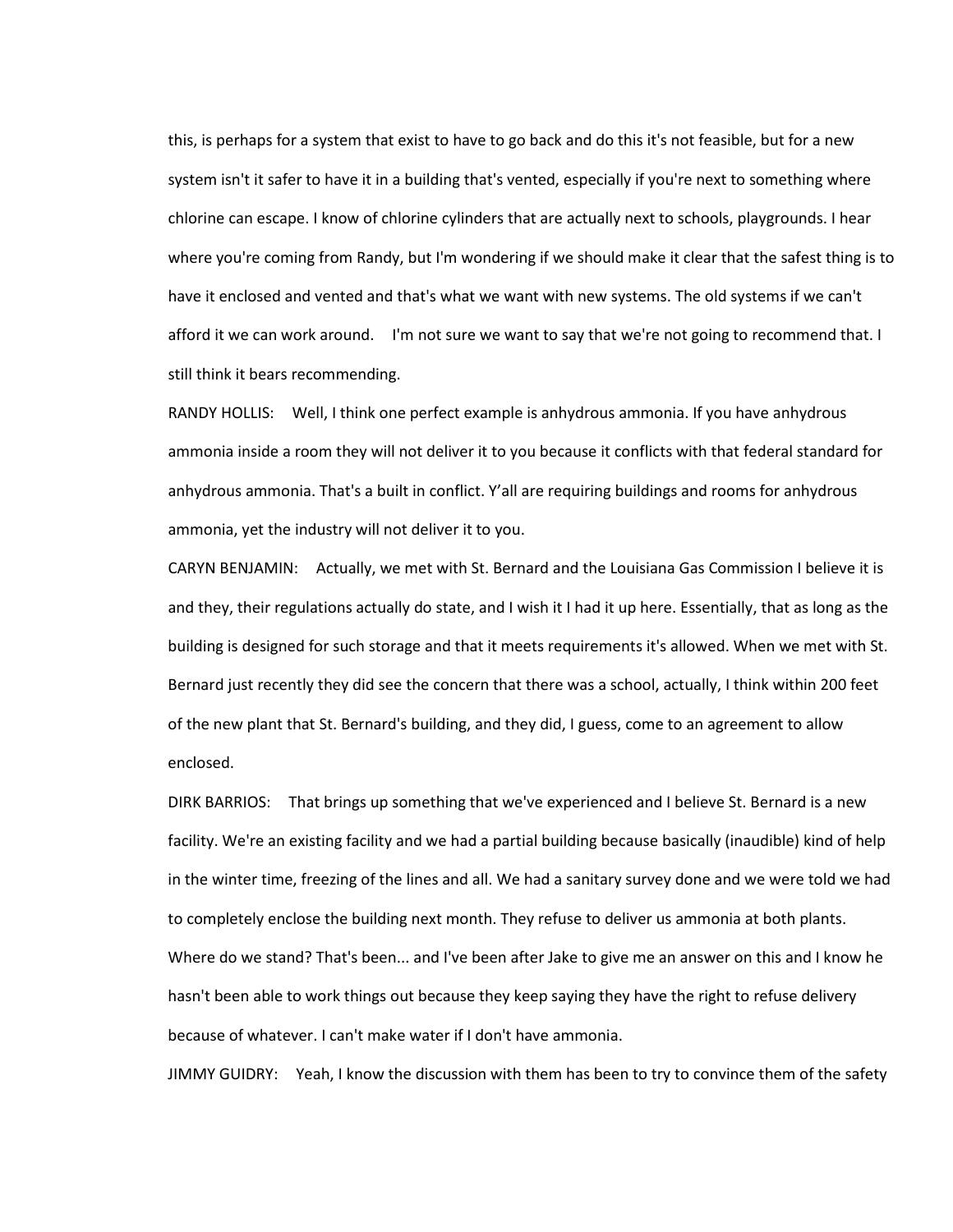of doing that and I think they are just now coming around to agreeing with us and St. Bernard, but we did say last year when we saw the cost of implementing this that we would look at where we could exempt it on an existing system. So I do believe we agreed to that, but I don't think we agreed to that on new systems.

CARYN BENJAMIN: Right. There's a current exemption for existing systems.

PATRICK KERR: I have several concerns about this. One is that we don't define a chemical, but the code could be enforced that every chemical that we have in a plant needs to be in a separate room which is kind of the way it's written. Certain of our chemicals are compatible and those should be able to be stored in the same room. There's no reason we can't store ammonia and a sequestering agent in a room or in an area of a plant. We're going to have to get into a whole conversation if our concern is safety of people off site then putting ammonia or chlorine in a room and then requiring that that room be force ventilated to the outside defeats the purpose of putting it in a room. If your concern is that there be no discharge from a room then we ought to require scrubbers or require secondary containment. But a room doesn't fix anything Dr. Guidry because there's a fan in that room and the code says we've got to exchange, two air exchange, one air exchange permit. So I have to force ventilate it and it just so happens that Murphy says that the chlorine room is going to be on the side of the school and the fan is going to be pointing at the school. Obviously, no one would do that, but... and scrubbers is a huge deal whether the state wants to require scrubbers. EPA went through this and are still going through it and they established threshold quantities for chlorine storage above which process safety management kicks in. That threshold has to be 2,500 pounds and below that (inaudible) not required. So the arguments that have the pros and cons have been discussed at the federal level and what we're doing by saying put it in a room, but not taking the next step is spending money with no protection of the public at all. So I'm concerned about just putting a blanket everything new needs to be in a room. Anhydrous ammonia can be trapped, it's a liquid. There's other ways, wash down and things like to ensure that there's not an atmospheric release (inaudible) chemical secondary containment. I think the code probably needs to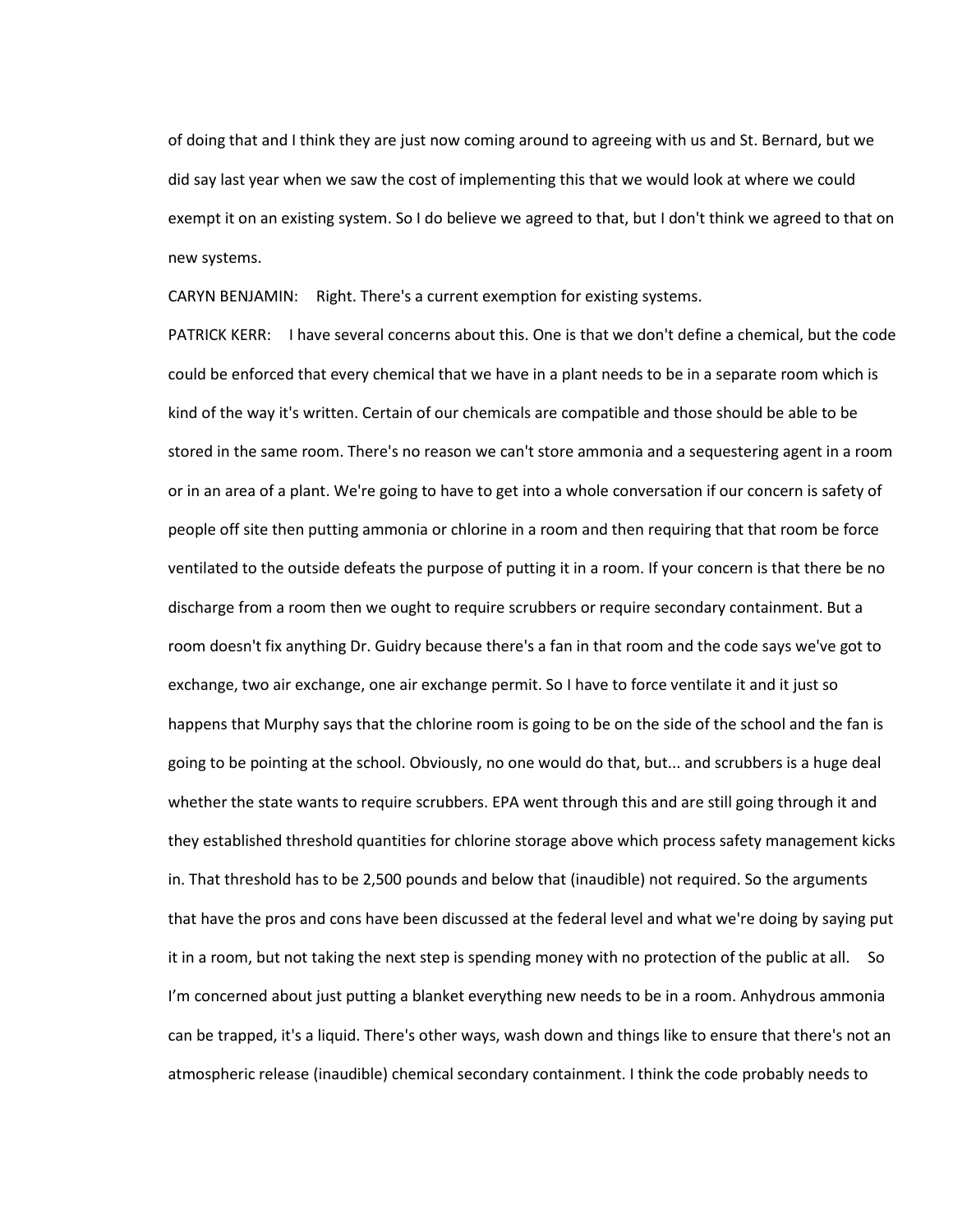address that and maybe give these engineers the latitude, design engineers the latitude to design a system to protect offsite release or prevent offsite release rather than just say put it in a room. I don't want to get into each individual things, but we had an NOB for having control equipment in a room with chlorine and the bug about it was that if there's a chlorine release it may affect the equipment that we had in the room and that might cost us money, might cost us time. And our response to that is unless it affects public health it's really none of your business. If I lose a one pump controller because there's a chlorine release in the room it's like the least of my worries, but to move that controller to another room is a very difficult thing to do. The room thing is something we probably need to spend some more time on and I don't know, just saying going forward only new equipment needs to be in rooms. Although it's exactly what we intend to do in Baton Rouge, I can't speak for everybody. But there's certain plants that putting it under a shed and shielding it from sunlight is the way to go, or scrubbers. That's really, scrubbers or secondary containment. The only other thing you can do.

RANDY HOLLIS: Well, if I might say something, I think one missing component here is I don't know if we have an expert on this committee in hazmat, but I would like to know what is easier to contain if you have a problem with the chlorine cylinder for them, an expert that deals with this on a daily basis. Is it inside a room trying to get into a room, or in an open area.

BEN BRIDGES: We can access it.

RANDY HOLLIS: I'd like to hear from an expert in hazmat to tell us what's the best way to work on this when you have a problem.

JIMMY GUIDRY: So I guess what we need to do on issues like this where we really don't know what science tells us and we're trying to write a code. We need subject matter experts to come present to the group what makes sense. That would be trying to get someone in hazmat. I think there's a risk of being inside the room to those immediately inside the room, and again how it's vented and then there's the risk, especially in chlorine and ammonia, those areas that are near by. Public health, we tend to protect the greater masses, try to contain. In hazmat it might be ventilated. If you dilute it the safer it is. But I do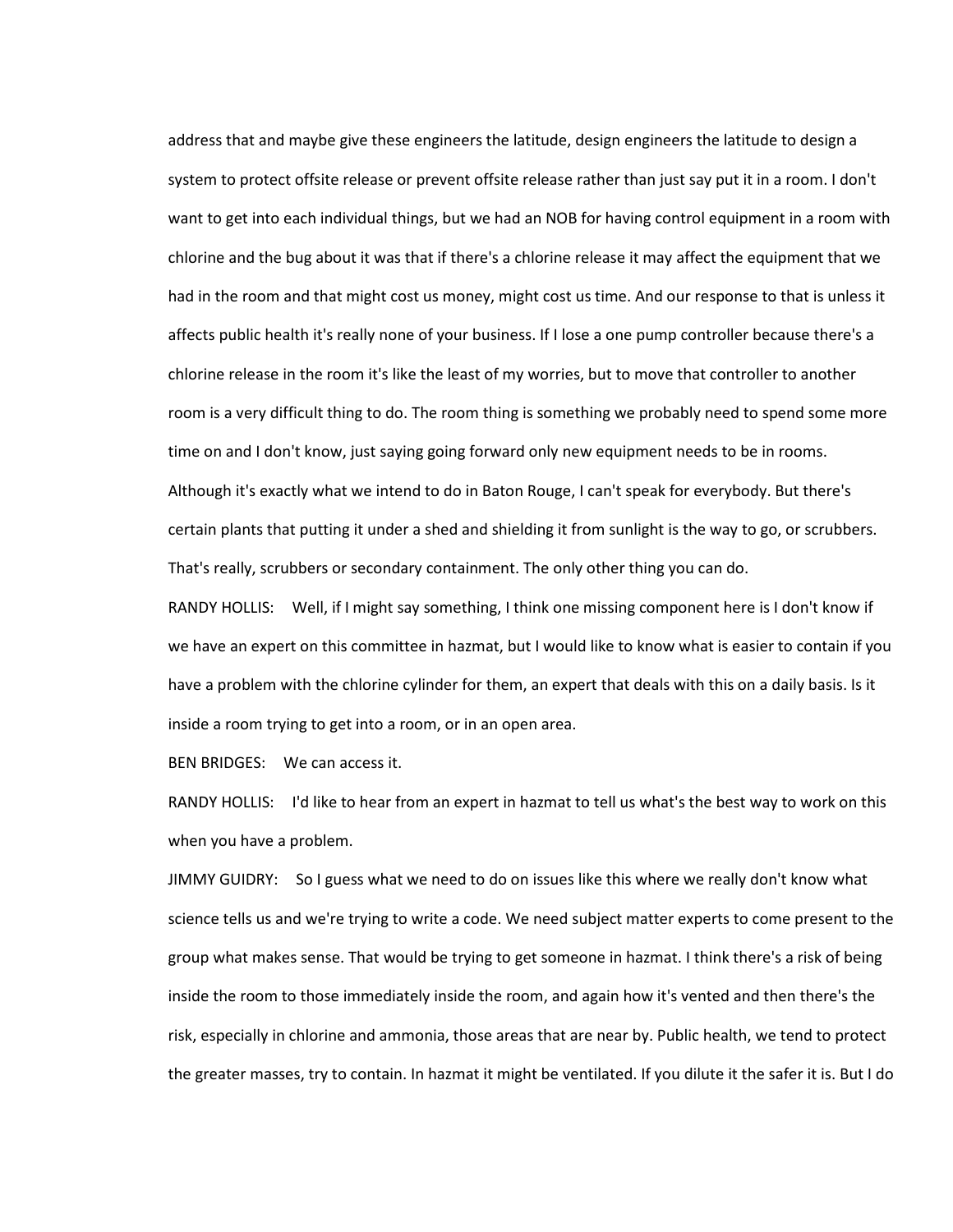think it has to do with business and has to do with calculations how far you are and how (inaudible) it is and how quickly it is. We have trains and trucks that have spills all the time. The chemicals out there, the quickest way to get rid of a chemical is to dilute it, whether that's water or air. I won't claim to be an expert, but I think we can work on trying to find somebody to present to us. I do know that it's an argument we don't all agree on. I don't know if we can reach an agreement. I do think we know that if we use scrubbers in a room it's safer than something else, I think that's a given, but the expense may make it, I don't know, prohibited. I don't even know, but if you're new then you need to get the money to do the right thing, in my opinion. If you're old you might not be able to get the money. I don't know. I guess that's kind of how we approached it so far. I feel like I'm about to sing or something, which I can. Let's move on.

ROBERT BROU: One more comment on J with the chemical storage. I think it would be better phrased chemical storage and feed equipment designed to reduce hazard and dust problems. We're focusing on chlorine and ammonia and other hazardous chemicals. There's a lot of chemicals that are perfectly fine to be stored outdoors. We feed polymer at our river intake structure. It's not inside of a building. JIMMY GUIDRY: Don't tell me that.

ROBERT BROU: It's inside of a tank, it's contained, it's a food grade polymer. You're never going to want to put it inside of a building. There are other things that are better designed to be outside, but it should be designed to reduce any hazards or dust problems, I agree, but not always inside of a room or inside of a building.

PATRICK KERR: Could we just say if stored in a building comma chemical storage and feed equipment will be in separate rooms and then chemicals in section five. So if it's in a building it needs to be in a room designed to contain that chemical.

CHRIS RICHARD: I have just a general question. Do we need section two general design considerations in a code? This is a code, not a design guide. You're taking this from a design guide that everybody uses and will still use to design water systems. This is just general design considerations, we're talking about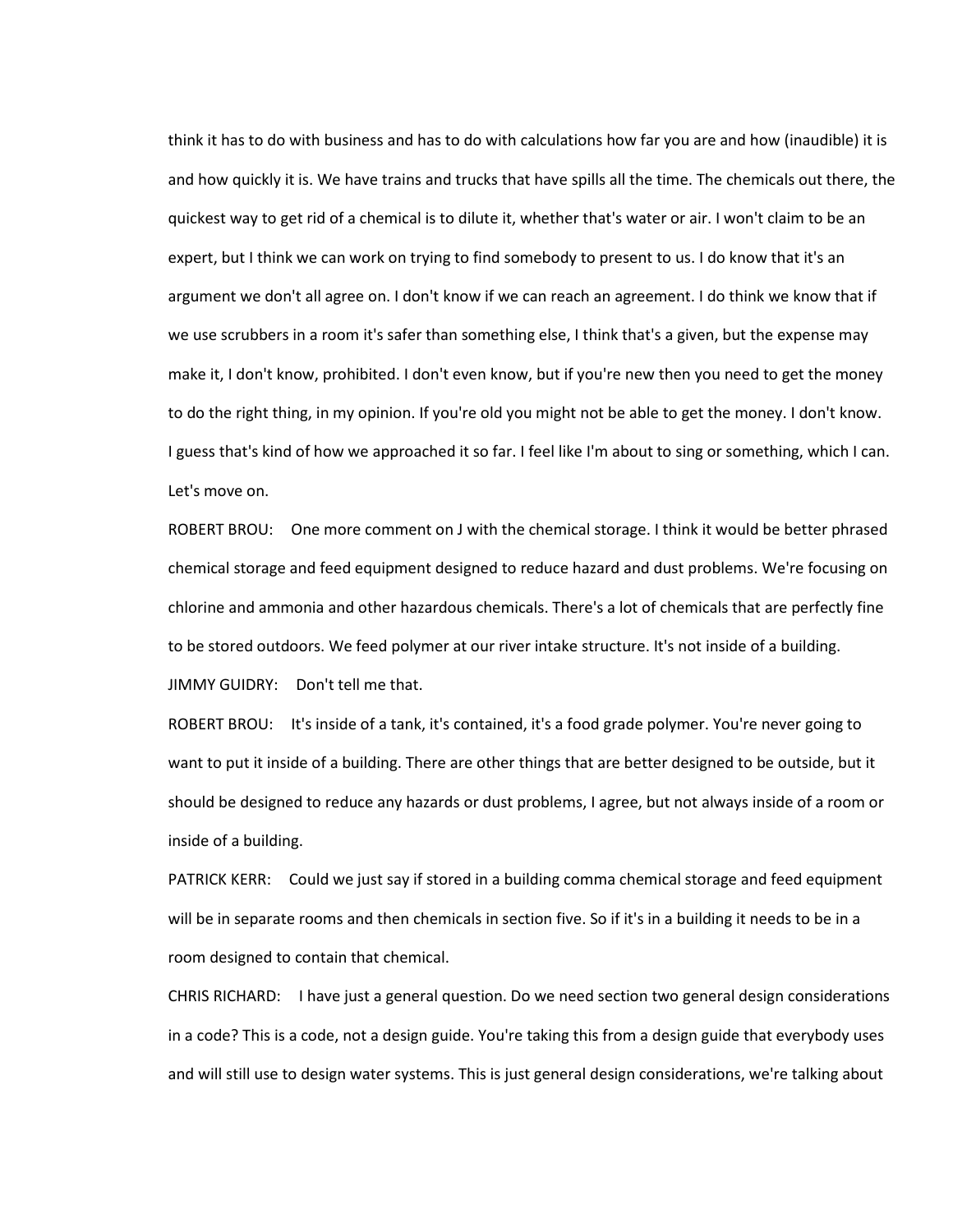codes. I think it's a different thing. I don't know if anything in this chapter applies at all. You can use specifics in the other chapter, talk about treatment, disinfection, water systems, and all that. Technical issues that affect water quality.

JIMMY GUIDRY: So you are saying chapter two doesn't belong in the code, period?

CHRIS RICHARD: There may be a couple things you can pull out and put in other sections, but design is a different issue.

PATRICK KERR: The important stuff in chapter two is in part twelve. You guys thought it was important enough to put it in the code already.

JIMMY GUIDRY: So let's say if chapter two goes away and needs to be in the code in chapter twelve, or at least somewhere. Some of it needs to be somewhere.

CHRIS RICHARD: Yeah, the important things. A lot of this is just being specific and (inaudible). A code is you shall do it, not you might want to consider doing this. You shall do it. That's what the code should be. (inaudible) pick parts out and put it where they belong.

JIMMY GUIDRY: That's his opinion.

DIRK BARRIOS: So I don't have to do part two, that's it?

JIMMY GUIDRY: I think we keep going and take what he says into consideration. I think some of these things we want somewhere. Put it this way, the code is not going to say chapter one, chapter two. So we're trying to figure out what parts of this we want to put in the code. Keep going with what you don't want and what are your recommendations.

DIRK BARRIOS: Okay, the next one is 2.6 standby power. That's basically about the dedicated standby power shall be required for review authority. Water may be treated and/or booked in the distribution system during power outages. We have a few comments about it being discretionary. One concern might be considered being used, booster stations and distribution system. Another one was about one size doesn't fit all. Shouldn't be (inaudible) no standby power equipment. Each public system should be evaluated separately based on how many power outages, where the location is according to the main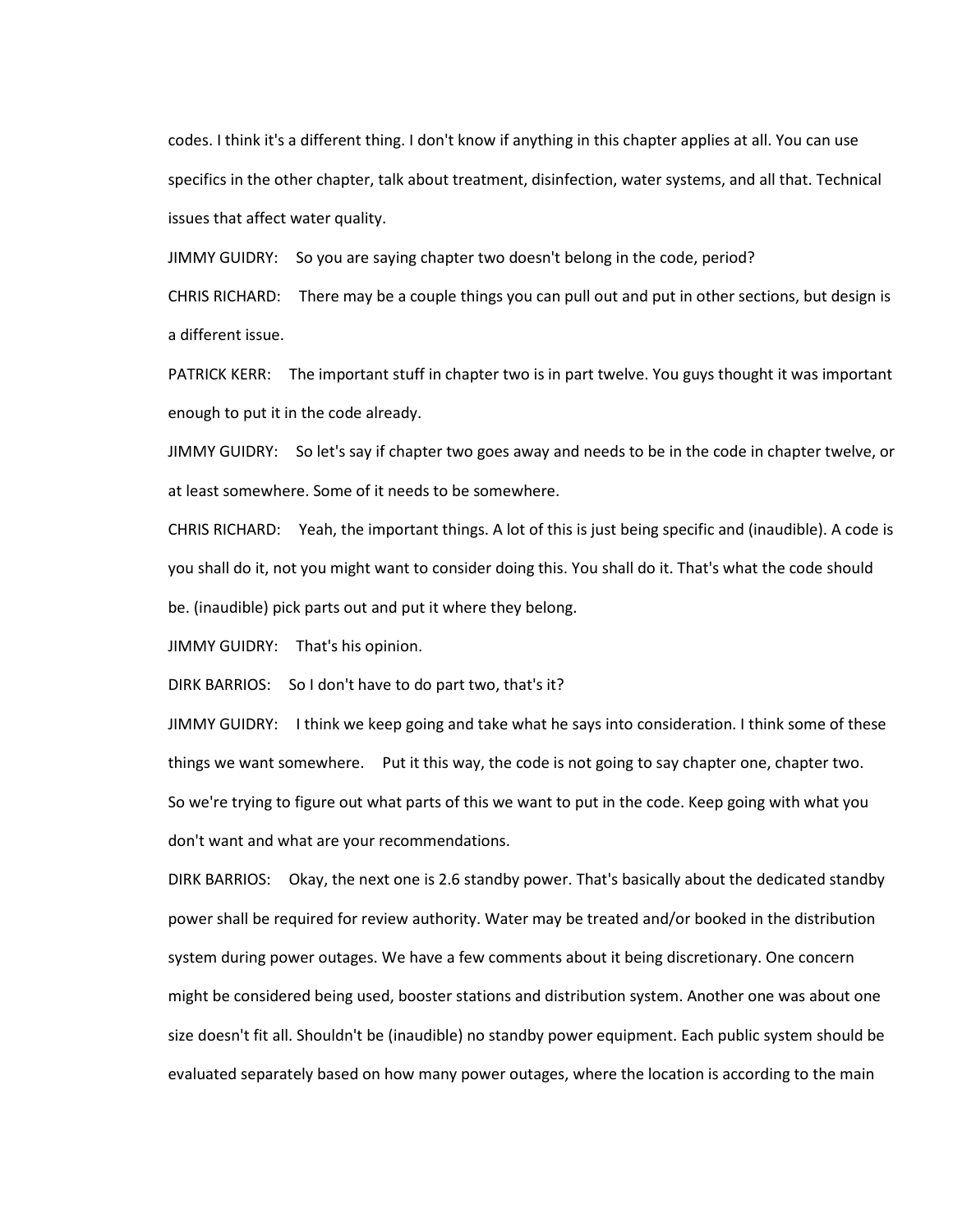power supply, if they have other ways of getting, providing water for their customers, if they can maintain water for like 24 hours, power outages, storage tanks, and on and on. Different things about the smaller systems.

JIMMY GUIDRY: Let me ask this. I'm just going to explain how I interpret this, I'm not acting like I'm a subject matter expert, a couple things that keep water from getting contaminated, pressure and disinfection. The required standby power doesn't necessarily mean has to be at every site. It could be mobile. You can move it, but what you want to do is maintain pressure. If you have gravity on a tank that's bringing pressure that's one way, but we all know in Louisiana in a bad storm you can lose power. So having standby power I don't think was ever intended to be at every site. It was to have it where it's needed. I don't think we clarified that for people. So everybody thinks they have to have standby power everywhere, which is not affordable, nor doable. But having mobile generation probably would protect your system better than if you did lose power. That's just how I kind of understand it, and I don't know if I'm accurate on that.

GREG GORDON: That wouldn't comport with the sanitary survey that we got cause we got hit at every well that didn't have standby power.

JIMMY GUIDRY: On site?

GREG GORDON: Yes. And some of those sites just for our purposes it may be a single water well site in a subdivision that has 50, 60 homes. It may be a subdivision if it's a single water well for 40 or 50 homes. The site physically from a property prospective we might not be able to fit it on there. We have to go expropriate property, paid somebody for it. We have a lot of generators and most municipal governments now post Katrina seem to have a cache of generators, dedicated generators that we have just for our water well sites. That's why one of our biggest issues when we met with the secretary, and Jake, and I think Ms. Caryn came down there to St. Tammany was that's just a huge cost item, plus those generators have to be operated and maintained every year. That's not a low cost item. Plus, if you have a big storm situation and you have a power outage I'll tell you you don't want people around. I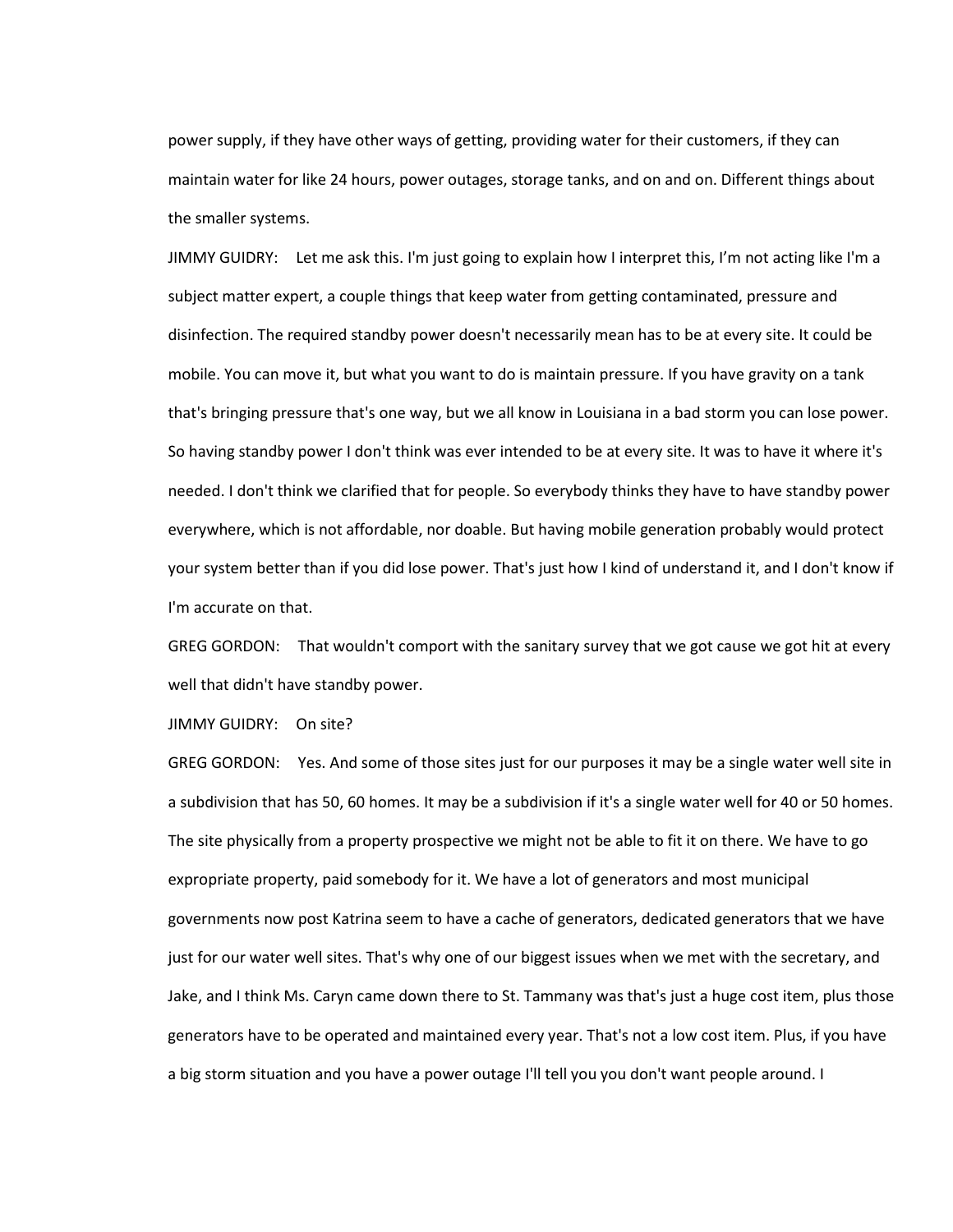understand your concerns about pressure and stuff, but if you tell people you're going to have water and everyone's got a generator they're never going to leave. If their water is on they are not going to go and that's a big problem. And then plus if you're going to have like we have 26 water wells if I got to keep 26 generators running because everyone stayed and there is few if any traffic lights or anything and I got to run fuel everywhere and put, unfortunately, the staff in peril because everyone is fighting over gas looking for these trucks. It's a problem. This is a big cost item too. Again, I think standby power, I understand from a public health prospective. Yes, I really do and I feel your pain and I agree with you on a lot of ways, but on the other hand some of the basic things I could be doing for my water system to make sure people have good water I'm spending on generators. I'm running around playing the generator game rather than operating, maintaining my system properly. That's a big issue.

JIMMY GUIDRY: If you can move the generator does that make it doable?

GREG GORDON: I think from our prospective yeah we have kind of like a generator plan that's part of our emergency plan that we have instant access to. We have a couple of mobile hydromantic tanks that we can take around. They just roll off and we can set them next to the other tank and utilize that if there's a problem with the tank, for example. So we have a good amount of that, but that's what I'm just worried about something in here it being considered just that, it's got to be a generator and it has to be right next to it.

JIMMY GUIDRY: But if we're specific in saying mobile standby power?

GREG GORDON: Mobile standby power. And I know that would be...

JIMMY GUIDRY: I just would like, let's say it's a storm that come through, small storm and you've got a couple of them look like they are losing power and you just need to move two generators to those sites. That's better than having boil water codes because you lost power and you lost pressure. We can be specific to where people don't get excited because it says you can have a mobile. I've got a generator on wheels ready for this site if I need it at this site, but I also have it ready for five other sites. I don't know that it protects everything. May be a boil water because five sites go out at once and only have two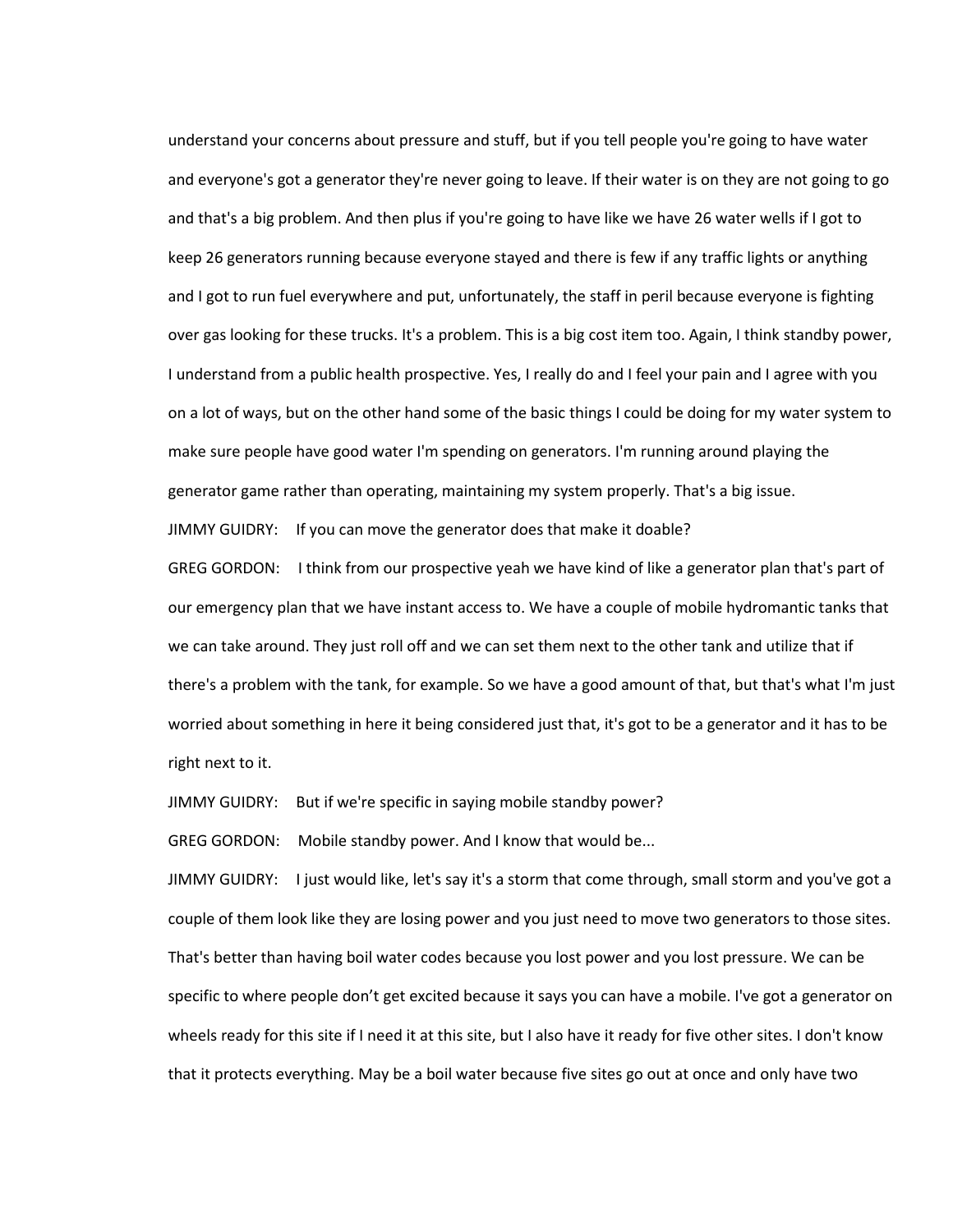generators. But I thought the explanation to me was that it wasn't mandated to have one at every site. If that's not true I understand the heartburn. It's expensive. That may not be doable. Again, let's just throw it out there if mobile makes sense good, doesn't make sense we need to figure out what makes sense. May just be a boil water notice. Don't have the pressure. My biggest concern with water is people losing pressure don't know it. It takes a while before they find out that they are drinking water that may be contaminated.

CARYN BENJAMIN: We allow the mobile.

KEITH SHACKELFORD: You really have to know how many generators you are going to need. Having half a dozen, give you an example, here in Baton Rouge if they didn't have auxiliary drives at their water wells half a dozen, or a dozen, or two dozen generators is not going to be enough to maintain pressure system wide trying to move them around. It works in the sewer system where you move from a list station to list station, but if you are trying to maintain continuous pressure in a water system that's going to be a difficult nut to crack.

CARYN BENJAMIN: You just need to place them where it's going to be enough to maintain the pressure.

KEITH SHACKELFORD: But then you have to know what your demand is going to be in an emergency case and if it's a hurricane who's gone and who's not, how much are you going to need. A lot of assumptions, just that, assumptions.

PATRICK KERR: In a system our size average day isn't enough. We lived through that fallacy. If I have to say thank God Katrina happened I'll say it because it saved our (inaudible) in Gustav when we realized average day isn't enough in a densely populated area. The day after a hurricane everybody is out there washing things off and wasting water and broken water lines. The code it says dedicated, it doesn't say fixed. Dedicated might be that generator goes to that well if it goes out. Here it is. Sanitarians ought to know that. Average day is what we pick because it seems reasonable.

JIMMY GUIDRY: So you find it doable the way it's written?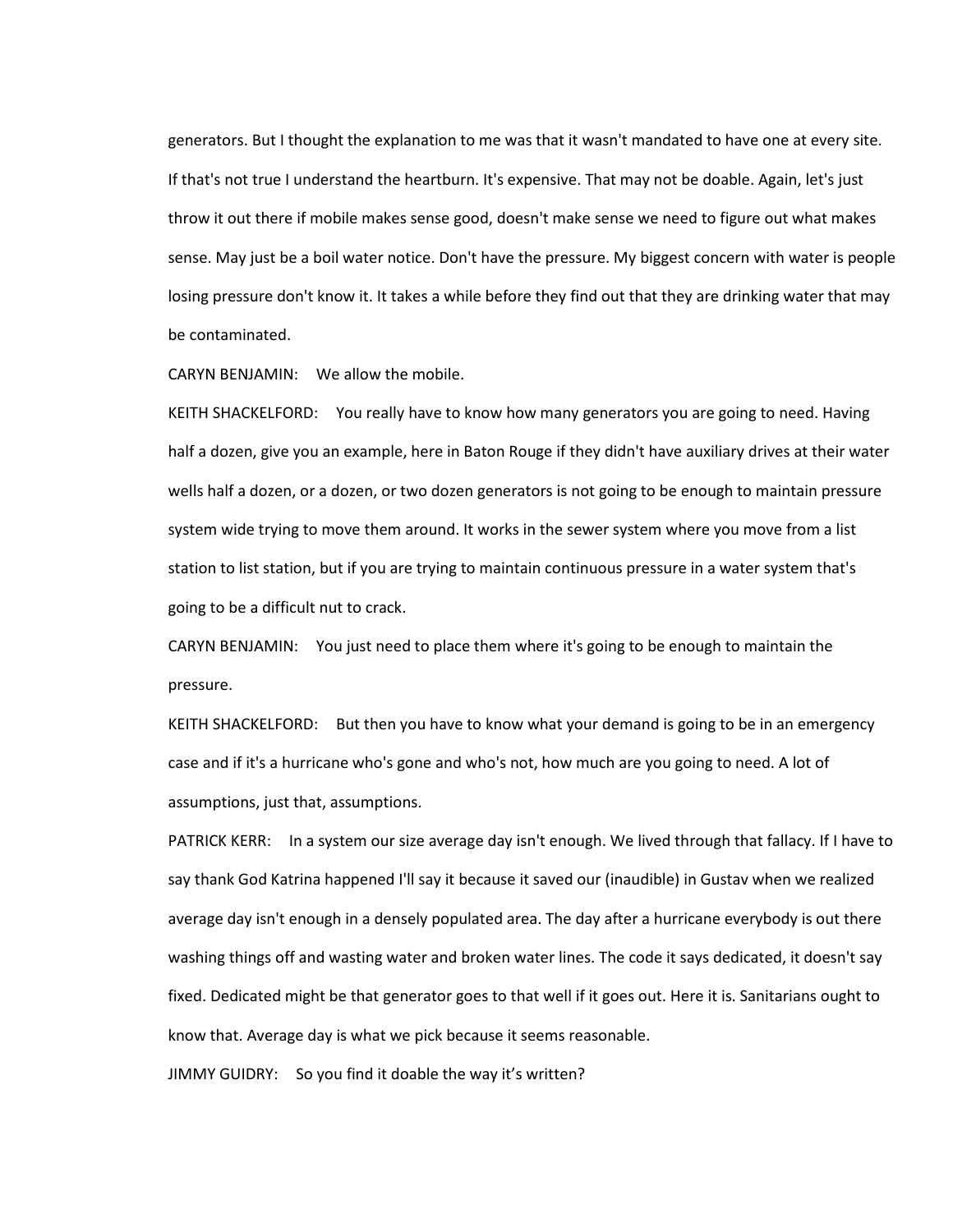## PATRICK KERR: You know...

GREG GORDON: It's the enforcement prospective. If it's dedicated standby and you have some kind of plan that's one thing, but as long as not like some we ran into which was every water well site I didn't see a generator.

JIMMY GUIDRY: So dedicated mobile generation?

PATRICK KERR: Fixed is okay too. We had fixed and I hate to tell you, but big generators is enough for Baton Rouge.

RANDY HOLLIS: For one of our systems I tell you the peek hour flow is 167 MPDs, the max day is 111, the average day is 67. So if you come out there and say okay I want a generator on every well you're hitting that at peek hour which is what three times what the average day is. So if sanitarians are looking for a generator at every well you're three times overkill based on what we're looking at average day. So if you've got a generator at every third well you can meet average day based on our system and our actual flows.

PATRICK KERR: And that's what this says.

RANDY HOLLIS: I know. That's what this says, but they're saying we want to see a generator at every well.

PATRICK KERR: If you have one well system I think you probably ought to have a generator dedicated. GREG GORDON: We do have one, but it just got hard because some of it was well, I don't see one on site. That's where we got into trouble. You know some of these places, some of these well sites if you're going back and try to retrofit something, you know, that's why we kind of went back in and we could do a quick connect with our mobile generators and try to put everything in the fence where the truck is. Don't put it in the back because sometimes we have a site that looks like a shoebox and that's it. There's not a lot on either side because the developer wanted to sell another lot.

PATRICK KERR: In our experience the bigger problem is fuel. I don't know how we would demonstrate to y'all produce power with these generators. You know, we've go to leave something up to these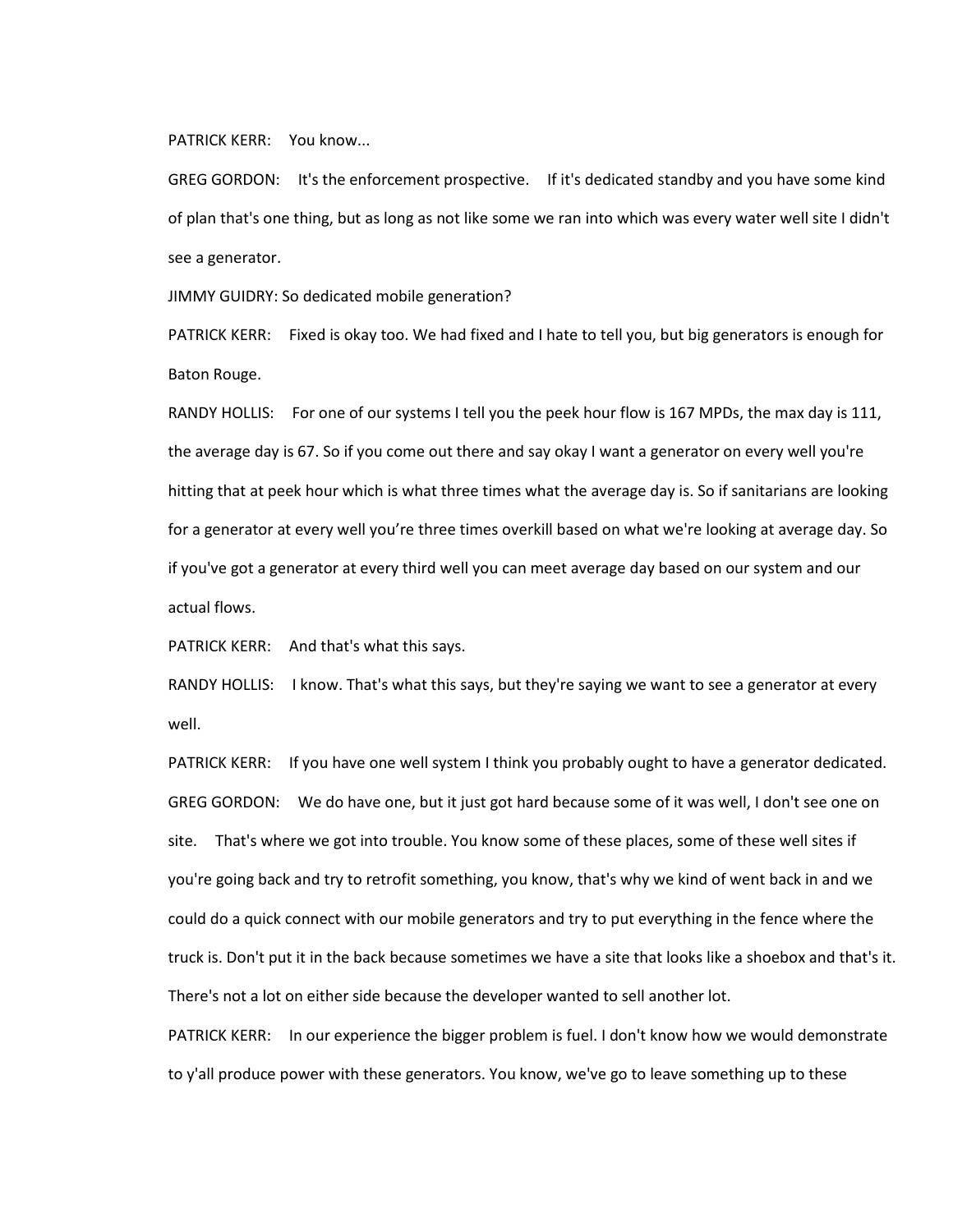professionals who produce water. Fuel is our Achilles' heel and it's everybody Achilles' heel.

JIMMY GUIDRY: In a state that has fuel in plants it's amazing to me.

CHRIS RICHARD: In our system I know they have agreements with generator providers. A storm comes in and it is dedicated for them. They don't have one on site, but they have a contract with the generator provider that when there's a storm in the gulf they go pick up a generator. It's dedicated in contract, it's not actually physically present.

GREG GORDON: You got to pay for fuel. St. Tammany has one with Aggreko at all the shelter sites Aggreko comes in and they throw it in there and they get everything between the school and it. It's still on you once it's up and running you better get that fuel.

JIMMY GUIDRY: Well, ideally wouldn't it since we live in a state where this is common, wouldn't it be ideal to have natural gas powered generators at these sites as they are built in the future.

KEITH SHACKELFORD: Actually, I can give you an example. Here in Baton Rouge at South Waste Water Plants they were looking at building or installing a gas turbine generator for standby power. The pipeline companies shut the pipelines in during the storm.

RUSTY REEVES: In Bogalusa after Katrina they had natural gas units at all the well sites and oak trees come up and the gas line went with them.

PATRICK KERR: You can't run big generators on natural gas. Not enough energy in the volume of gas so 800, 600 we've got (inaudible).

JIMMY GUIDRY: I guess I'm trying to find a compromise where he wants it and where you have it and to me figure out how many generators have to be dedicated so you can keep the pressure up. Not necessarily one at every site, but it might be one at every other. Whatever that calculation is it should be dedicated generators to maintaining pressure.

SPEAKER: Under normal conditions. We all know that the day that we need all (inaudible) it's not going to be under normal conditions. You've got a hurricane all that's out the window. You do the best you can with what you've got. You have to have average or adequate to substantiate what you're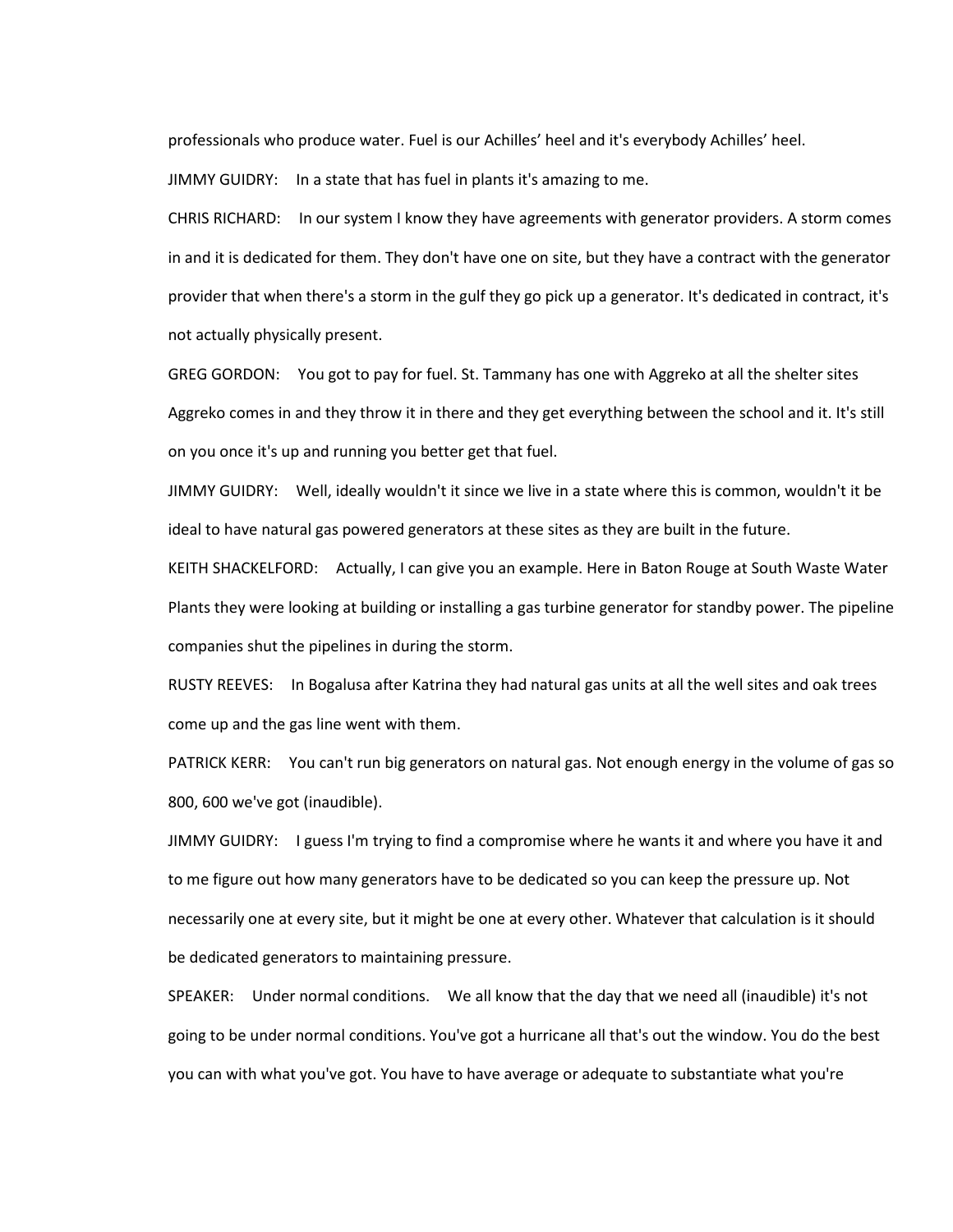producing then that's completely different. You're looking at worse cases or an average case and that doesn't delineate which one of these is.

(council speaking simultaneously)

KEITH SHACKELFORD: Power facilities to meet the average day.

PATRICK KERR: I think what Greg's talking about, and Rusty, and we small systems, you know, where we have one well we're working on a second one you got to have a generator for that well.

RUSTY REEVES: And use all the fuel for that generator another generator tank. Don't go to the tank on the trailer, go to the generator; won't stop you.

CHRIS RICHARD: That's part three you're talking about so it's covered in another section?

CARYN BENJAMIN: Yes, it's covered in a couple sections. This is the well section.

JIMMY GUIDRY: Next.

DIRK BARRIOS: The next comment was made on 2.8 says each public water supply shall have its own equipment and facilities for routine laboratory testing necessary to insure proper operation. The comment was made discretionary and clarification is needed on routine and equipment like TOC, and analyzers, (inaudible) ions, chromatographs, etc do y'all consider routine one day. I think just to identify what is routine and what equipment will be required. Be more specific.

CARYN BENJAMIN: Well, there's certain acolytes that are required to be done by a certified lab. There's chapter 15 in the code that specifies certain acolytes that are not done by certified lab has to be done in approved lab and that's all the acolytes that's required. To be specific like PH when you do your contact time (inaudible) water, PH, and the residual, and all that stuff those have to be done in approved lab. We may need to look at that chapter as well if we're going to amend this. CHRIS RICHARD: Also equipment.

CARYN BENJAMIN: I can't hear you.

CHRIS RICHARD: It says each water supply shall have its own equipment. A lot of these small systems will just contract all the operations out so they don't own it. So needs to be addressed as well.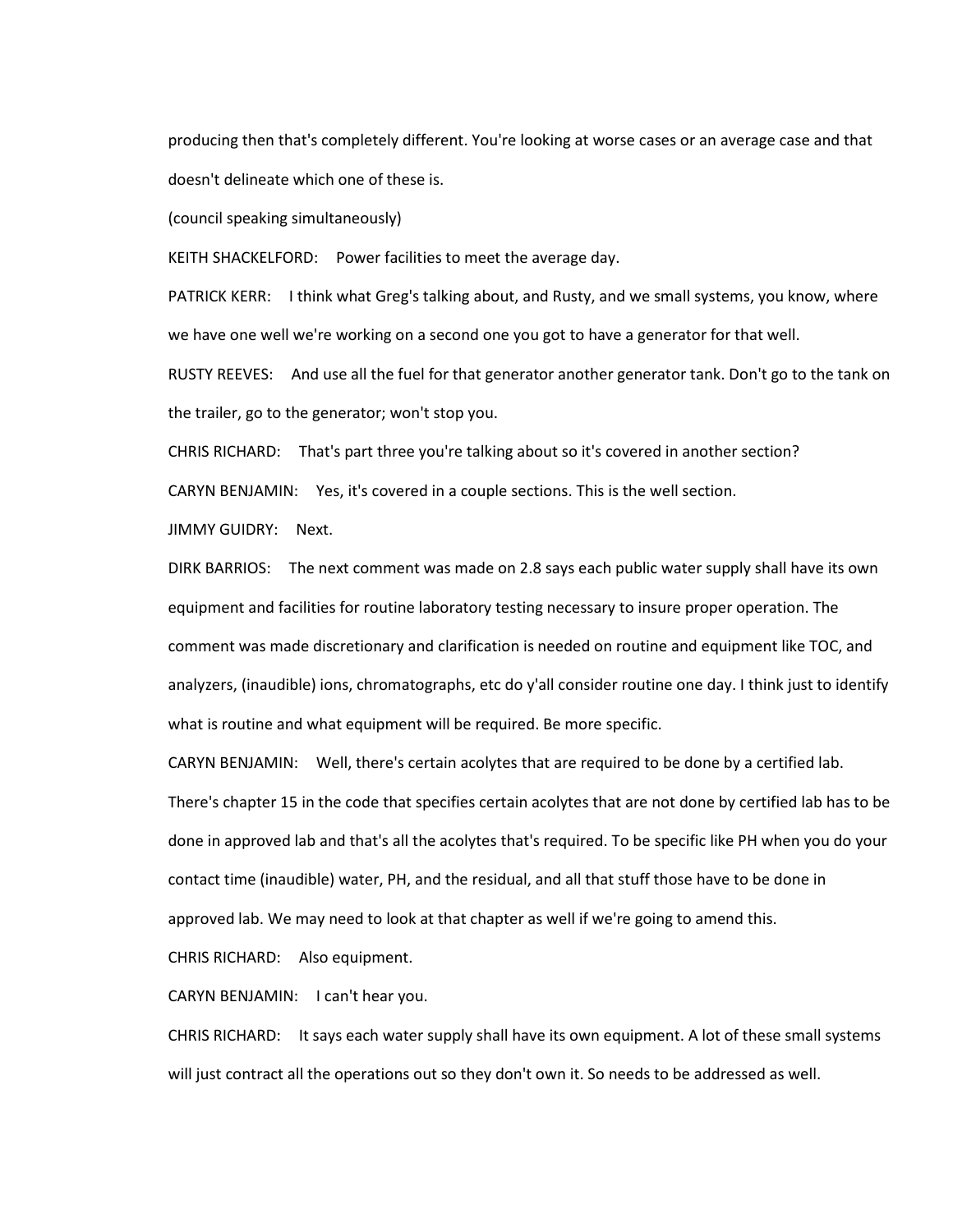DIRK BARRIOS: I think what you're trying to say is it's going to be routinely run on a daily basis and I think what he's asking is that there's a possibility interpreted a lot of stuff we contract out to other labs because we don't have the resources or the technical people to be able to run it and it may become routine (inaudible) down the line.

CARYN BENJAMIN: If you are doing samples in house it's required in compliance and it needs to be done by an approved lab. That was my only point.

PATRICK KERR: Question, we're required to take the daily (inaudible). We don't have to be approved lab to take daily (inaudible).

CARYN BENJAMIN: No, that's the only one that's exempt. So all the other parameters as needed for contact time or there's alkalinity. Those are covered by the approval plan.

KEITH SHACKELFORD: Caryn those test that have to be done by an approved lab are for reporting purposes? My point is there are a number of things that a surface water treatment plant is going to want to run in house because that dictates their daily operation and it changes from day to day, ground water not so much. I think it is a question of what has to be monitored and what has to be tested by certified or approved lab and what they can just do with their own equipment in house.

CARYN BENJAMIN: And that's covered in chapter 15.

PATRICK KERR: This language covers that because it says you have to have facility and equipment necessary to insure proper operation. So if it's not necessary for you to have that to operate your plant correctly, then it doesn't need to be certified. If necessary it ought to be approved or certified. JIMMY GUIDRY: This seems to be a general statement. Needs to be able to identify which is another section that identifies it. So it means you got to know where to go find it, where it might be easier to have it in the section. Find it whatever statute or whatever requirement it is. But I think, again, depending on whether we keep all of this to or not, it could be somewhere else. Somebody submitting a design or working on design needs to know that lab's capability within that design**.**

(council speaking simultaneously)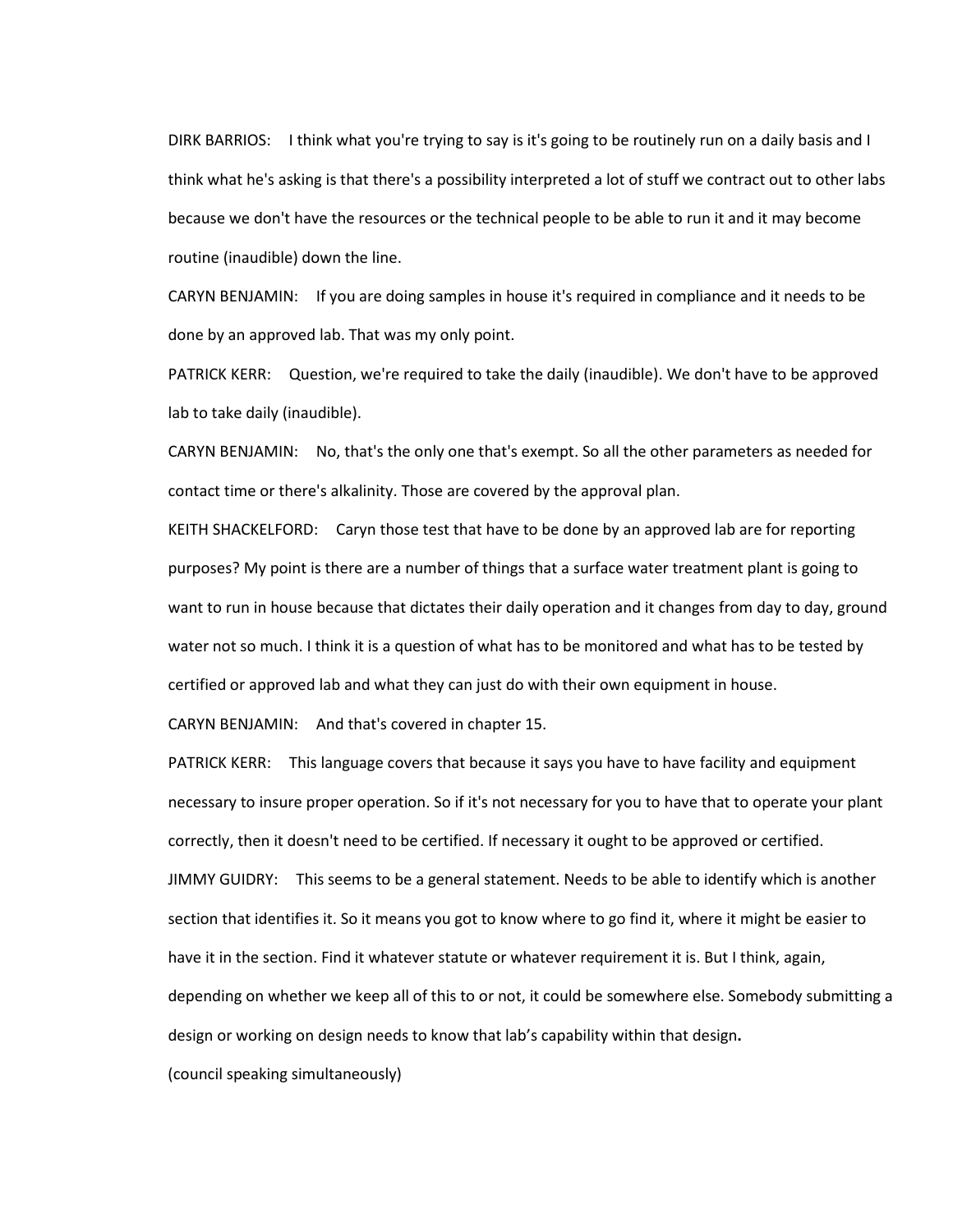GREG GORDON: Exactly, and as well as sanitary service somebody shows up to our warehouse expecting people in white coats, you know, CSI lab. We just do our like residuals like Pat was saying, then we have our environmental handles all of our other stuff, as long as it's not physical construction. PATRICK KERR: (inaudible) access to the equipment facilities to obtain laboratory testing.

(council speaking simultaneously)

JIMMY GUIDRY: So I mean if you have access that's pretty general, access to be a contractor. Sometimes it's better left unsaid.

BEN BRIDGES: But if you feed it you should be able to test for it. Whatever you feed you should have the equipment. I'm being prudent, but the water system you're feeding zinc ortho you ought to be able to test for zinc orthophosphate. I've seen several systems...

JIMMY GUIDRY: You can't wait for your contractor to come back with results when you're adjusting your feed.

BEN BRIDGES: That would fall back on the diligence of the water system to be able to test for what they're feeding and to know how they are different, not rely on salesmen to tell them you can't dissipate that.

JIMMY GUIDRY: And it looks like folks are just saying they needed clarity. So we can move on. We just need to clarify.

GREG GORDON: (inaudible) chapter 15. I guess I'm wondering like Pat made reference to appendices if we're going to have something in this Louisiana standard and we are going to cite something like that we are going to have to directly put that in the appendices so it can be reviewed at that time, at least in the one single (inaudible).

SPEAKER: Or write it in the code.

GREG GORDON: Or write it within it.

CARYN BENJAMIN: Refer to this section or something.

PATRICK KERR: The capacity to require testing to operate the system and then this applies. It doesn't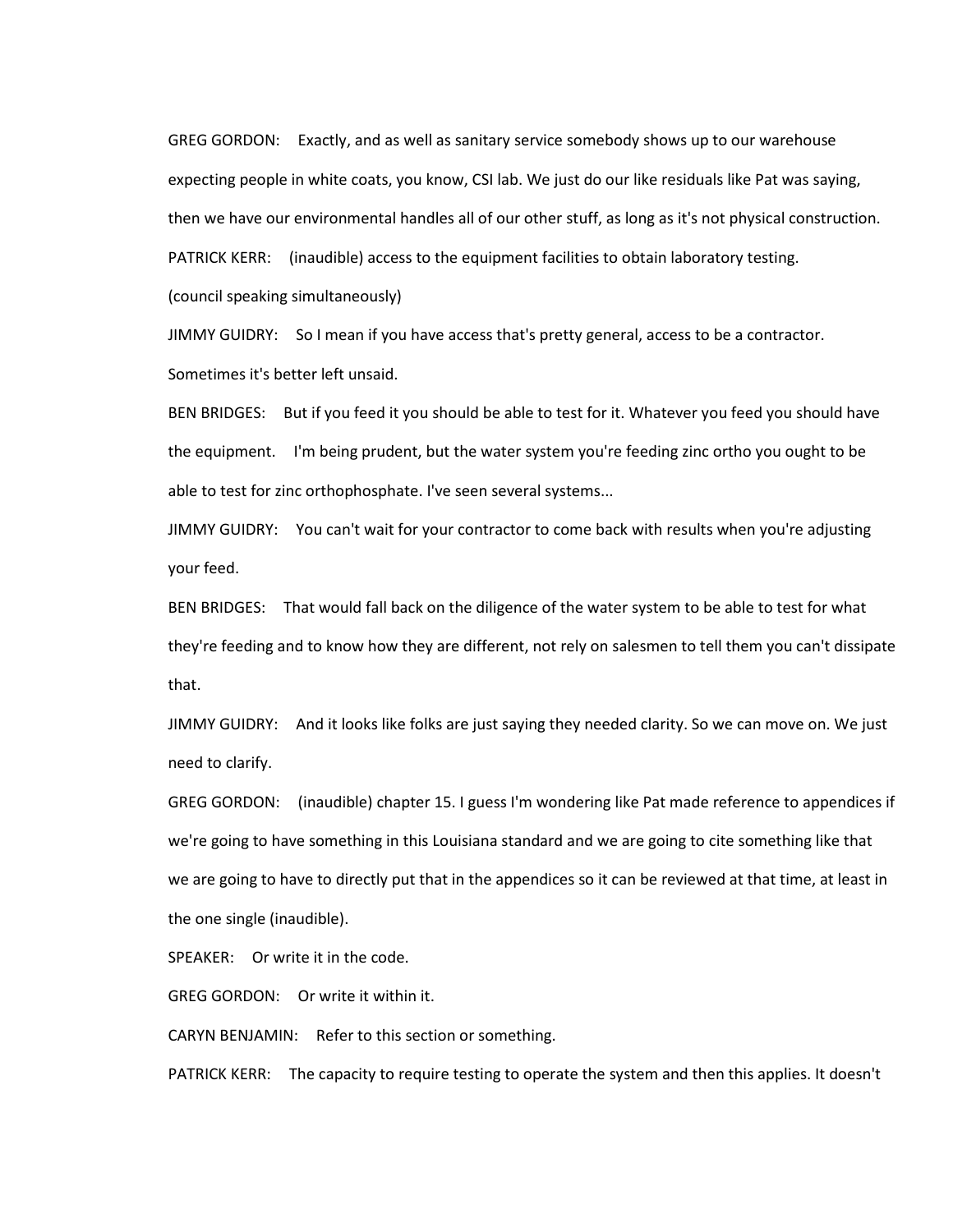apply to the water system, it applies to the lab.

CARYN BENJAMIN: Well, it applies to the water systems that conduct these tests.

PATRICK KERR: The lab is certified separate from the water system, its own certification, right, and certified by this part?

CARYN BENJAMIN: Well, some of them are the same.

PATRICK KERR: Yeah, like we have back feed and approved back feed and it's required to do this not because chapter 12 says it.

ROBERT BROU: Certified lab and approved lab are two different things.

(council speaking simultaneously)

AMANDA LAUGHLIN: (inaudible) is basically the water system fills out a lot of information about things they should do operationally like chlorine, doing PH, all those and it's required for systems that provide treatment other than simple disinfection. Basically fill out a form and you put the piece of equipment down you are using and check to make sure it meets the standard method you are an approved lab. So the water system becomes an approved lab at that point for those particular things (inaudible). BEN BRIDGES: That's for in house testing. That is good for you as an operator where you stand with,

(inaudible) not a dire health issue such as chlorine.

AMANDA LAUGHLIN: Right, so like drinking water act something for compliance that goes to a certified lab.

SPEAKER: THM, TOC such as that.

CARYN BENJAMIN: Right, but the first one (inaudible) chlorite, that one's a serious one. So it's not just basic handling, it's also some disinfectant or by product.

SPEAKER: But you also have the certified lab.

CARYN BENJAMIN: Yeah, the monthly samples and distribution are done by a certified lab.

JIMMY BRIDGES: Okay, next. I see you are anxious to finish.

DIRK BARRIOS: 2.8.1 says there's a minimum following lab shall be provided (inaudible). Question was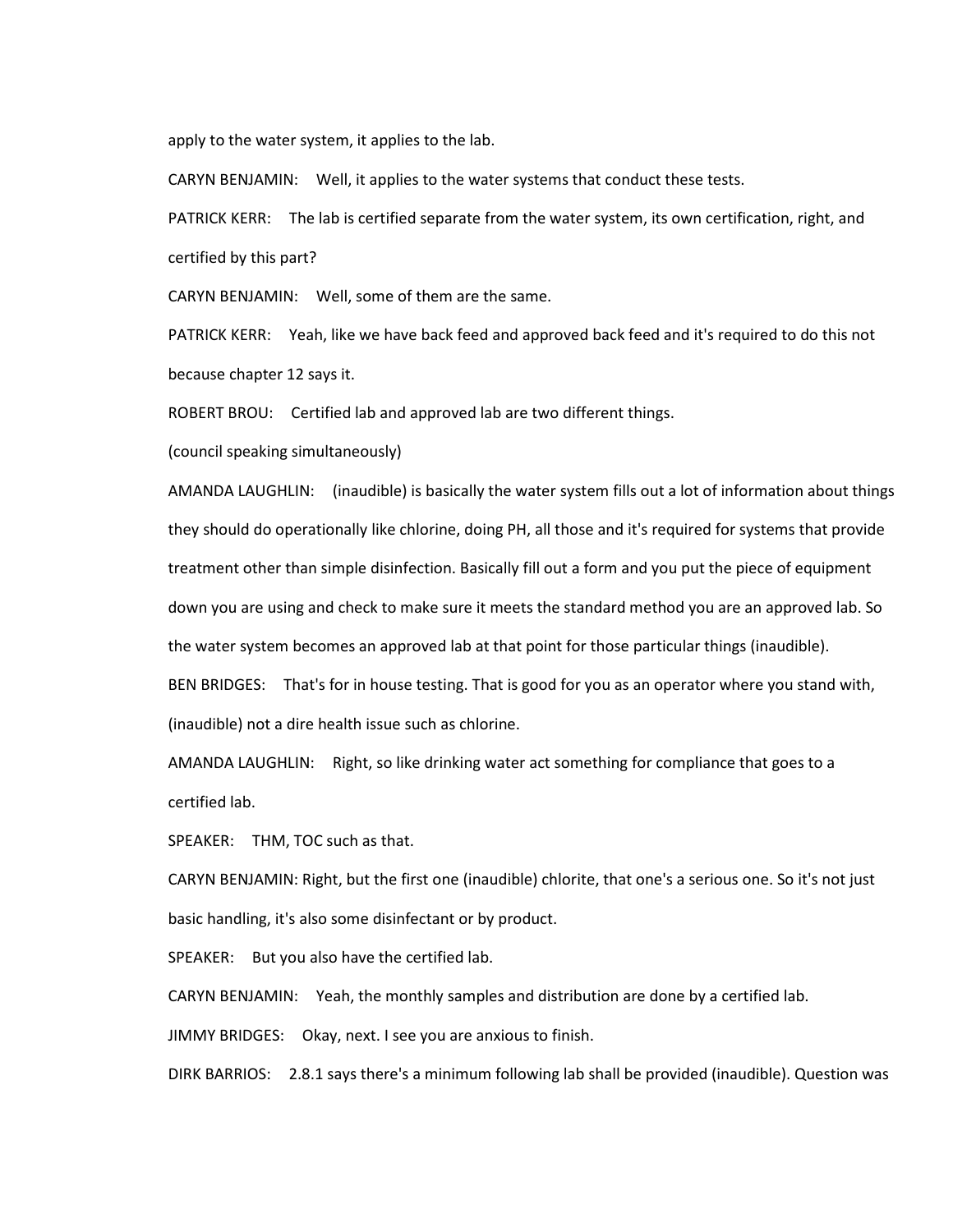about the age the surface of water supplies shall provide necessary facilities for biological testing or water from both the treatment plant and distribution system and reviewing authority. Mail out the (inaudible) that's required. Most of us don't have a certified lab, can't afford it. I think the question is, and I know who wrote this and so does Caryn, it comes to play where down the line someone can come back and say now (inaudible) certified lab. Basically, I would say 95 percent or more every water utility in the state is noncompliant.

JIMMY GUIDRY: Well, I can speak from a position standpoint. Working in an office I'm not going to have a certified lab. You got a clear regulation, you got all these federal regulations, it's expensive. I'm going to pay somebody else to do it down the road. So I don't see water systems ever being able to afford to have all the certification unless they are a big entity serving a lot of folks. I hope we don't get to that day, but you are right we can make it a little clearer what it is we expect. And to me, even with the chemicals you're feeding measuring that is the most important. Controlling that is the most important. Beyond that you might want somebody else to do it that does it every day. Knows how to monitor, knows how to give you the results. I think it's good points and it probably needs a little clarification on what it is we're looking for. It looks like this helps with the clarification, but I don't even know if this clarifies what's certified verses what's in house. And I think that's probably what you're looking for. Next.

DIRK BARRIOS: Next one is 2.8.2 physical facility. Sufficient vent space, adequate ventilation, (inaudible) auxiliary facility shall be provided. What classifies auxiliary facilities? Looking for some kind of clarification.

JIMMY GUIDRY: Okay. What I see this as is somebody's prompting us to write in some more language into the code so they'll know we don't just make a statement. They don't know what it means. So it can either be at the beginning of a code or somewhere where we have different terms and what they mean. What does auxiliary facility mean, or it can be right there in the language. Auxiliary facility, for example, and give what it is. Which by the way, I would not answer, have to be somebody that knows. Okay,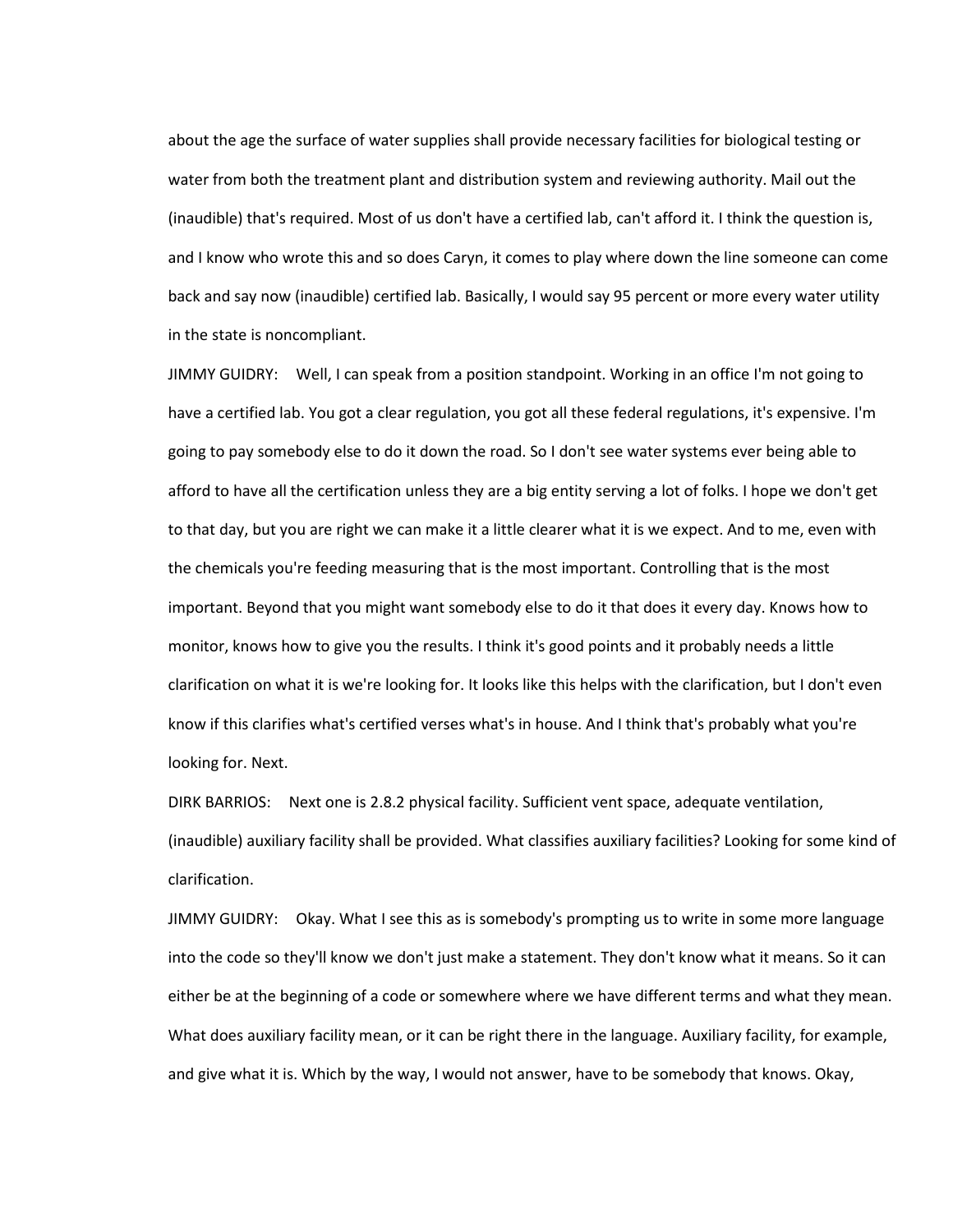monitoring equipment.

DIRK BARRIOS: Next is monitoring equipment and I don't have the whole thing written down. Basically comments delete the paragraph in its entirety referring to the Louisiana sanitary code or set definitive requirements for the required monitor.

JIMMY GUIDRY: What I have come to find out, and this may be decided totally unrelated, some smaller systems out there monitoring chlorine using a color wheel, not very accurate especially when you are trying to get your levels where you need to protect health. Those digital meters now they are not cheap, but they are certainly much more sensitive, much more accurate. Monitoring equipment can be very specific, or it can be the latest, or can be general, but you've got to be a little bit beyond somebody looking at a color. Especially today's technology it's hard to say the eye looking at a color determining is it green, is it light green. So I guess I'm not sure what all they're talking about. I'm sure it's more sophisticated equipment than just the meter, but if the code addresses it better than this we ought to definitely keep it in the code.

CHRIS RICHARD: One comment, this is one of those should and shalls. This is not a... this is a should. We want that in the code. It's not required by ten states, it's a recommendation.

JIMMY GUIDRY: For?

CHRIS RICHARD: For monitoring equipment, says should be provided, not shall be.

CARYN BENJAMIN: Part A is covered under the surface water treatment rule. Chapter 11 with the current code. This is all spelled out in chapter 11. I don't think we addressed the iron exchange or nitrate removal in the code.

JIMMY GUIDRY: So they are just saying don't use 2.9, use what's already in the code? DIRK BARRIOS: The one he's referring to it says physical facilities and says auxiliary facilities shall be provided.

SPEAKER: We got to figure out what auxiliary means before we move on from 2.9. (inaudible). It's redundant.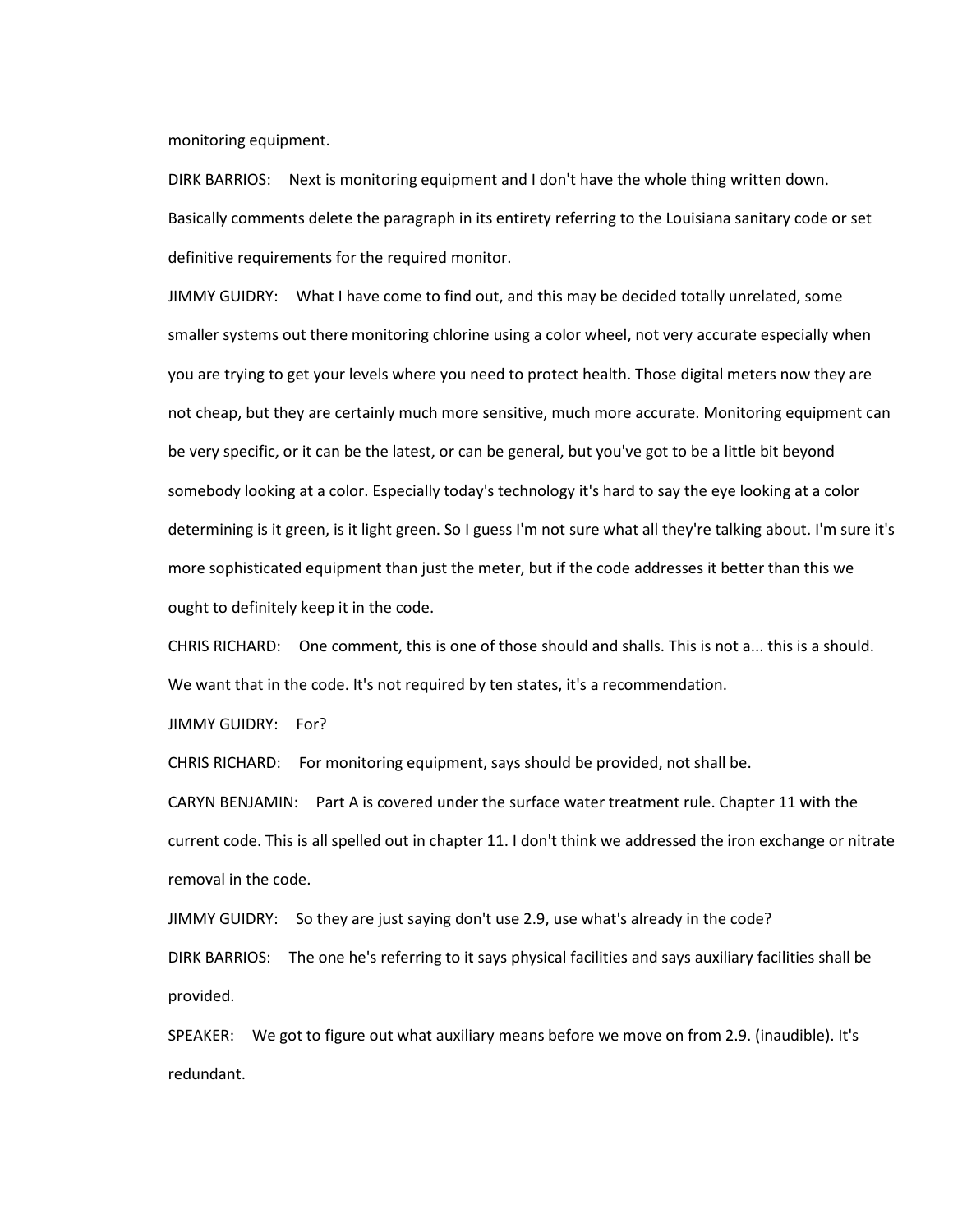DAVID MCCAY: B and C aren't addressed otherwise?

CARYN BENJAMIN: It will probably... iron exchange is addressed in other section of ten states.

CHRIS RICHARD: It's treatment, but it's also (inaudible) secondary health issues.

CARYN BENJAMIN: Now the nitrate is a primary so.

CHRIS RICHARD: It would need to be addressed in the code (inaudible)?

JIMMY GUIDRY: In the new what we're looking at is what we're going to adopt here that goes into the code. Whether it exists in today's current code or not at least underline needs to be addressed.

SPEAKER: Needs to be addressed in the exchange plans (inaudible).

JIMMY GUIDRY: Take it out of here. Okay, as long as we address it somewhere. No comment. I like that. Silly water supply, no comment.

DIRK BARRIOS: That was my no comment cause this is Randy's again.

RANDY HOLLIS: This is 2.11. My point there was I do agree with the potable water supply into a plan should be after all disinfection and everything, but I don't want to be tied into if I want to take a supply for let's say, surface wash or something. I want to be able to take that off as soon as I need to because it doesn't necessarily have to have a contact. What I'm simply saying for surface water supply taps made immediately after treatment.

(council speaking simultaneously)

RANDY HOLLIS: That I can not use the surface water has to come (inaudible).

JIMMY GUIDRY: So I guess I'm trying to understand, you're able to turn something on and off.

There's no contamination when you do that?

RANDY HOLLIS: Surface water. Let's say I use water for surface wash on a filter. That's to clean the filter. That water is still going to go through any water left over still going through the entire disinfection train after that before it's sent to the system. I just want to be able to pull the water for that from anywhere in the treatment plant and not have to wait until after my storage tank or whatever. BEN BRIDGES: Phosphate (inaudible), orthophosphate, or chlorination, or something like that where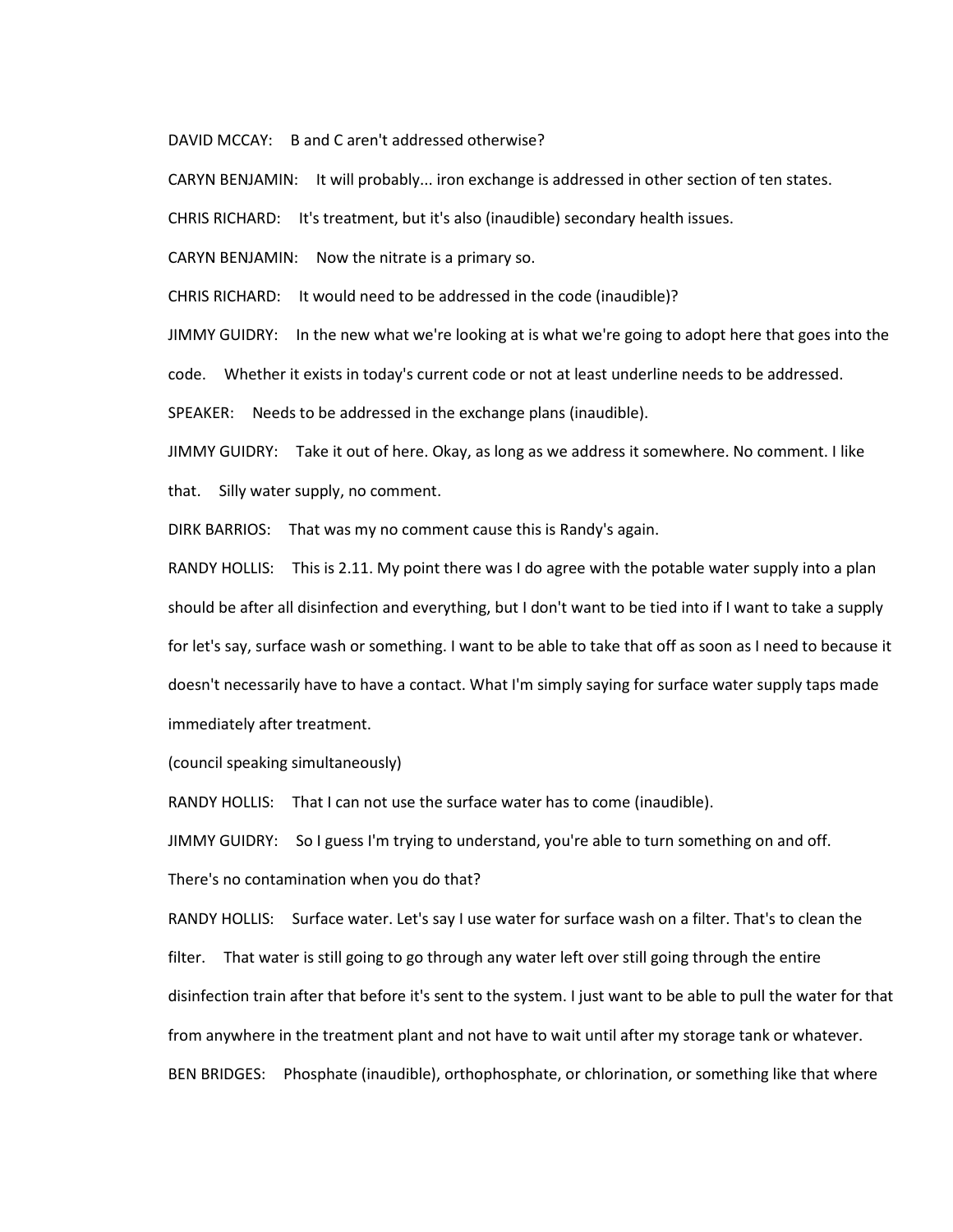you're treating an end and you don't need to have that water treated to do that process.

RANDY HOLLIS: Exactly. Couldn't have said it better myself.

BEN BRIDGES: Why treat it two or three more steps if you don't need to for surface wash when 95 percent of that goes back down the drain for rewash.

JIMMY GUIDRY: Where is the other five percent?

SPEAKER: Go back to the filtration, back to the disinfection process.

ROBERT BROU: I don't see that this section refers to that at all. Facility's water supply and service line to me is whether that's going to be consumed by the facility operator for their kitchens, for their bathrooms. And then the finish water sample you definitely want it fully treated. I don't see it affecting any kind of plant water that's going to be used in the treatment process.

PATRICK KERR: Depends on how you define facility.

ROBER BROU: Any maybe that's what you need to do is (inaudible). I read it as actually the people running the facility are going to be utilized.

JIMMY GUIDRY: You talking about the water facility verses chemical plant facility?

RANDY HOLLIS: No, he's talking about the treatment plant, but I didn't want some sanitarian coming and saying well gosh you've got a surface water system here in your plant for wash downs as well as for surface wash. You've got to take it all the way to the tail end of your plant after you've added all the (inaudible) and everything else to it. It's just a clarification the surface water supply, not necessarily the pot of water, but the surface water can be pulled.

ROBERT BROU: Using the same term they use is the facility service line.

CARYN BENJAMIN: I think the concern is the cross connection as long as you have a proper backflow device.

RANDY HOLLIS: Yeah, it doesn't matter, may be the facility potable water supply service line. So we put the word potable in the beginning with facility and potable water supple. And I agree that should be treated. (inaudible) we should be able to take out anywhere we want to. It's nitpicky, but if this is going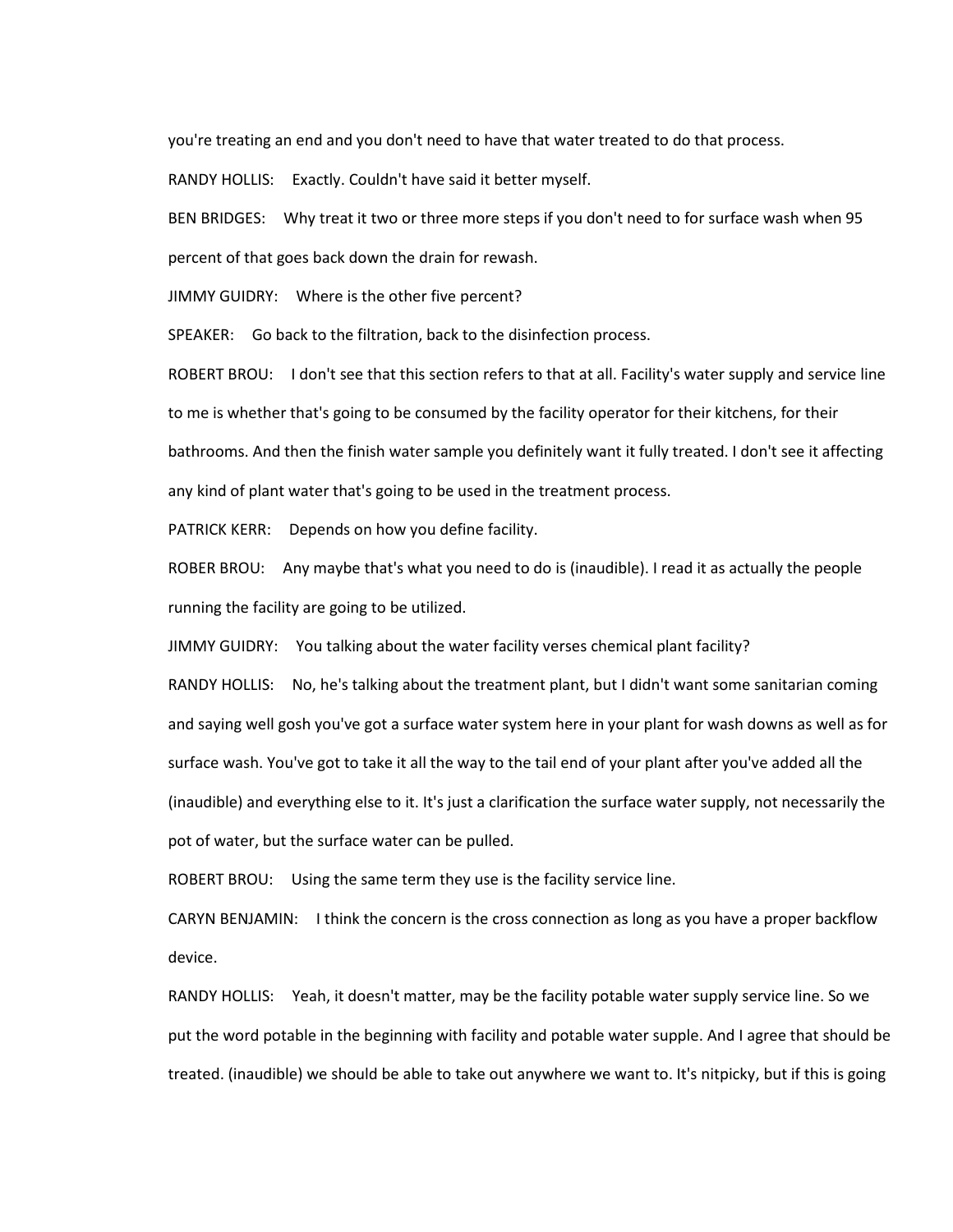to be the code.

JIMMY GUIDRY: No, exactly what we're trying to do is make sure that we capture as many of these thoughts that we can because when we're said and done we've got to live by the code. God help us all. I guess we're going to get to piping color code. This ought to be good.

DIRK BARRIOS: (inaudible) piping color coding (inaudible) this section in lieu of color coding a pipe as described, as well as all pipes may be painted similar colors as long each and every pipe be bandaged and labeled in five foot intervals the name and liquid (inaudible) clear on the pipe. Our indicators of the code should be included background color apply as closely as possible. Described another one, he said the last sentence of the paragraph important to delete in some cases (inaudible). And another comment said I do not agree with the comment color piping coding or the (inaudible) visual keeper (inaudible). We have the color coding. Basically follow just about... I don't have a problem, the only problem we would have right here it's a recommendation. As long as it doesn't come down recommended and next year come if you don't have it you'll be liable.

JIMMY GUIDRY: So you want to keep it as recommendation?

DIRK BARRIOS: I would think so. It's not a bad idea because someone can go out there they know the basic concept of the color coding and pretty close to it. Well, someone happens to be doing some work in your yard and not being as closely supervised as they are supposed to be you don't have to take the chance of thinking they are tapping the wrong water line and actually tapping the finish water line if it's a brown ground. It's a good thing.

JIMMY GUIDRY: So our code is a recommendation till the federal government tells us differently? CHRIS RICHARD: Well, that's the question. If it's a recommendation should it be in the code. DAVID MCCAY: That's my question. Either make it mandatory because it's in the code, or leave it out is my thought.

SPEAKER: Code is the law.

JIMMY GUIDRY: Yeah, but what I like about recommendations is somebody might not think about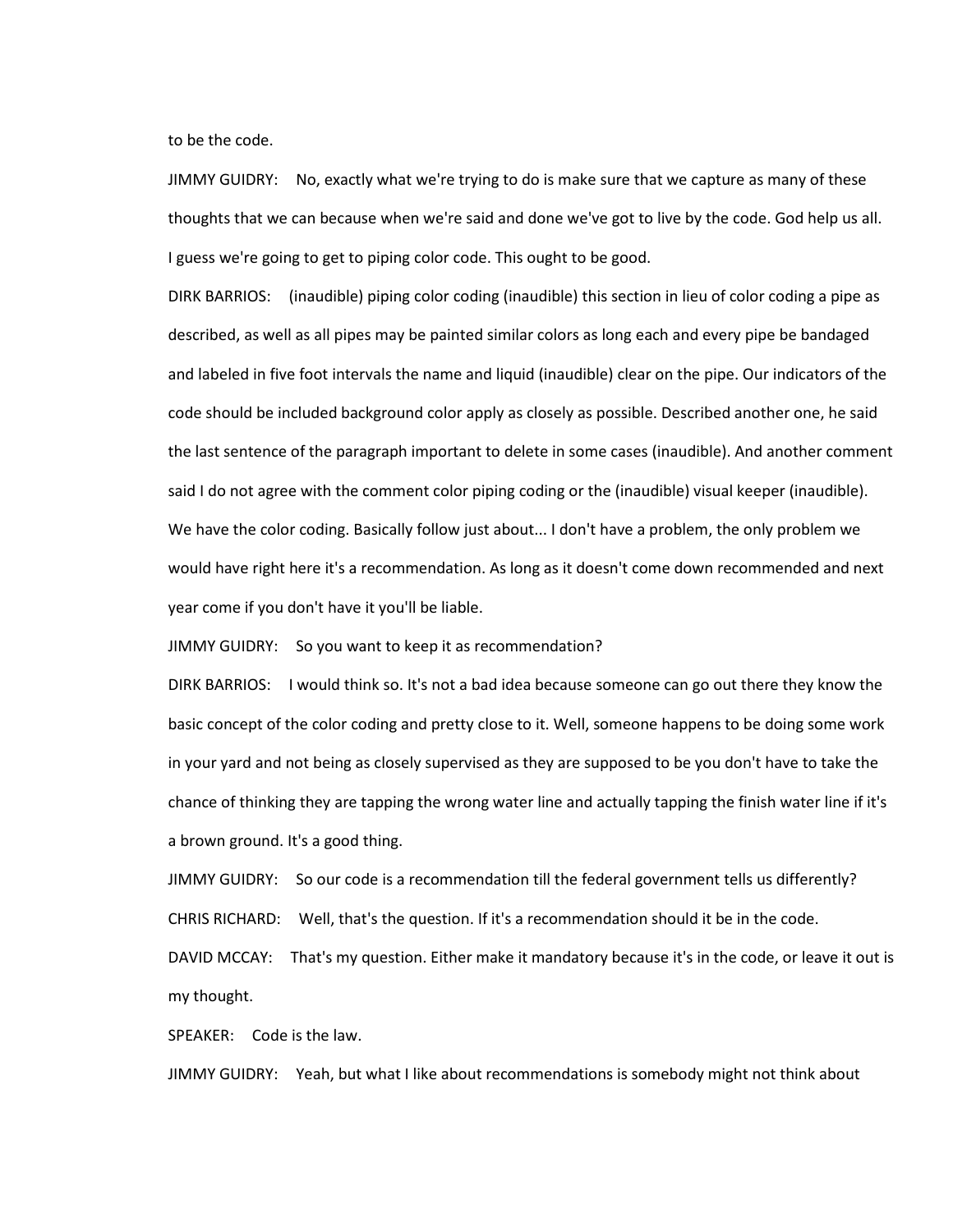something and it's a good thing to do. You don't have to do it, but it's a good thing to do. So some recommendations and this one is one I think helps people, it makes it kind of idiot proof that hey if you know the colors you know which lines to tap in and not to tap in. I actually see the benefit, but not saying it at all somebody else might not even think like I'm thinking. I think this is one of those where you have to decide is it worth mentioning just to keep people thinking about it as opposed to requiring it.

CHRIS RICHARD: Ten states still exist, I've said that before. We use ten states all the time and I think every engineer does. It's taught to you in school. And people using this color code we use it all the time and it's not a requirement. So I think it's a recommendation that engineers will continue to use regardless of it being in the code. In my opinion a code is the law. It says you shall. It's not you should not speed, you shall. That's what a code should be, shall. I think recommendations should be left out. BEN BRIDGES: So the (inaudible) I want to make if you feel that strongly about it then put it into it. JIMMY GUIDRY: Yeah, as long as it's a recommendation. You know I wouldn't do that too often cause pretty soon you become oblivious to recommendations. It's like they don't mean anything. So we should pick and choose if we use any recommendations. Those things we think are worth mentioning because somebody didn't forget to think about it. I don't know if that's true. If all engineers feel that's a good thing to do and I don't need to remind them, not a big deal to me. I know color coding at plants is a big deal.

BEN BRIDGES: It's a very good idea, you know, a lot of plants just don't adhere to that. There are a few that do but a lot that don't.

JIMMY GUIDRY: We've had that discussion for years.

BEN BRIDGES: Is it worth the risk of having some type of a wrong line?

CHRIS RICHARD: At the last meeting I talked to Jake after the meeting, and I don't know if this is a legal question, his understanding was that a code couldn't have a recommendation.

DAVID MCCAY: And I don't know, I guess, the short answer to that. I tend to think the same thing, but I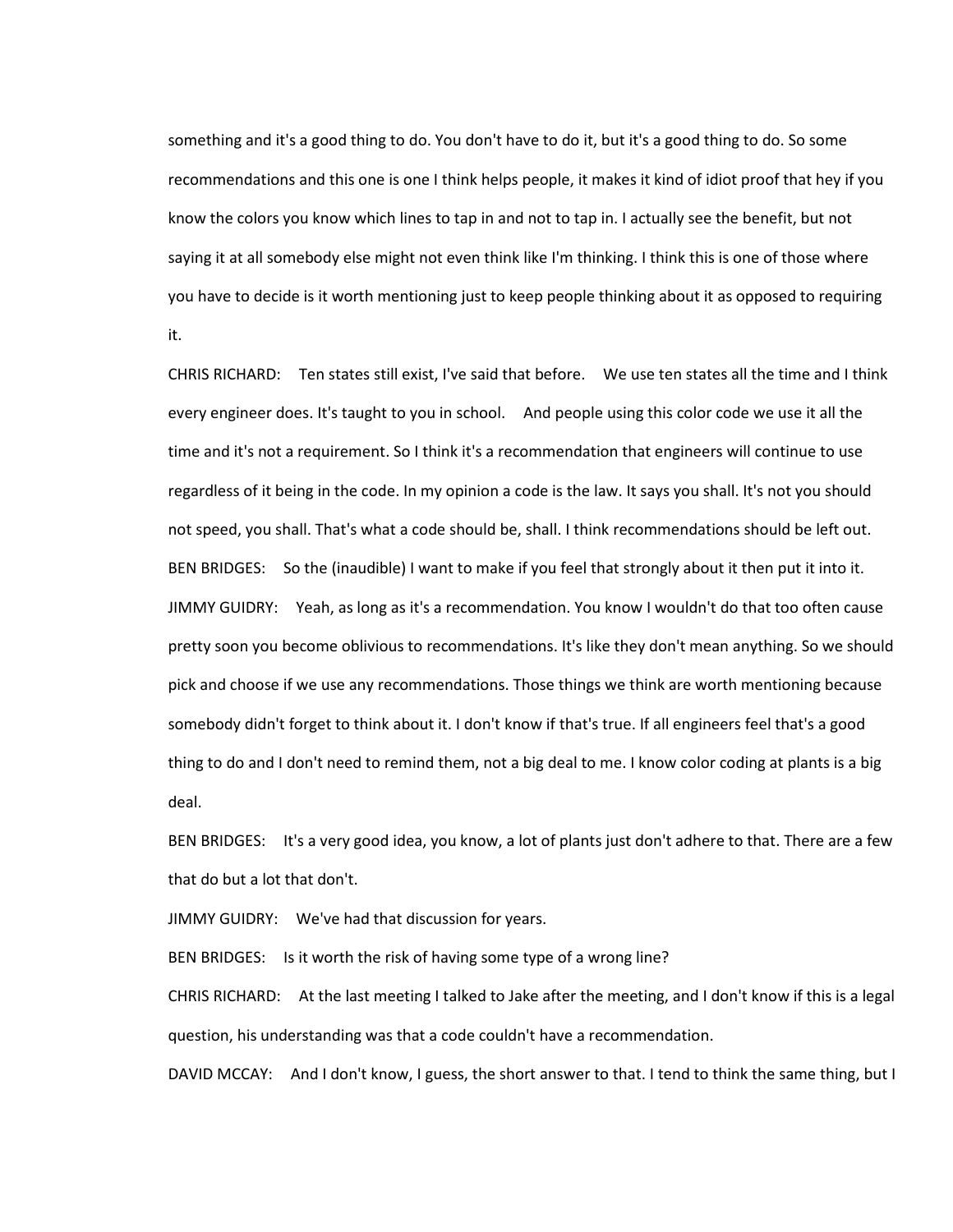don't know that you can't have recommendations. It just seems like something I've never seen before in any of the stuff I've worked on here at DHH. We can certainly look at that. It strikes me as unusual to have just a list of recommendations.

JIMMY GUIDRY: Yeah, if I were you I would be worried that if it's recommended and reminded that somebody down the road, line is going to say why did we recommend this. It should be mandatory. It's part of our code, why are we recommending. I see your point of view. I can be talked out of it. I'd rather keep the code, again, simple and clear and not confuse people. What do you have to do so I'm okay with that.

RUSTY REEVES: I was at a system just last week they were cited and they had painted their lines except they painted them ANSI standard color code and they thought they did a wonderful thing. When they come back from inspection it wasn't according to ten state standards.

JIMMY GUIDRY: This is a recommendation. Just because they were cited doesn't mean we were right. (council speaking simultaneously)

JIMMY GUIDRY: I know interpretation... this bothers me because I'm responsible for the entire state and it's interpreted throughout the entire state differently and I have to enforce it. It makes me anxious. So much of it is left to interpretation. It's really easy to understand how somebody can come in and say well, you painted these the wrong color. Somebody's going to come over here and they know what the right colors are so you just confuse the issue and they going to tap into the wrong line. That might make sense.

RUSTY REEVES: If it's going to be a recommendation you need to make sure they know the recommendation exist.

JIMMY GUIDRY: It needs to be clear what the recommendation is and what color coding are we using. We do this in health. Let me tell you, if you walk in a hospital today and somebody says code silver and one hospital that means somebody just pulled a gun, another hospital somebody had a heart attack. We had to get the codes the same because if I walk in I need to know what I'm responding to. We have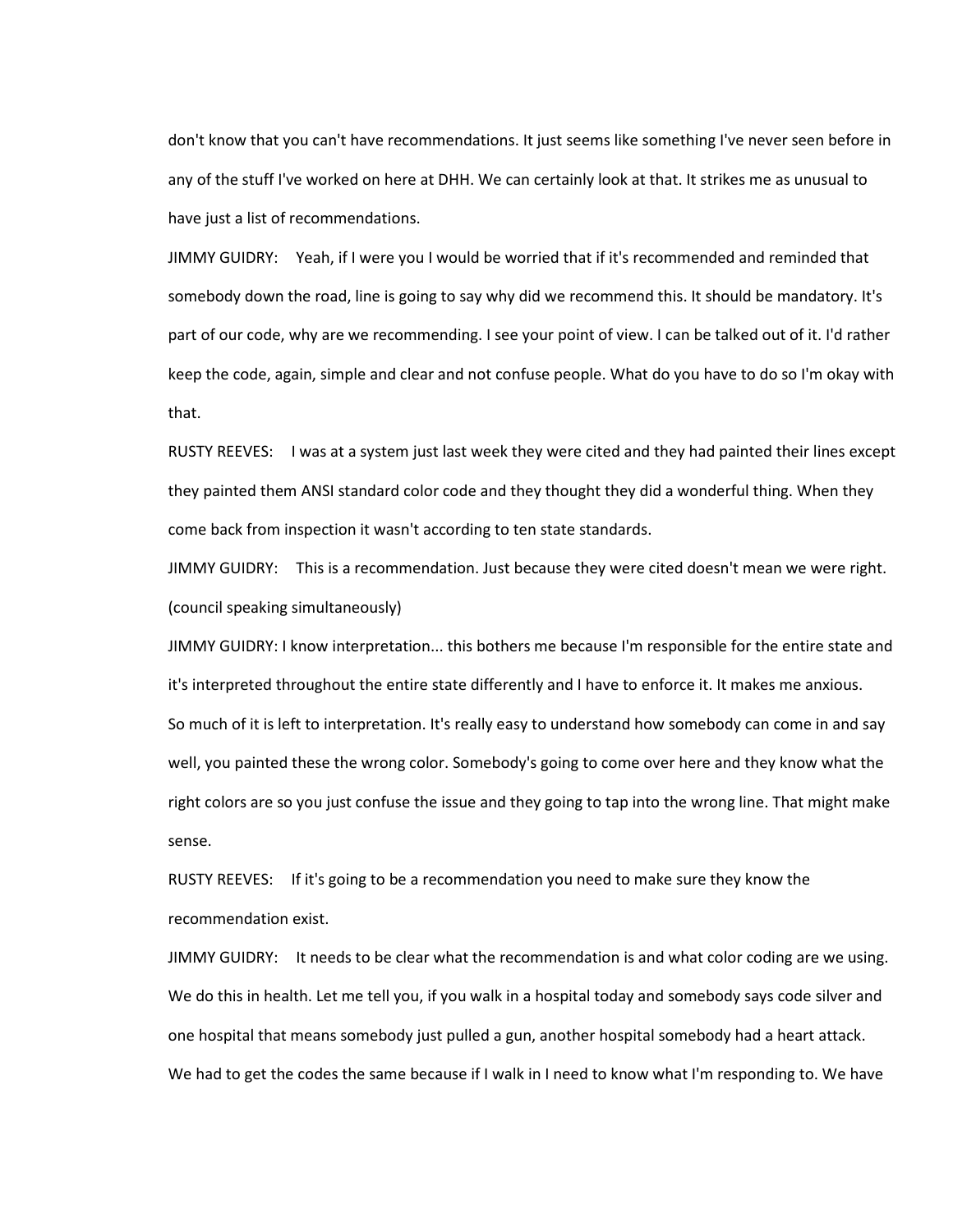different color codes you're going to tap into the wrong lines. No point in having different colors.

Again, I think it's a good idea that people do color codes. Make it simple, but I'm not sure that we have it

down to the art of everybody knows what the colors are and if they are the same everywhere.

RUSTY REEVES: If this is what's in code they would all know the colors.

CARYN BENJAMIN: Was it a non community?

RUSTY REEVES: No, it was a nonprofit.

JIMMY GUIDRY: We're almost done.

DIRK BARRIOS: Okay, the next one is 2.15, disinfection. It starts at all wells, (inaudible) tanks, equipment, ends in shall be disinfected according to the current AWWA procedures, seems to be a contradiction. Not the ten state standards, it's with AWWA and Louisiana sanitary code. Kind of contradicts each other a little bit. I don't have the details on it, but does contradict.

CARYN BENJAMIN: AWWA methods doesn't meet the sanitary code. It doesn't have the proper dose. JIMMY GUIDRY: So this statement should be should be disinfected according to current sanitary code procedures since we're rewriting. Do we want to be AWWA compliant?

PATRICK KERR: I hate to say it Dr. Guidry, but if this is the sanitary code and have to be in compliance with this...

(council speaking simultaneously)

JIMMY GUIDRY: Well, that's what I'm looking for. How do we clarify that?

CARYN BENJAMIN: Refer back to the other section of the code that has...

CHRIS RICHARD: (Inaudible) where it says plans outline the procedure used (inaudible) we don't always dictate on specifications. We've got four methods he can use that meet the requirements. We don't dictate which one he has to do. So we don't know that at the time submitting claims.

JIMMY GUIDRY: So that's not available to you at the time submitted?

CHRIS RICHARD: No, there's options. In the AWWA there's different methods to achieve disinfection. BEN BRIDGES: You have a strong residual for a shorter time clear well (inaudible) based on the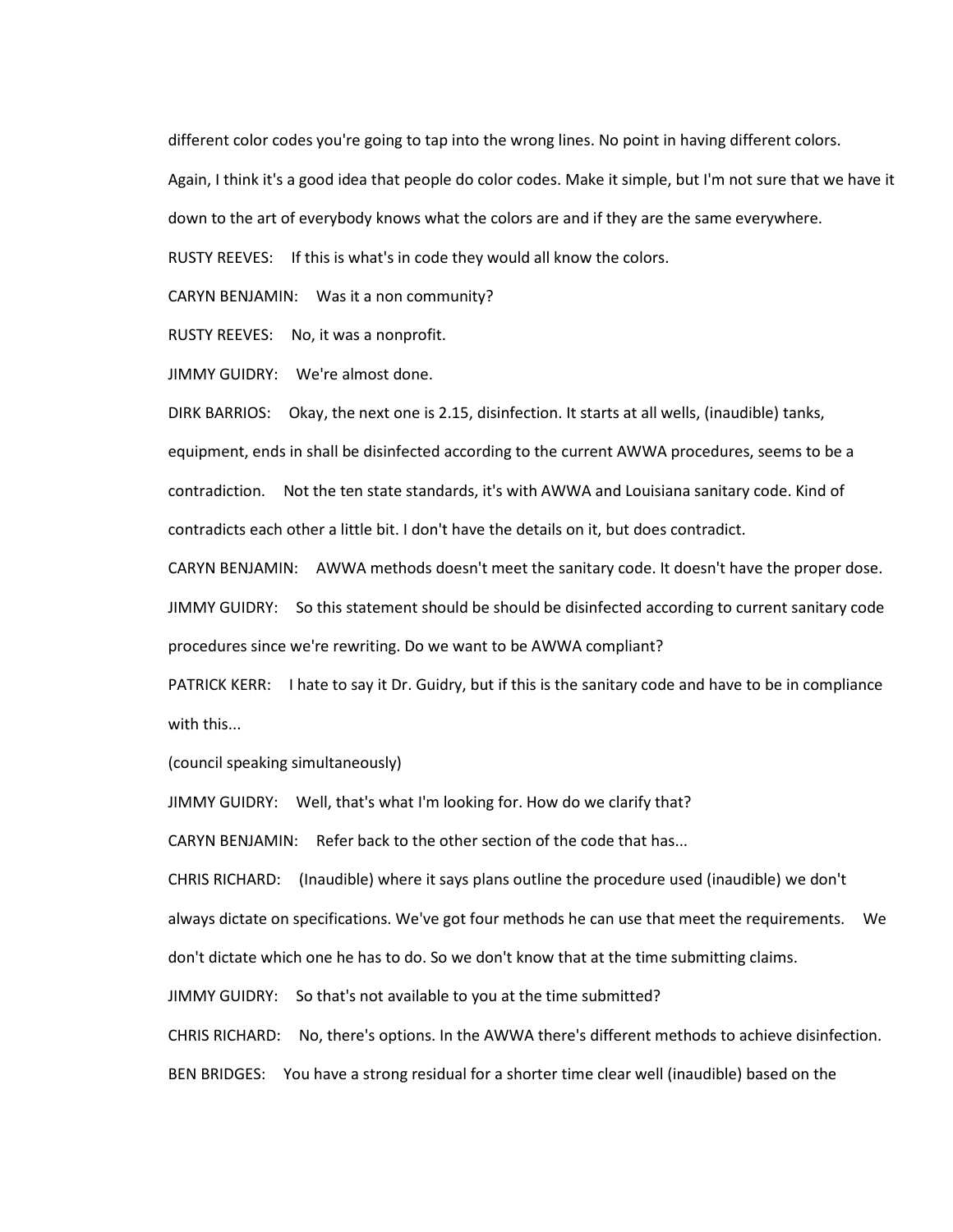concentration of chlorine at the time. Some opt for a strong (inaudible), some long.

CHRIS RICHARD: We don't dictate and so I'll just say that last sentence. As long as you comply it doesn't matter which one you comply with.

DIRK BARRIOS: The next one is 2.19, security. Security measures shall be installed and required by the reviewing authority incorporate design measures to help insure the secure water systems of facilities shall be incorporated. And it goes on to say right here the comment is the first sentence of the paragraph delete the word as required by reviewing authority. Stipulate exactly what the security measures are required.

JIMMY GUIDRY: So did y'all get more restrictive requirements once 911 occurred as far as security? Was there issues to address the fact that terrorist could come into your plants?

PATRICK KERR: Part 12 has specific requirements, locks on doors, (inaudible) and things like that already.

JIMMY GUIDRY: To address tampering.

PATRICK KERR: I mean somebody can still cut a chain link fence, but part 12 does address requirements to security. (inaudible) This is redundant.

ROBERT BROU: EPA also did a hazard analysis (inaudible) and emergency response directly as result of 911.

JIMMY GUIDRY: So what they're saying is the way it's stated here is not clear, but the code the way we have it today is clear. We just need to take that language...

KEITH SHACKELFORD: There's a minimum requirement if their insurance carrier requires something more stringent then that's on them.

DIRK BARRIOS: Next is 2.20, flood protection. Other than surface water intake all water supplies and water treatment plant access roads shall be protected to at least (inaudible) flood elevation or maximum flood record that's required by the reviewing authority. (inaudible). Existing facilities, those were built at whatever standards were at the time they were originally required. So I think this applies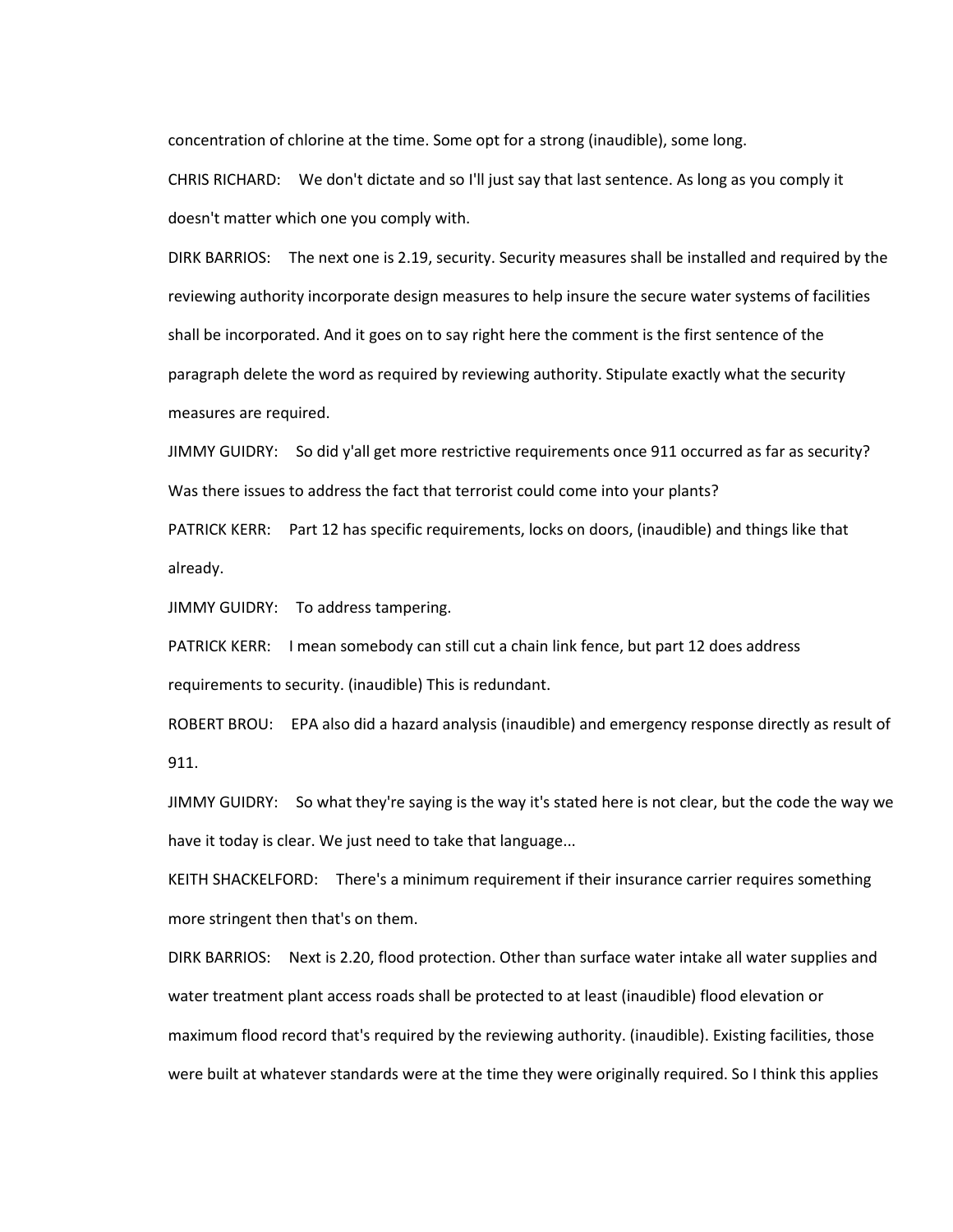to new construction and it would be next to impossible for most existing facilities to come back and meet the new standards. The first one is talking about hardship, basically saying should be only used as a design criteria. The next person, delete the fact of the last sentence. The last comment was in the last sentence, this paragraph, delete word (inaudible) and establish a definitive (inaudible). Those were the three comments.

CHRIS RICHARD: On the access road you're required to keep the plant up, the well, and everything above the hundred year flood plan. I don't see the point in keeping an access road above a hundred year flood plan when the road that's connecting to the city or the state is not required to meet that same standard. So you might have a road that's elevation 20, hundred year floods at 25 well build your access road, build a ramp up to get to 26 to get to your plant. Still drive roads that are below there to get there. JIMMY GUIDRY: So you can't get to your road.

CHRIS RICHARD: You can get to it, but it's not necessarily built, just have to have needs to get to it. But cities aren't required to have roads (inaudible) flood zone. Don't see the point in access roads. JIMMY GUIDRY: Let me clarify something. If I'm agreeing with what you are saying, doesn't mean we are at an agreement stage, okay. I'm agreeing it makes sense, but when we go back I might have an expert say to me what the hell were you thinking. So nodding does not mean everything you say I agree with.

PATRICK KERR: What's the standard we're held to now? The equipment or well head has to be above hundred year flood plain, but nothing else is required to be above. he critical equipment and the, so we don't inundate the well, the well head itself has to be. Isn't that all?

CHRIS RICHARD: Electric equipment.

PATRICK KERR: Yeah. Cause you might get to it in a boat. Why don't we just leave it the way it is? RANDY HOLLIS: I guess the (inaudible) part of this was a pre board factor also required how much, two feet, three feet, five feet, ten feet. That's the point is nail down the pre board factor, rather than just leaving it open, or don't require it at all.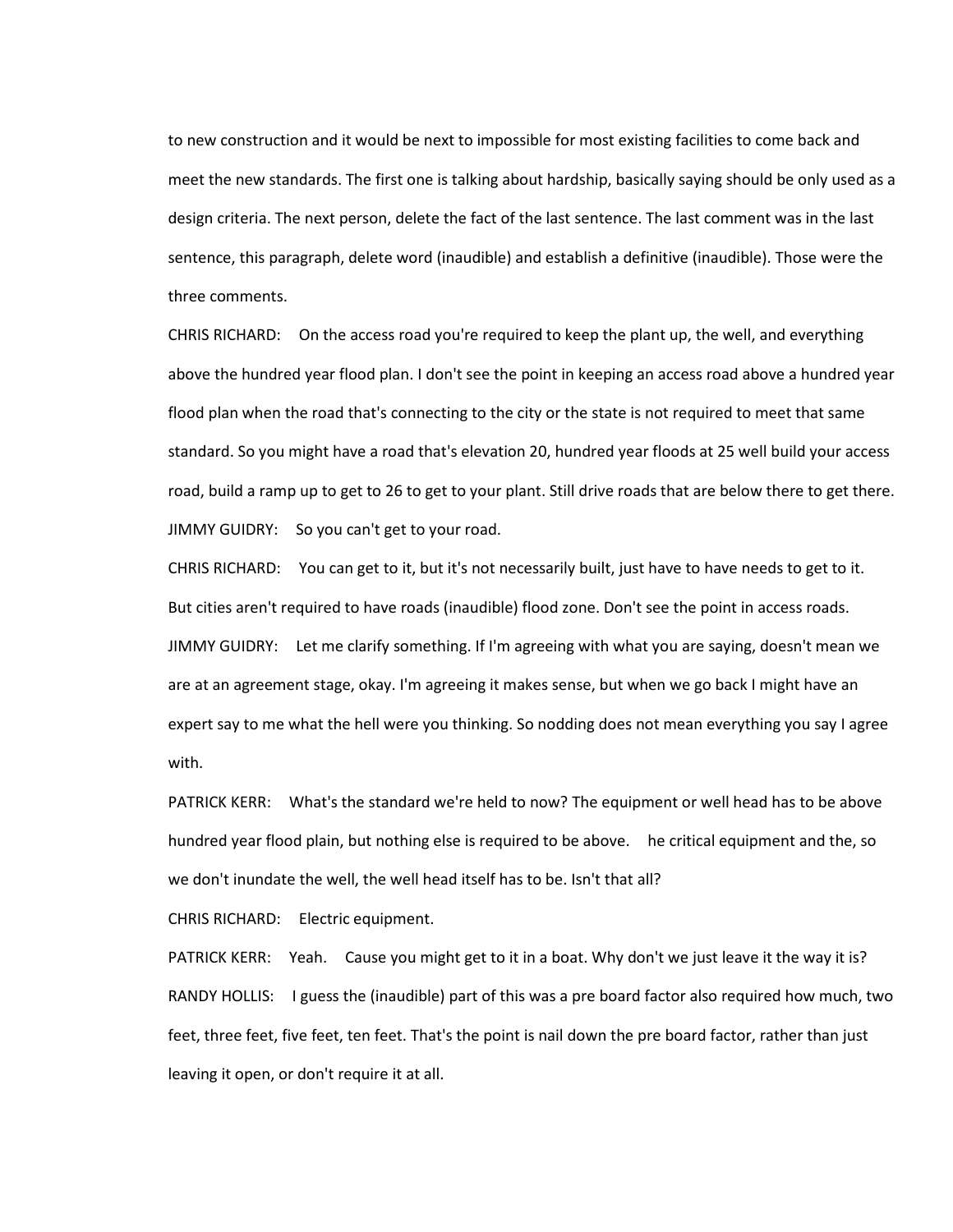JIMMY GUIDRY: Want to recognize someone from the audience. We haven't heard from them. RONNIE HARRIS: On the hundred year flood elevation we're finding out that seems to be relative depending on what year. We find that the date that flood elevation level seems to be relative, because it tends to change with time as per the federal government base flood elevations, things like that. To what standard and what standard year would you be approving a facility because the next year somebody may say it changes.

JIMMY GUIDRY: Yeah, we're sinking as we speak. I don't disagree with you there. I think they try to make it as protective of the critical elements as possible, but in Louisiana all bets are off. We can flood... we don't believe in the hundred year rule. You're done?

DIRK BARRIOS: There was some general comments that were made. The most frequent one was they all want to have the opportunity to reply on parts one and two on a later date in case something comes up.

JIMMY GUIDRY: Speak now or forever forget your peace.

DIRK BARRIOS: One of the other general comments about establish these standards that allow the staff of DHH to have flexibility, that it won't be so rigid. One of the comments that I made was there should be some flexibility in the standards that would allow the engineer to design a facility without a ridged outline that would basically remove them from the design process. Basically guys like Keith and what have you, they all professional engineers. They may have all the responsibility and hopefully the insurance coverage kicks in case something goes wrong.

JIMMY GUIDRY: I've got to tell you my experience if the engineer's good, nothing to worry. If they're not good they didn't build it, what two years later. It's been hard to enforce, hard to enforce a code on someone that built something and designed something and they moved on and the problem exist and we might have missed the plan even if we cited it it's not honored. Lately I've had a number of issues that somebody really goofed on our part and on their part and the person holding the bag and the cost is the person who bought whatever they bought. Not the one who built it, not the one who designed it.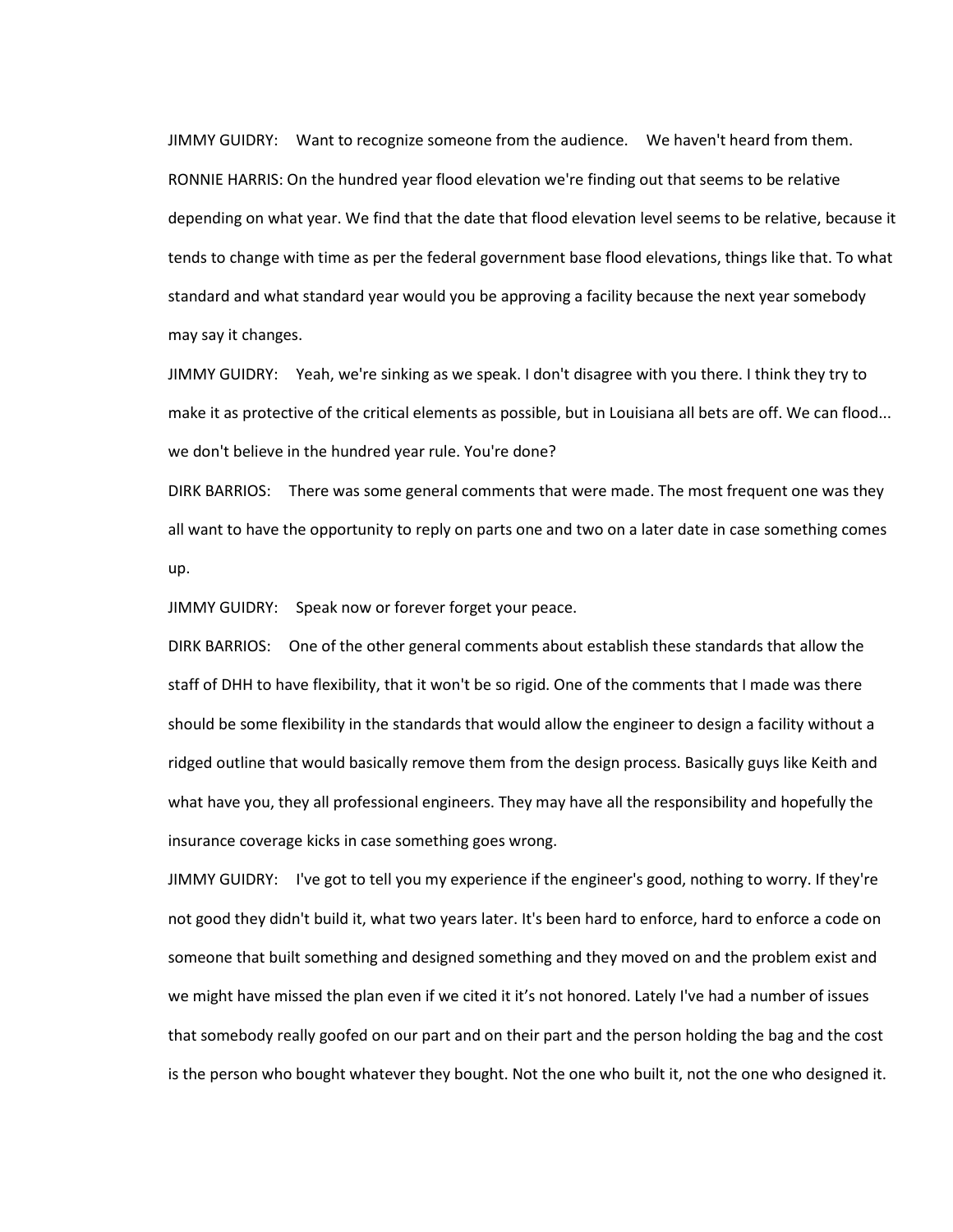We had such a problem with sewage treatment a few years ago. We had to make sure that if anybody went to that business they had to have a bond. If they couldn't continue to do their job we were all in trouble. Literally, they had to have the ability to pay for problems down the road if the system couldn't pay for itself. Some of these little systems can't even afford the bond. It's really how do you hold people accountable for their decisions, which is why we have all these process in place to hold people accountable on this.

GREG GORDON: I just want to ask one thing. When you guys covered 2.13 meters, I was just wondering fine if it's establishing some type of meter requirement I'm just trying to talk about wondering from blended sources when they have three or four wells tied together in one source. Is this determined to be prior to the water getting into the distribution system verses… don't want to have something that's impossible to measure or can't live up to.

SPEAKER: 2.13.

CARYN BENJAMIN: What was your question?

GREG GORDON: I understand kind of like a master meter requirement, which is fine. I guess what I'm trying to figure out is as long as, I'm just trying to think, you want us to measure what's going into the system prior to distribution since I'm trying to figure if I have three or four wells tied together.

Different, you know, obviously I can have the meters at each one. I'm just trying to figure out you don't want us to try to have some accurate measurement of all at one time. You know, I guess that's what I'm worried about.

CARYN BENJAMIN: Preferably both, but one is needed at each level.

SPEAKER: Why?

CARYN BENJAMIN: Well, do you know how to dose?

SPEAKER: We don't dose at the well, at the header that several wells are connected to.

JIMMY GUIDRY: So where's the meter, at the header?

SPEAKER: Yeah, we don't (inaudible) distribution system (inaudible).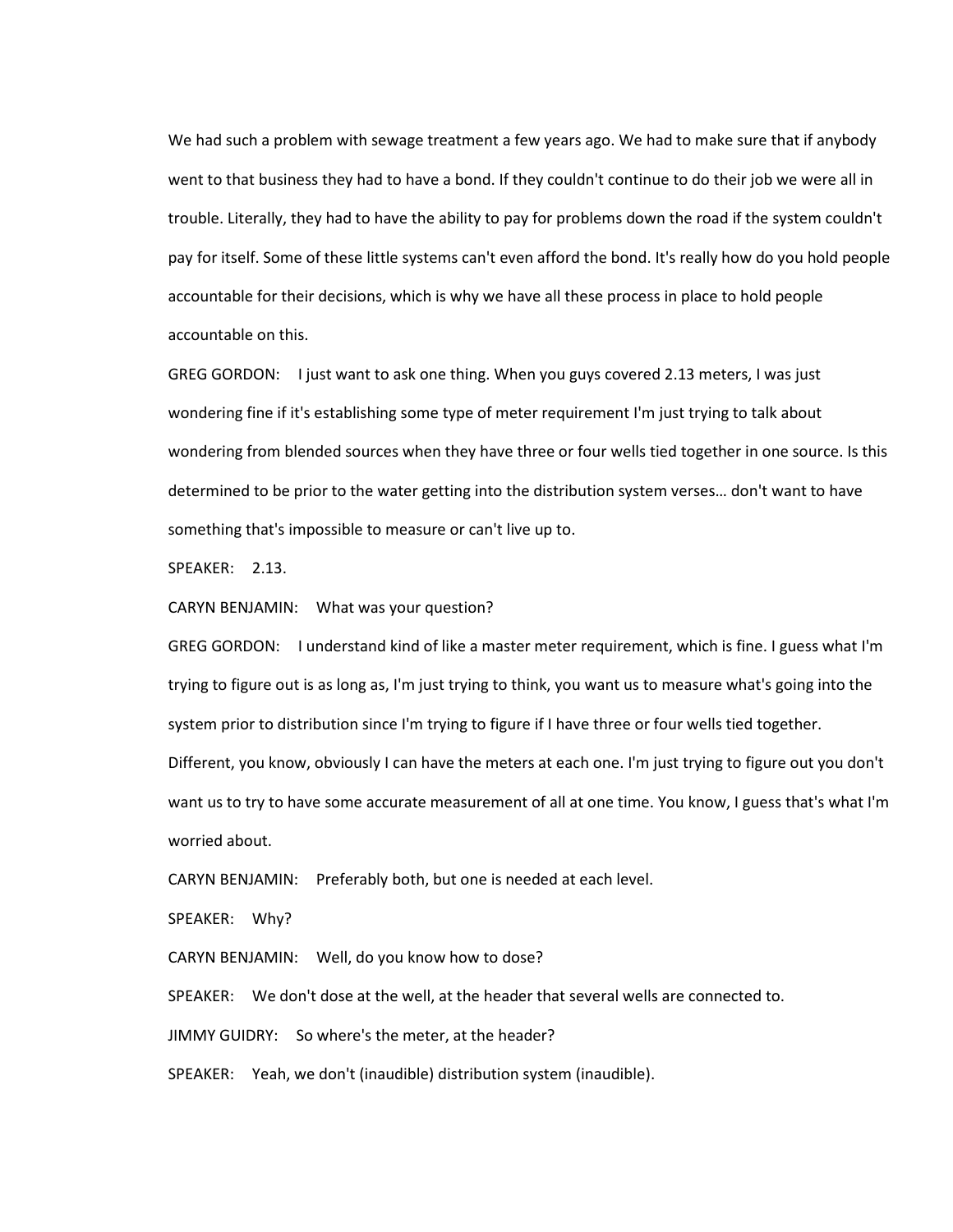PATRICK KERR: But this calls for a meter in each well.

CARYN BENJAMIN: It also helps monitor the production of each well as well.

BEN BRIDGES: (inaudible) such as farm use they like to know where the (inaudible) water is going. (inaudible) want to know depleting or coming back up. So I think it's just another measuring tool to see what we're consuming and what we're...

PATRICK KERR: But this is a (inaudible). Is it required for public health to measure water (inaudible) well? Honestly...

CARYN BENJAMIN: It helps you monitor the production of the well. It's an indicator of...

PATRICK KERR: Based on pressure you know how much a well produces and can calculate. I don't know what everybody else in the room does, but we do not meter every well.

CHRIS RICHARD: We actually, in one of the systems we were working with, got written up for not having one at each well. We just requested a variance and said (inaudible) single header. We can run one well and protect the plumbing.

PATRICK KERR: Because they were doing a variance so they just removed it (inaudible).

SPEAKER: Right, (inaudible) decided.

SPEAKER: Cause Dr. Guidry decided.

SPEAKER: (inaudible) understand why. I just wonder if we're going to put one in as long as you're measuring something and someone is using that measurement. You know, I can understand if we're having problems at our well and starting to look like it's a problem.

JIMMY GUIDRY: Well, what I see as an acceptable means of measuring so a calculation might be acceptable means, but it's under meters. That's what's confusing. May be we need to clarify what is acceptable means of measuring.

CHRIS RICHARD: Change meters to flow measure.

CARYN BENJAMIN: Well, it's also covered in the well section, well meters.

CHRIS RICHARD: Well, then take it out.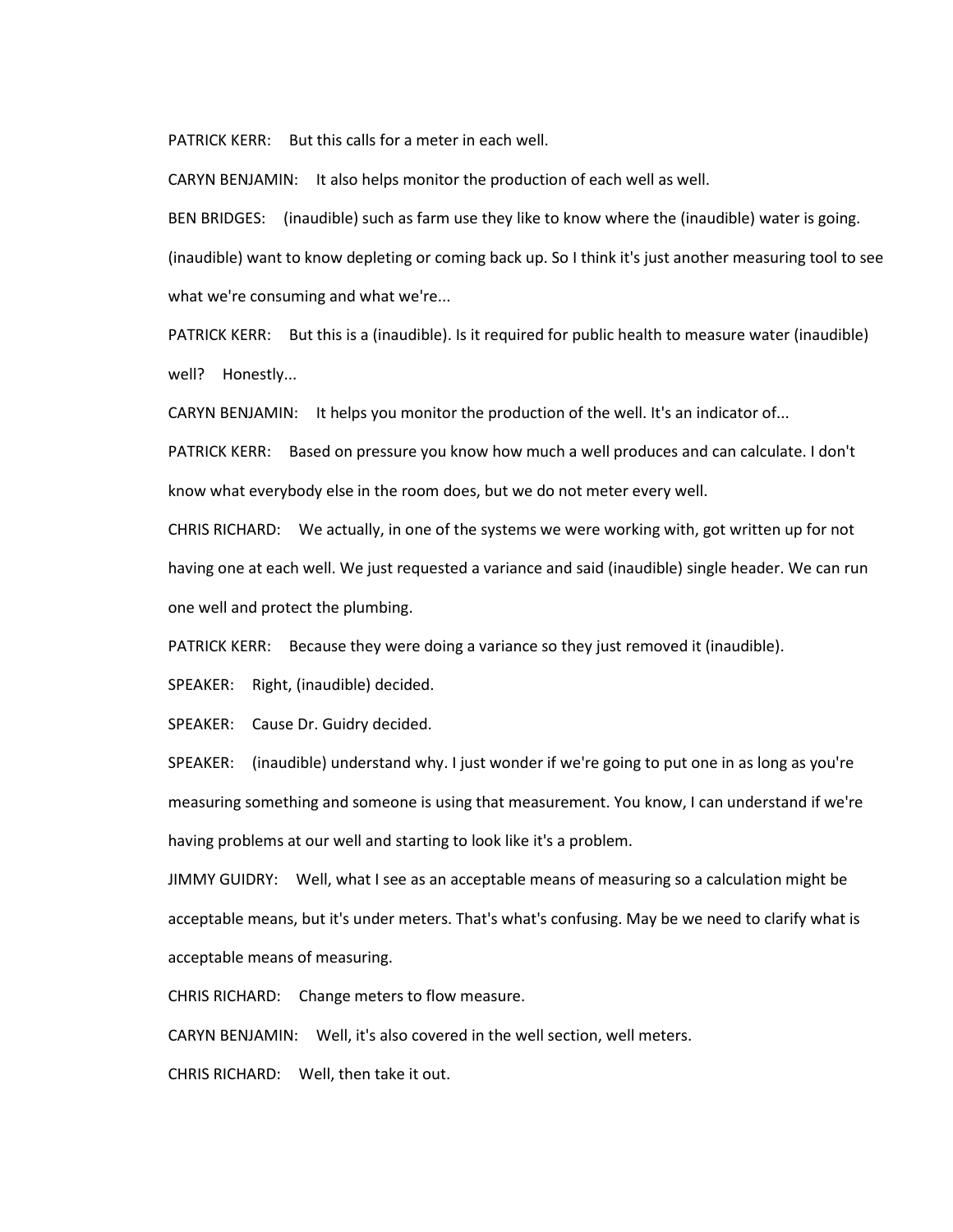ROBERT BROU: I also have a similar problem with that section. It's actually on the wash water. The design of our filters that we utilize is not allowed for us to meter, to wash water. We do calculate the flow that's going through it and we calculate the time that we do it for. We also calculate or meter the discharge from our summit back into the river, but that's for multiple plants. To do it on each filter I do not have the capability.

JIMMY GUIDRY: So did we cite you?

ROBERT BROU: No, I self reported it in that letter I wrote to you in November of last year.

PATRICK KERR: Well, here's the question. If this is not protective of public health should it be in part 12?

GREG GORDON: I kind of agree. This is a public health issue. That's what I'm trying to get at. What does the meter do for public health?

CARYN BENJAMIN: For chemical dosing.

PATRICK KERR: For treatment. You need to meter what you're treating, not necessarily where you got it from. Then it's covered else where.

BEN BRIDGES: I think from the standpoint of a meter on a well head serves more purpose to know if your well is producing (inaudible) as a lost production more so than your dosage. Don't want to disagree with you, but (inaudible) to make sure your well, your output is where it should be. You're supposed to measure (inaudible) residuals such as that anyway so you would see a spike if your production went off and you're still (inaudible). I think it's a good tool to have. I don't know that it makes a difference on health.

RUSTY REEVES: On the other end from a small system measuring device normally run 50,000 gallons a day all of a sudden it goes to 75,000 they got a potential to leak distribution system if they take the numbers daily. That's where it becomes a daily tool.

BEN BRIDGES: It's a tool, but I don't know if I agree.

RUSTY REEVES: I think that what Pat and them say the way he's doing it every day somebody is taking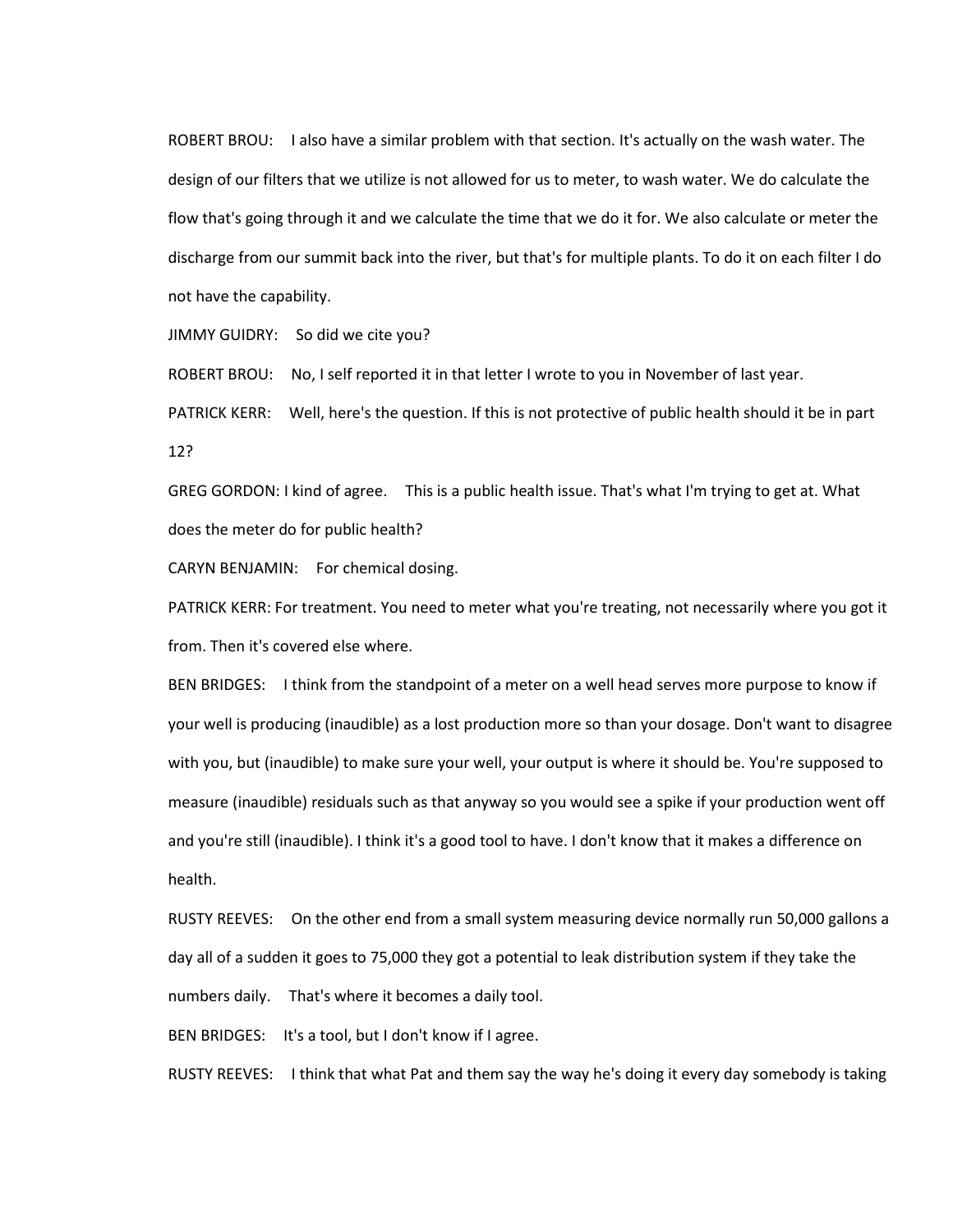measurements and the calculations and doing the same thing because a lot of wells that don't need (inaudible) at all, no calculation outside the operation back in 1962 produce 200 gallons a minute and that's what they're told. They don't know.

SPEAKER: And usually they're wrong.

JIMMY GUIDRY: We're going to take it out and have it somewhere else?

RUSTY REEVES: Actually, I think DNR, I know with the CUF grant application said this year if they provide the money that if a system was going to see what money it had to comply with DNR's flow measurement regulation or whatever.

PATRICK KERR: We ought to strike it here. It's required for treatment it ought to be in the treatment section. If it's required in the well design it ought to be in the well section and then can talk about what's an adequate way to measure it whether it's a meter, or something else, or calculation. JIMMY GUIDRY: What I would like to do before we go to some discussion on wrapping up is two people that are facilitating these webinars if you could share what worked, what didn't work for other people that need to do webinars will benefit from your experience. And then I want to hear from some of y'all what y'all think about the process so far, sharing information, coming back to you with some language trying to address section 12 along with ten state standards, but if you would share with us what worked, what didn't work, what would work better.

KEITH SHACKELFORD: Well, first of all the DHH staff that set up the webinar here at headquarters did an excellent job. I want to compliment them on that. The fact is though, I believe we could have did just as sufficient by putting these comments that we received individually on the website and then people could read them there and then submit their own comments. It could happen in the same timeframe. I'm not trying to undermine what you're trying to do Randy, but we had about four, besides the DHH staff, we had four or five here people last Wednesday evening and we had I think as many as 70 signed online, but for part one we only had comments from three or four. It was a nice opportunity, but I think the same opportunity could be provided by mass email which we did through y'all to your client list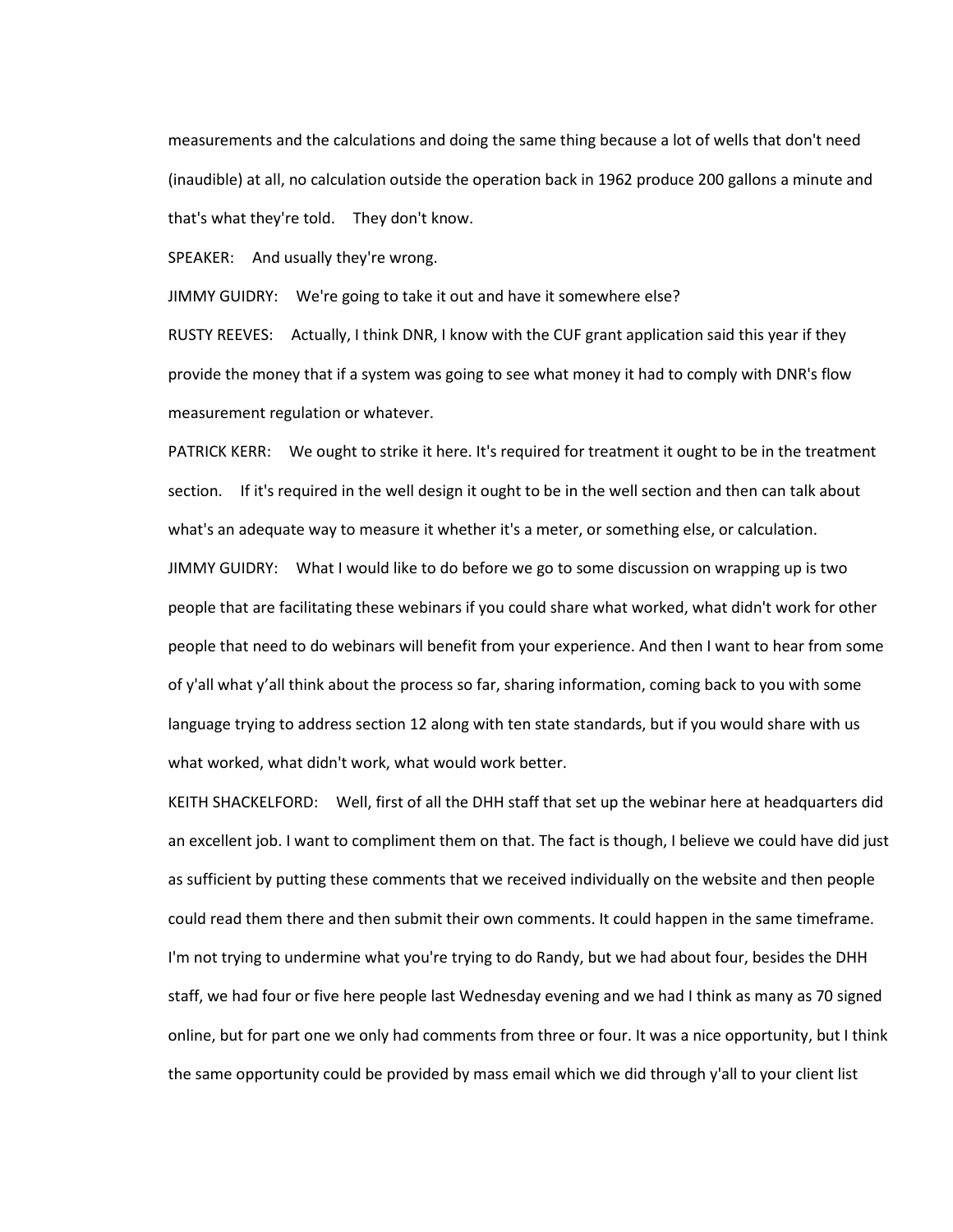through LMA, from RUS, from ASCE, Louisiana Engineer's Society. Mass emails across the state. JIMMY GUIDRY: So I guess I'm trying to understand if you had to change something about the process it would be to allow them to have input, not just at the webinar, but also in the emailing. KEITH SHACKELFORD: Correct. I saw an email, Sheree did send out an email to the committee and I think to all of the state water providers that y'all have information on that was a mass email that she sent out and I think we were a little bit behind her from LDS, ASCE, but now that we know what the process is to get that out in time for them to take a chance to review and include well, she actually posted parts one and two on the website where they can log in and look at them or print them and then submit their comments. I think the timing was a little bit tight and that was probably Dirk's and my fault for not getting up to speed quick enough to establish a schedule. We had the meeting last Wednesday and had to summarize all the comments and get them to Sheree. She had to clean them up and get them to the committee and consequently many didn't have a lot of time to review and consider those comments before today.

JIMMY GUIDRY: So getting the facilitators to do webinars as early as possible.

DIRK BARRIOS: I kind of agree with most of what Keith's been saying. The biggest thing is there wasn't enough participation. I had six different people made comments and that's it. I realize this is not... he and I had the two least controversial sessions.

JIMMY GUIDRY: I think the comments are coming.

DIRK BARRIOS: I believe Randy's going to have a lot more comments on his. It went real well. Sheree kind of walked me through, helped me out and did a real good job. The only thing that I noticed on my end at the end, I guess I'll have to figure out what happened and why I couldn't see the questions. She does a better job reading than I do.

JIMMY GUIDRY: What I'm trying to understand is you can have interactive webinars, that's hard for you to do as a facilitator because they're going to want to throw questions about the department, questions about policies, existing code. You can't really interact with them so really you're getting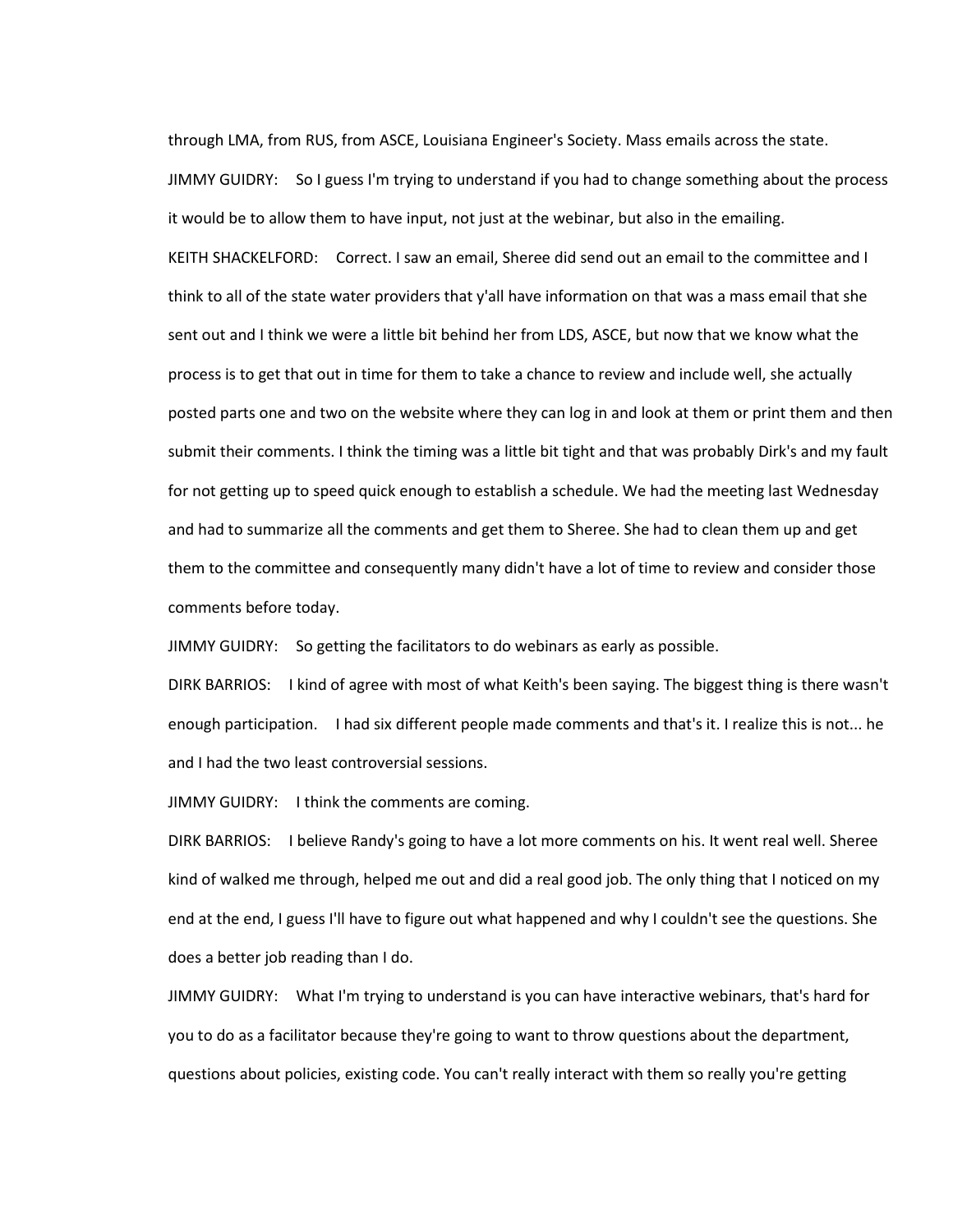feedback, but how do you interpret what they're trying to get at, what they mean by their questions and their comments cause that's really what we need, need to understand where they're coming from. That's what I'm trying to get a handle on. What's the heartburn, what's the stuff we need to fix? A lot of participation means they're watching us. I can assure you when we start putting something in print as to what the new code looks like we'll get a lot of attention I assure you. But right now they're just watching to see where the shalls are, and the must, and the recommends. They really want to know what they have to do. To me this thing is going to gain momentum, especially when we get to those sections with a lot of controversy. You were the test. Great job. You were lucky to go first. I think there would be more participation if people felt like they could interact. Just come on and listen and census about email you can do that without the process. I don't know how to improve on that. I don't know how we get to improve on that going forward. Because some of the other facilitators how do you see change to get more interaction?

KEITH SHACKELFORD: If you had a number of comments in early then you could have the discussion and a back and fourth rather than trying to respond immediately to a comment that comes in during the webinar.

JIMMY GUIDRY: So you would really collect emails ahead of time and then on the webinar share some thoughts about.

KEITH SHACKELFORD: And ask them what is your particular heartburn about this item so you get the idea of where they're coming from.

JIMMY GUIDRY: That's a good idea, almost interactive. You get information by email, you show them what the email says, what do you mean by that. Get some more clarification. Anything else anybody's got they need to say, get off their chest today? Yes, sir?

DWAYNE JOHNSON: A couple things, one like the website. The website is very helpful. Would appreciate as a member of the regulated community getting the agenda. If we could get the agenda before the meeting it would be very helpful. Second thing, is if you want comments from the people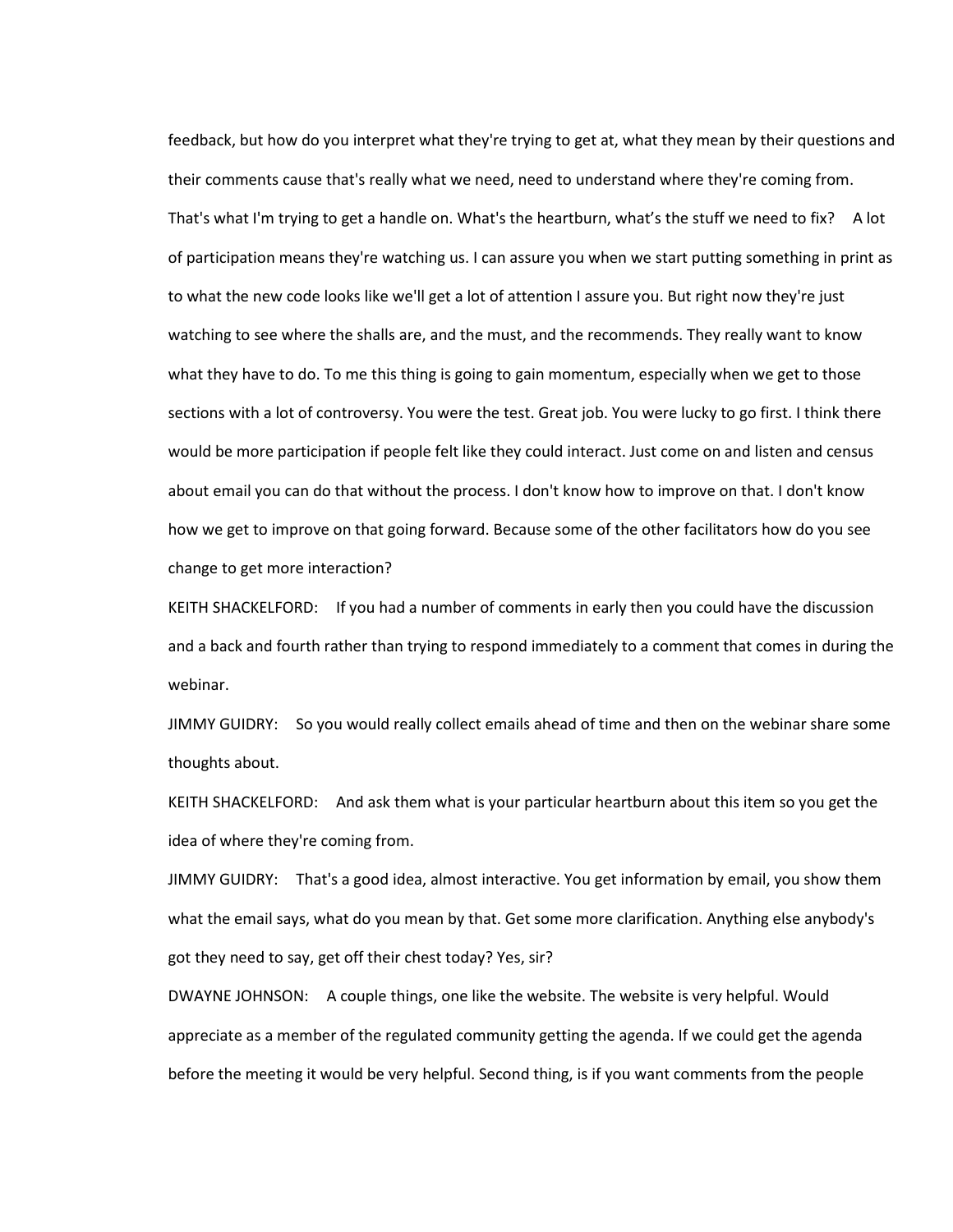that are out there could you let us know what you want comments on more than five days ahead of time so that we can basically have time to prepare those comments and get you something meaningful. The last thing is under section two the alternate power supply. That's a big deal for us. That was not a mandatory requirement until just recently when the department basically changed the regs to make ten state standards mandatory in that we have a number of systems out there that do not have alternate power supply, never have. It's going to be a big cost to us that we don't think is going to be justified. We were the one size doesn't fit all category. We had people not in high risk areas for hurricanes. Small systems have elevated storage and we just don't think the alternate power supply, even the generators going to have to retrofit our facilities to accept generators just can't be justified. Those are the only points I want to make.

JIMMY GUIDRY: Thanks. Any other comments? Sir, could you identify who you are and who you represent?

DWAYNE JOHNSON: Dwayne Johnson. I represent various companies including Louisiana Chemical Association and (inaudible) water company.

JIMMY GUIDRY: Any other comments? Did I wear y'all out? This has been the easy part. The tough part is coming. I'm committed, I want to hear, I want to make sure we can do this appropriately. We're going to take the information we got today. We're going to do some work with that and we're going to send it back. Whoever's starting their next forum start planning, may be send out sections and ask for feedback before your forum. That would help.

SHEREE TAILLON: For part three I have Greg Gordon and for part, I don't know what part it is, but next is Jeff Duplantis.

RANDY HOLLIS: It's pumping facilities. So you got part three source development and part six pumping facilities.

SHEREE TAILLON: So do y'all feel like we can finish both three and six in one meeting like this was? CHRIS RICHARD: (inaudible) because I know treatment probably more than one. So if you want to